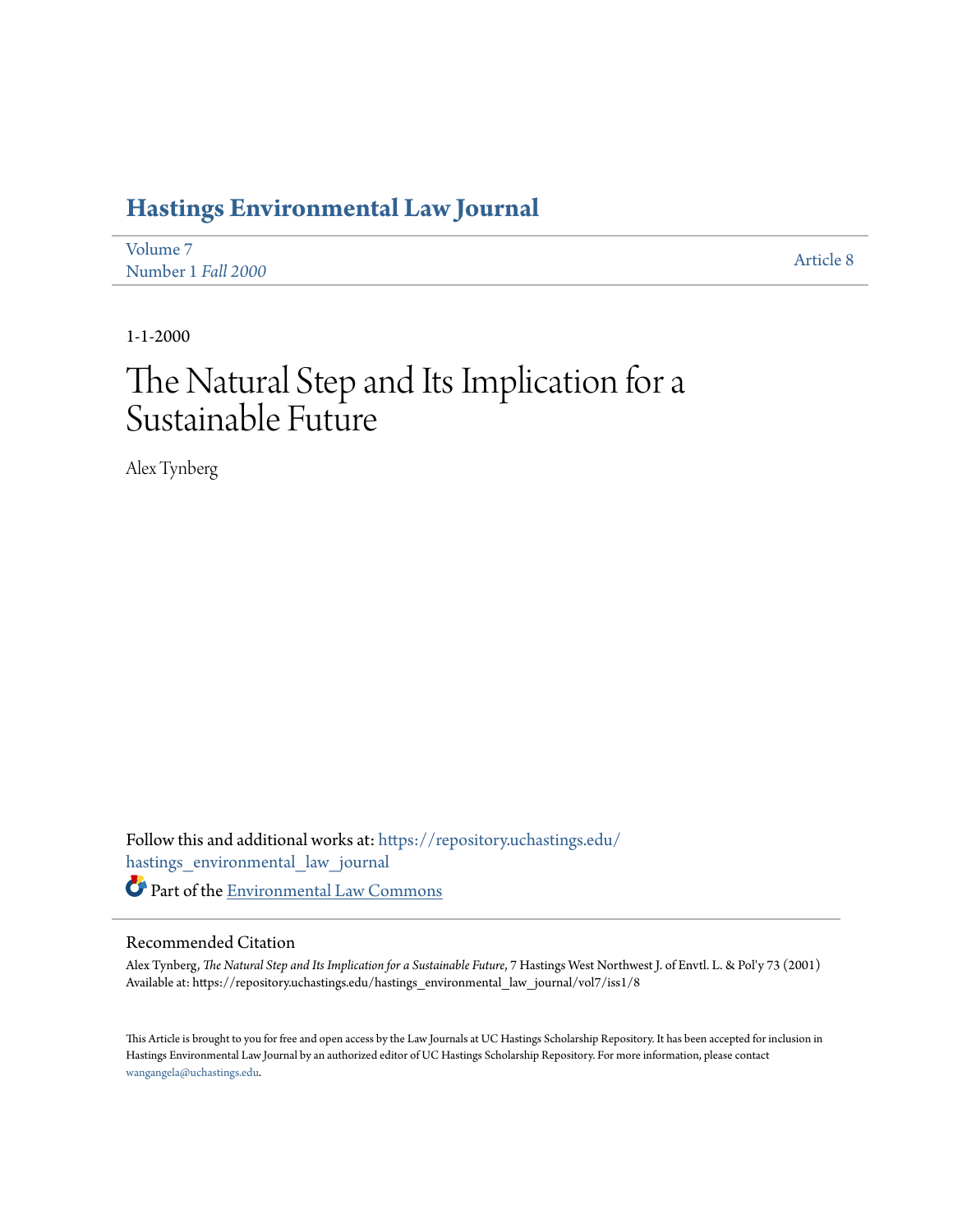### **I. Introduction**

The current economic and legal system in the United States fails to guide society toward a sustainable future. A sustainable future is one that involves the just and efficient use of natural resources, wealth, and opportunities in a manner that equitably preserves the natural environment for future generations.<sup>1</sup> The key to achieving sustainability is to change the practices of commerce, which presently exist unencumbered by real connections to the environment. Through adoption of The Natural Step model and other significant influences, commerce, and society, can develop into a more sustainable, restorative existence.

The goal of this article is to introduce The Natural Step to the legal community and to illustrate the value of The Natural Step model, which establishes a set of first-order principles of sustainability.2 The Natural Step principles, when combined with legal and other approaches, can productively influence commercial practices, and society in general, to function more in harmony with the rules of nature. This article seeks to demonstrate how lawyers can use The Natural Step to effectuate positive change toward sustainability. In fact, effective use of the law is essential to attaining a sustainable future according to The Natural Step principles.

Part I of this article illustrates that sustainability is absent from the majority of commercial life. This reality poses a significant threat to our long-term prosperity. Part II demon-

 Alex Tynberg is a practicing attorney in San Francisco, California. The author thanks University of Oregon School of Law Professor Robin Morris Collin, University of California, Hastings College of the Law Professor Naomi Roht-Arriaza, Karl Henrik Robèrt, of The Natural Step International, and Jill Rosenblum, of The Natural Step United States, for their editorial advice and assistance. The conclusions of this Article are solely the author's personal views. All errors and omissions are the responsibility of the author.

1. *See* John Baldwin, University of Oregon Planning, Public Policy, and Management Department Professor (1998) (Sustainable Development course materials on file with author); *cf*. Robin Morris Collin & Robert William Collin, *Where Did All the Blue Skies Go? Sustainability and Equity: The New Paradigm,* 9 J. ENVTL. L. & LITIG. 399, 407-11 (1994). This definition of future generations refers to all living species.

2. *See* discussion *infra* Part III.A.2; *see also* Karl-Henrik Robèrt, *The Natural Step: A Framework for Achieving Sustainability in Our Organizations,* INNOVATIONS IN MGMT. SERIES 8-9 (1997).

## **The Natural Step and Its Implication for a Sustainable Future**

*By Alex Tynberg*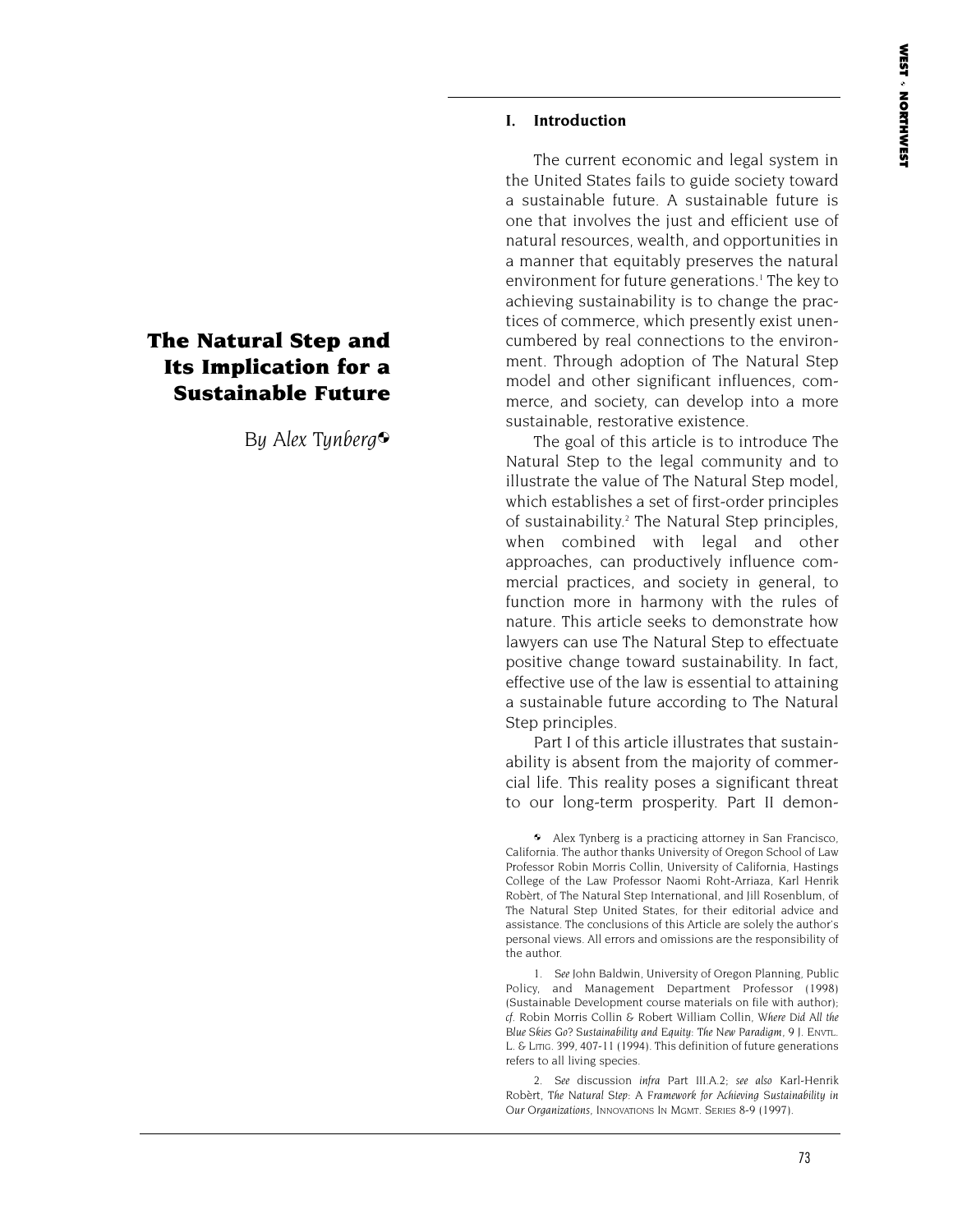strates that the current economic and legal system does not adequately provide the necessary regulation or incentive to guide commerce toward sustainable practices. Therefore, we must modify the rules of commerce so that they better conform to the rules of nature.

Part III introduces The Natural Step and demonstrates its significance as a model for sustainability. The Natural Step sets forth an easily understandable and concrete set of guidelines that all members of society can use to monitor whether they, or the institutions in which they are involved, are acting according to sustainable principles. This section highlights the benefits that governments, businesses and lawyers gain as a result of The Natural Step's systems-based methodology. Through adoption of The Natural Step's framework and by implementing its policies, businesses can decrease their environmental liabilities, increase energy efficiencies, gain a competitive advantage, and improve their bottom line. The section further demonstrates The Natural Step's value in that, when combined with an environmental management system, it provides the system with a much needed framework for implementation of The Natural Step's principles. The section also raises additional issues that should be considered when applying The Natural Step as a sustainability program on a broad-based level. Furthermore, the section evidences the practical application results that businesses worldwide have attained through use of The Natural Step principles.

Part IV discusses the role of lawyers in promoting change toward a sustainable future. This section sets forth a strategic implementation program to complement The Natural Step model and identifies the current programs and projects undertaken by the United States Environmental Protection Agency ("EPA") that

are aligned with these principles. The section illustrates a number of effective approaches that can be implemented to transform commerce and society. These approaches demonstrate that a sustainable future can only come about through sweeping reform of existing law and significant changes in the ways in which government operates and influences behavior. Finally, the conclusion illustrates the need for all segments of society to work toward the same goal. Government leaders, lawyers and the business community must all proactively become involved if we are to bring about a new and sustainable economy.

### **II. Commerce and Its Unsustainable Ways**

Commercial activity has perpetuated extraordinary ecological consequences that severely jeopardize the earth's ability to sustain itself.<sup>3</sup> Due to commerce's unsustainable practices, environmental problems have multiplied and changed drastically as they have become increasingly more complex, permanent, and global in nature. The result is a systematic threat to the long-term prosperity of our environment and our economy.

The environmental problems we face are caused by the fact that commerce is ignoring the laws of nature.<sup>4</sup> Conventional accounting principles have never placed "natural capital," comprised of both the resources we use and the services they provide, on the balance sheet.<sup>5</sup> Furthermore, the current trend of commerce to pursue greater levels of global activity is making it increasingly difficult for societies to move toward a sustainable path.<sup>6</sup> As long as society fails to require commerce to take responsibility for its role in depleting natural capital, environmental problems will only worsen.7

With environmental problems, complicated

<sup>3.</sup> *See* Karl-Henrik Robèrt et al., *A Compass for Sustainable Development,* 4 INT'L J. SUSTAINABLE DEV. & WORLD ECOLOGY 79, 87 (1997); *see generally* MATHIS WACKERNAGEL & WILLIAM REES, OUR ECOLOGICAL FOOTPRINT: REDUCING HUMAN IMPACT ON THE EARTH (1996); 1 ROBERT COSTANZA & HERMAN E. DALY, NATURAL CAPITALISM AND SUSTAINABLE DEVELOPMENT, CONSERVATION BIOLOGY (1992); BRIAN NATTRASS & MARY ALTOMARE, THE NATURAL STEP FOR BUSINESS: WEALTH ECOLOGY AND THE EVOLUTIONARY CORPORATION (1999).

<sup>4.</sup> *See* Paul Hawken, *Natural Capitalism*, MOTHER JONES, Mar.-

Apr., 1997, at 42; HUEY D. JOHNSON, GREEN PLANS: GREENPRINT FOR SUSTAINABILITY 136 (1995).

<sup>5.</sup> *See* Hawken, *supra* note 4, at 42; *see generally* COSTANZA & DALY, *supra* note 3; HERMAN E. DALY, BEYOND GROWTH (1996).

<sup>6.</sup> *See* Sara Dillon, *Trade and the Environment: A Challenge to the GATT/WTO Principle of Ever-Freer Trade,* 11 ST. JOHN'S J. LEGAL COMMENT. 351, 378 (1996); *see generally* WACKERNAGEL & REES, *supra* note 3.

<sup>7.</sup> *Cf*. JOHNSON, *supra* note 4, at 136.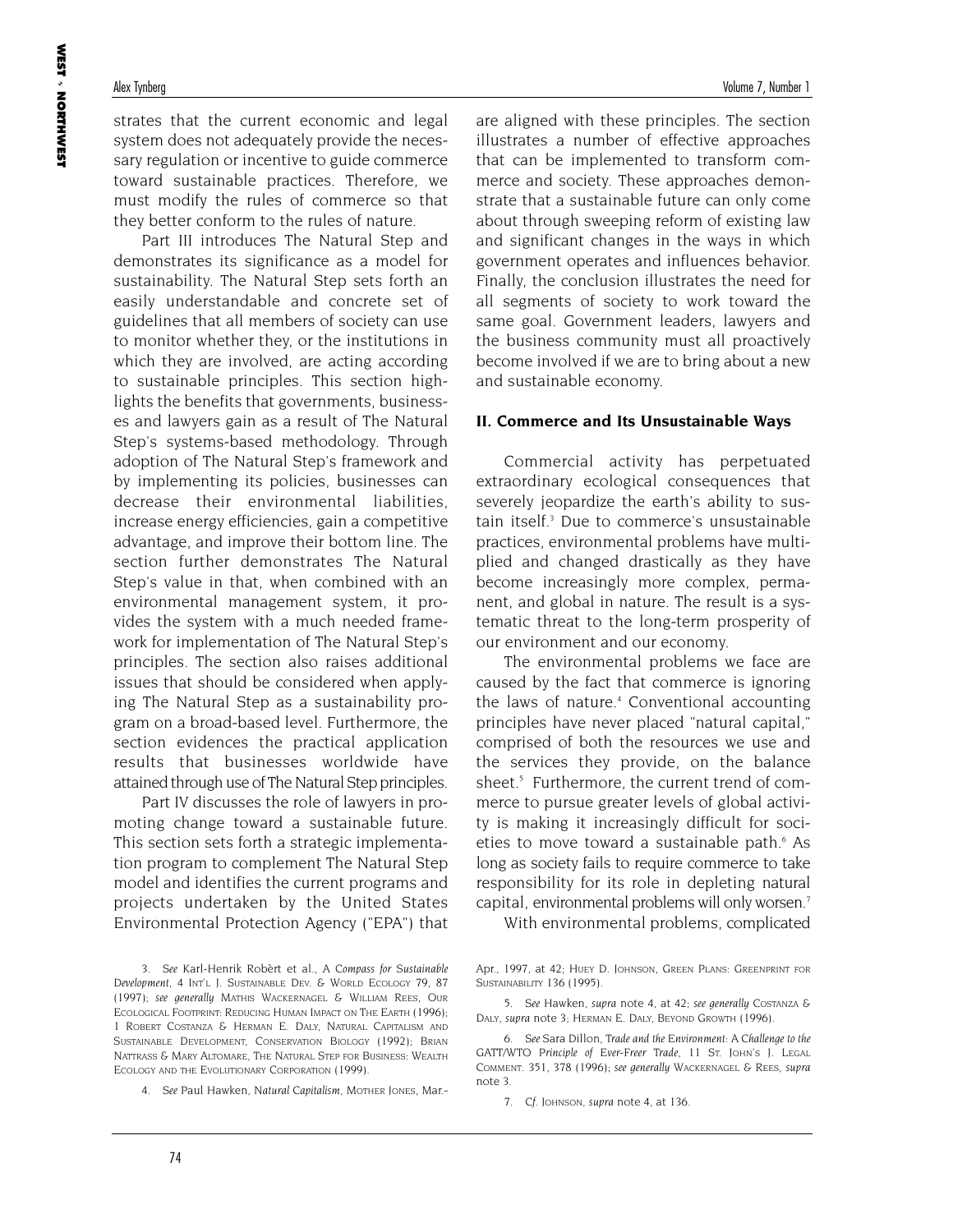issues of social justice, race, gender, and poverty have often been exacerbated by unsustainable commercial activity.<sup>8</sup> Consequently, the failure of commerce to operate in a responsible manner has caused detrimental repercussions throughout all of society.

### **III. The Current Economic and Legal System Fails to Promote Sustainability Within Commerce**

"In many ways business economics makes itself up as it progresses, and essentially lacks any guiding principles to relate it to such fundamental and critical concepts as evolution, biological diversity, carrying capacity, and the health of the commons."9 Moreover, the economic market is unable to incorporate a sustainability evaluation in its own terms. While economic theory can account for pollution and depletion of finite resources, it is difficult to find methods that fully evaluate these aspects in monetary terms. "In such efforts, attempts are made to evaluate the costs for marginal changes without reference or consideration to the overall conditions for sustainability."10 The result is that "costs tend not to escalate until something dramatic occurs, which means that feedback comes too late."11

Prevailing commercial practices are guided by the promise that we can stay the way we are

8. *Cf*. Collin & Collin, *supra* note 1, at 445-49.

9. PAUL HAWKEN, THE ECOLOGY OF COMMERCE: A DECLARATION OF SUSTAINABILITY 5 (1993).

- 10. Robèrt, *supra* note 3, at 81.
- 11. *Id*.
- 12. *See* HAWKEN, *supra* note 9, at 11.

13. *See* J.B. Ruhl, Thinking of Environmental Law as a Complex Adaptive System: *How to Clean Up the Environment by Making a Mess of Environmental Law,* 34 HOUS. L. REV. 933, 992 (1997); *see also* William D. Ruckelshaus, *Stopping the Pendulum,* ENVTL. FORUM, Nov.-Dec. 1995 at 28, 29; PHILIP K. HOWARD, THE DEATH OF COMMON SENSE, HOW LAW IS SUFFOCATING AMERICA (1994); Bruce A. Ackerman & Richard B. Stewart, *Reforming Environmental Law,* 37 STAN. L. REV. 1333 (1985).

- 14. 42 U.S.C. §§ 7401-7671(q) (2000).
- 15. 33 U.S.C. §§ 1251-1387 (2000).
- 16. 42 U.S.C. §§ 6901-6992(k) (2000).
- 17. 42 U.S.C. §§ 9601-9675 (2000).

18. 15 U.S.C. §§ 1206-2692 (2000). The Toxic Substances Control Act and the National Environmental Policy Act were

and do business unencumbered by real connections to the environment.<sup>12</sup> This type of commercial operation will persist until businesses voluntarily change their policies or the government steps in to create the necessary incentives to change their behavior. Because businesses inherently will exclude particular costs, such as the true costs of destroying natural capital, unless otherwise influenced to become accountable for them, this problem is likely to persist as long as government action and leadership remain ineffective.

The current "command and control" regulatory model does not promote sustainability because it allows the business community to exist free from legitimate environmental and social responsibility.<sup>13</sup> The major environmental laws, such as the Clean Air Act,<sup>14</sup> Clean Water Act.<sup>15</sup> Resource Conservation and Recovery Act,<sup>16</sup> Comprehensive Environmental Response, Compensation, and Liability Act,<sup>17</sup> Toxic Substances Control Act,<sup>18</sup> Federal Insecticide, Fungicide, and Rodenticide Act,<sup>19</sup> National Environmental Policy Act,<sup>20</sup> Federal Land Policy and Management  $Act.^{21}$  and Endangered Species Act, $22$  do not get to the root of environmental problems because they do not regulate based on the well-established laws of nature. $23$  The media-by-media approaches governed by our environmental laws fail to focus on the fact that our natural

intended to incorporate an integrative approach to environmental management, but in fact have had little impact on the government's media policies. *See* Bradford C. Mank, *The Environmental Protection Agency's Project XL and Other Regulatory Reform Initiatives: The Need for Legislative Authorization,* 25 ECOLOGY L.Q. 1, 6 (1998).

- 19. 7 U.S.C. §§ 136-136(y) (2000).
- 20. 42 U.S.C. §§ 4321-4370(d) (2000).
- 21. 43 U.S.C. §§ 1701-1785 (2000).
- 22. 16 U.S.C. §§ 1531-1534 (2000).

23. *See* Barton H. Thompson, *The Search for Regulatory Alternatives*, 15 STAN. ENVTL. L.J. 8 (1996) (discussing our failure to meet environmental goals). However, the Clean Water Action Plan attempts to take a watershed approach to clean water protection. *See* Statement by the President on the Clean Water Action Plan, White House Press Release (Feb. 19, 1998); *see also* 63 Fed. Reg. 14,109 (1998).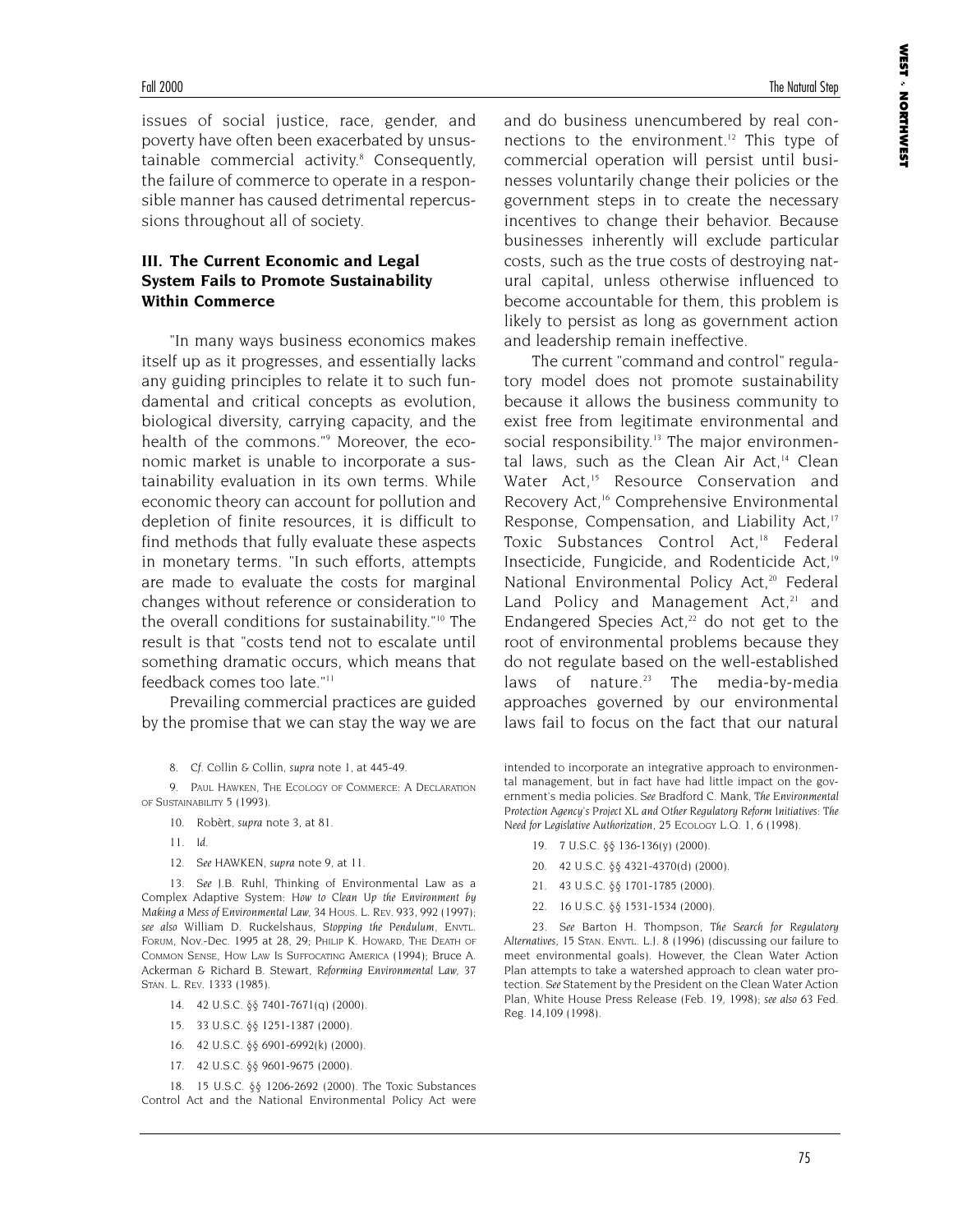resource base is an integral component of the ecosphere.<sup>24</sup> Consequently, these laws do not require commerce to face its three most critical issues: what it takes, what it makes, and what it wastes- all of which have profound implications for the environment's natural cycle.<sup>25</sup> "First, [commerce] takes too much from the environment and does so in a harmful way; second, the products it makes require excessive amounts of energy, toxins, and pollutants; and finally, the method of manufacture and the very products themselves produce extraordinary waste and cause harm to present and future generations of all species including humans."26 Until commerce squarely deals with these fundamental issues, pollution and depletion of our natural resources will continue at alarming rates.

By not compelling commerce to bear its full costs, government gives ecologically destructive business operations an enormous subsidy.<sup>27</sup> We cannot afford for this policy to continue. We therefore are at a point where we need to modify the rules of commerce "so that they conform to the rules of the biophysical world which cannot be amended, changed or negotiated."28 We must proceed using the overall physical conditions for sustainability as the basis for any approach, as "nature must survive

24. *See* Robert W. Collin & Robin Morris Collin, *The Role of Communities in Environmental Decisions: Communities Speaking For Themselves,* 13 J. ENVTL. L. & LITIG. 37, 39 (1998). Rather, the mediaby-media approaches lead to a disjunctive fragmentation of nature and its systems. *See* JOHNSON, *supra* note 4, at 13. Furthermore, this scattered approach to environmental protection has important policy implications, most significantly prohibiting the government regulators from prioritizing the nation's environmental problems in a broad, strategic fashion. *See* Elizabeth Glass Geltman & Andrew E. Skroback, *Reinventing the EPA to Conform with the New Environmentality,* 23 COLUM. J. ENVTL. L. 1, 7 (1998).

25. *See* HAWKEN, *supra* note 9, at 12.

26. *Id*.

27. *See* Robert E. Hudec, *Differences in National Environmental Standards: The Level-Playing-Field Dimension,* 5 MINN. J. GLOBAL TRADE 1, 14 (1996).

- 28. Robèrt, *supra* note 3, at 80.
- 29. *Id*. at 81.
- 30. *Id*.
- 31. *See* discussion *infra* Part IV.

independently of how it is economically evaluated."29 Because "[t]here is no guarantee that all environmental costs can ever be internalized [so] that prices alone will provide enough information to foster [sustainable commercial practices]. . . . monetary models must be complemented with models based on physical indicators that measure society's development towards or away from sustainability."<sup>30</sup> Thus, we need multidimensional and multilevel measures that focus early in the cause and effect chain and which derive from a comprehensive description of the overall physical conditions that must be met in a sustainable society.<sup>31</sup> Once this change occurs and "[natural capital] is included, not as a free amenity or as a putative infinite supply, but as an integral and valuable part of the production process, everything changes. Prices, costs, and what is and isn't economically sound change dramatically."<sup>32</sup>

### **IV. The Natural Step as a Solution**

The Natural Step is a theoretical model of sustainability that was developed among one hundred eminent Swedish scientists and coordinated in 1988 by cancer physician Dr. Karl-Henrik Robèrt.<sup>33</sup> The Natural Step model was the result of twenty-one drafts that Robèrt sent

In the course of his review of literature pertaining to healthrelated effects of environmental contamination, Dr. Robèrt became aware that effective action on environmental problems was being held back by endless disagreement over details. This insight convinced him that what was needed was a way to address environmental issues as an entire system rather than as a series of disparate symptoms.

*See id*. While the model was developed in 1988, the organization that bears the same name, The Natural Step, was founded in 1989. *See id*. The Natural Step model should not be confused with The Natural Step as an organization. *See* NATTRASS & ALTOMORE, *supra* note 3, at 162. "The Natural Step organization is an international network of non-profit organizations, generally constituted for the purpose of sustainability education, dialogue, and continued learning." *Id*. This article addresses The Natural Step model. Although initially devised in 1988, the model has been "further developed in a growing network of scientists all over the world." Letter from Karl-Henrik Robèrt, *supra*.

<sup>32.</sup> Hawken, *supra* note 4, at 42.

<sup>33.</sup> *See* Letter from Karl-Henrik Robèrt, Co-Chair of The Natural Step Foundation, to author 2 (May 18, 1998) (on file with author); *see also* Dorie Kranz & Susan Burns, *Combining The Natural Step and ISO 14001,* PERSPS. ON BUS. & GLOBAL CHANGE, Dec. 1997, at 8.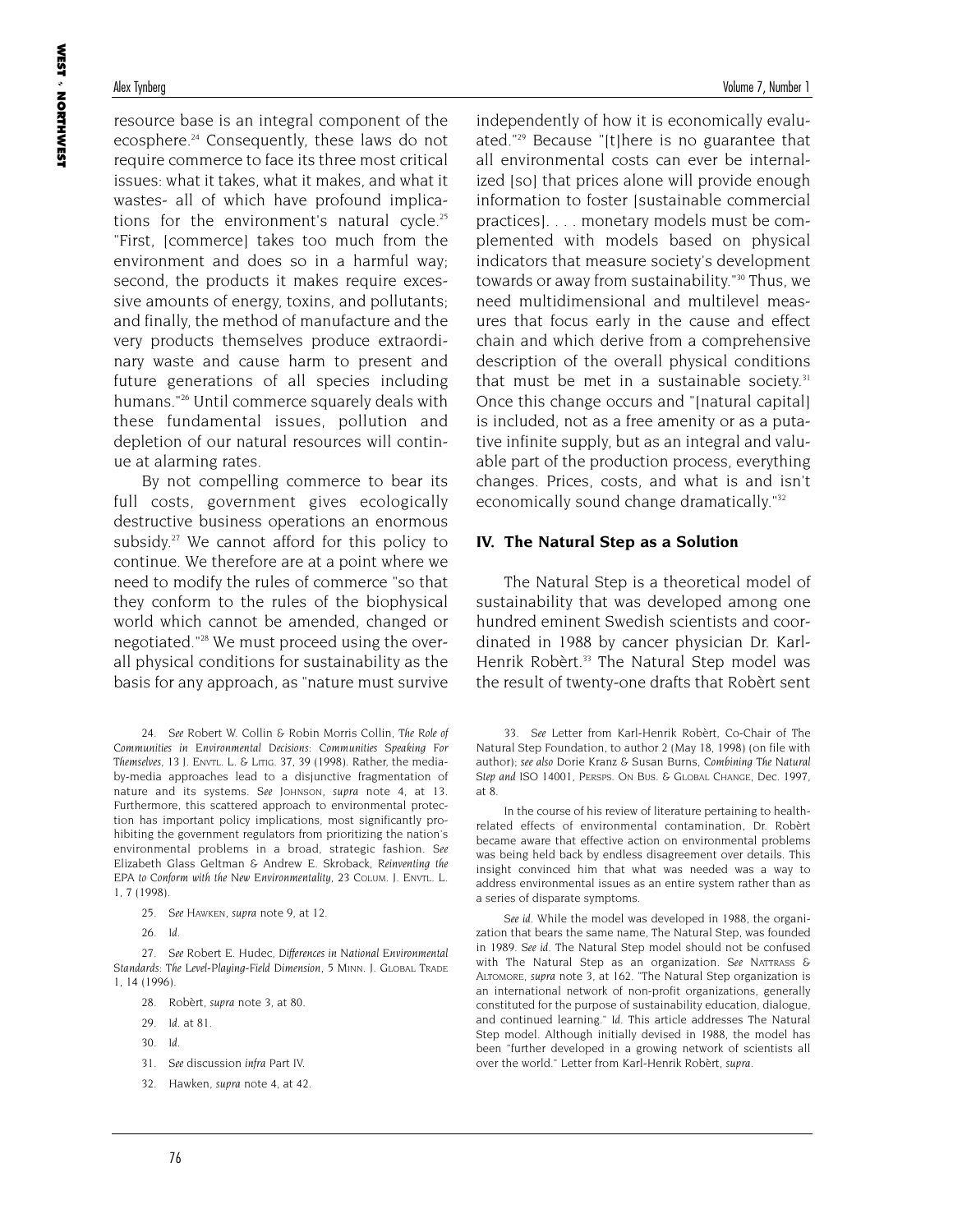to all of the scientists, inviting feedback until they agreed upon a final consensus document on ecological principles.<sup>34</sup>

### **A. The Natural Step and Its Potential Influence**

"The power and originality of [The Natural Step] is that it distills complex scientific principles into [four easily understandable concepts]."35 This quality allows any person, whether a company president or chemical engineer, to work with others in his or her own way, toward a common goal.<sup>36</sup> Because everyone can comprehend the same basic concepts set forth in The Natural Step model, individuals, organizations, communities and governments gain the ability to think strategically together about the best approaches that can be taken to invest in a sustainable future. The Natural Step model also provides "a framework for thinking that helps clarify and identify the right questions with respect to sustainability and a way to map out the steps for formulating and testing solutions."<sup>37</sup> Consequently, The Natural Step framework, together with a strategic program, provides a concrete model, a compass, that can guide society toward sustainability.<sup>38</sup>

### **1. The Four System Conditions**

The Natural Step incorporates four basic system conditions, all of which are prerequi-

34. *See* THE OREGON NATURAL STEP NETWORK, THE NATURAL STEP TO SUSTAINABILITY 1 (1998) (WINGSPREAD JOURNAL, Spring 1997, reprint) (on file with author).

35. Kranz & Burns, *supra* note 33, at 16. Furthermore, because the core concepts of The Natural Step are scientifically based and derived through consensus among scientists, they "offer common ground where people of disparate beliefs and values can discuss environmental and economic concerns without drowning in disputes." *Id*. at 17.

- 36. *Id*. at 16.
- 37. NATTRASS & ALTOMORE, *supra* note 3, at 164.
- 38. *See* Robèrt, *supra* note 3, at 88.

39. In this context, "systematically" means either "(i) the deviation from the natural state must not systematically increase…due to the influence from society," or "(ii) the society must not be organized in such a way that it makes itself systematically dependent on activities that cause such (i) effects." John Holmberg & Karl-Henrik Robèrt, The System Conditions for Sustainability: A Tool for Strategic Planning 13 n.2 (1998 draft) (unpublished manuscript, on file with author) (submitted to J.

**WEST** 

NORTHWEST

sites to a sustainable society. The first system condition requires that "*the functions and biodiver*sity of the ecosphere must not be systematically<sup>39</sup> under*mined by increasing concentrations of substances extracted from the lithosphere*" 40—meaning that "fossil fuels, metals, and other minerals must not be extracted and dispersed at a faster pace than their slow redeposit and reintegration into the earth's crust."41 The second system condition requires that "*the functions and biodiversity of the ecosphere are not systematically undermined by . . . increasing concentrations of substances produced in the technosphere*" 42—meaning that substances (molecules and nuclides) "must not be produced and dispersed" by human society "at a faster pace than they can be broken down and integrated into the cycles of nature or be deposited into the earth's crust."43 The third system condition requires that "*the functions and biodiversity of the ecosphere are not systematically undermined by . . . physical impoverishment from manipulation or overharvesting*" 44—meaning that the ecosystem must not be harvested, mismanaged, or displaced in such a way that its productive capacity and diversity systematically deteriorate.<sup>45</sup> The fourth system condition requires that the "*use of resources is fair and efficient enough to meet vital human needs everywhere*" 46 meaning basic human needs must be met with the most resource-efficient methods possible and meeting these needs must take precedence over luxury consumption.<sup>47</sup> Furthermore,

INDUS. ECOLOGY).

40. *Id*. at 3 (footnote omitted).

41. Robèrt, *supra* note 3, at 85; *see also* Holmberg & Robèrt, *supra* note 39, at 3-4.

42. Holmberg & Robèrt, *supra* note 39, at 3 (footnote omitted).

43. Robèrt, *supra* note 3, at 86; *see also* Holmberg & Robèrt, *supra* note 39, at 4.

44. Holmberg & Robèrt, *supra* note 39, at 3 (footnote omitted). Impoverishment refers to negatively affecting "the thickness of the productive soils, nutrient contents, ground water, genetic variation, etc." *Id*. at 13 n.3.

45. Robèrt, *supra* note 3, at 86; *see also* Holmberg & Robèrt, *supra* note 39, at 4.

46. Holmberg & Robèrt, *supra* note 39, at 3 (footnote omitted). The term "fair" is an efficiency parameter that evaluates resource use both geographically and over time. *Id*. at 13 n.4.

47. *See* Robèrt, *supra* note 3, at 86; *see also* Holmberg & Robèrt, *supra* note 39, at 4.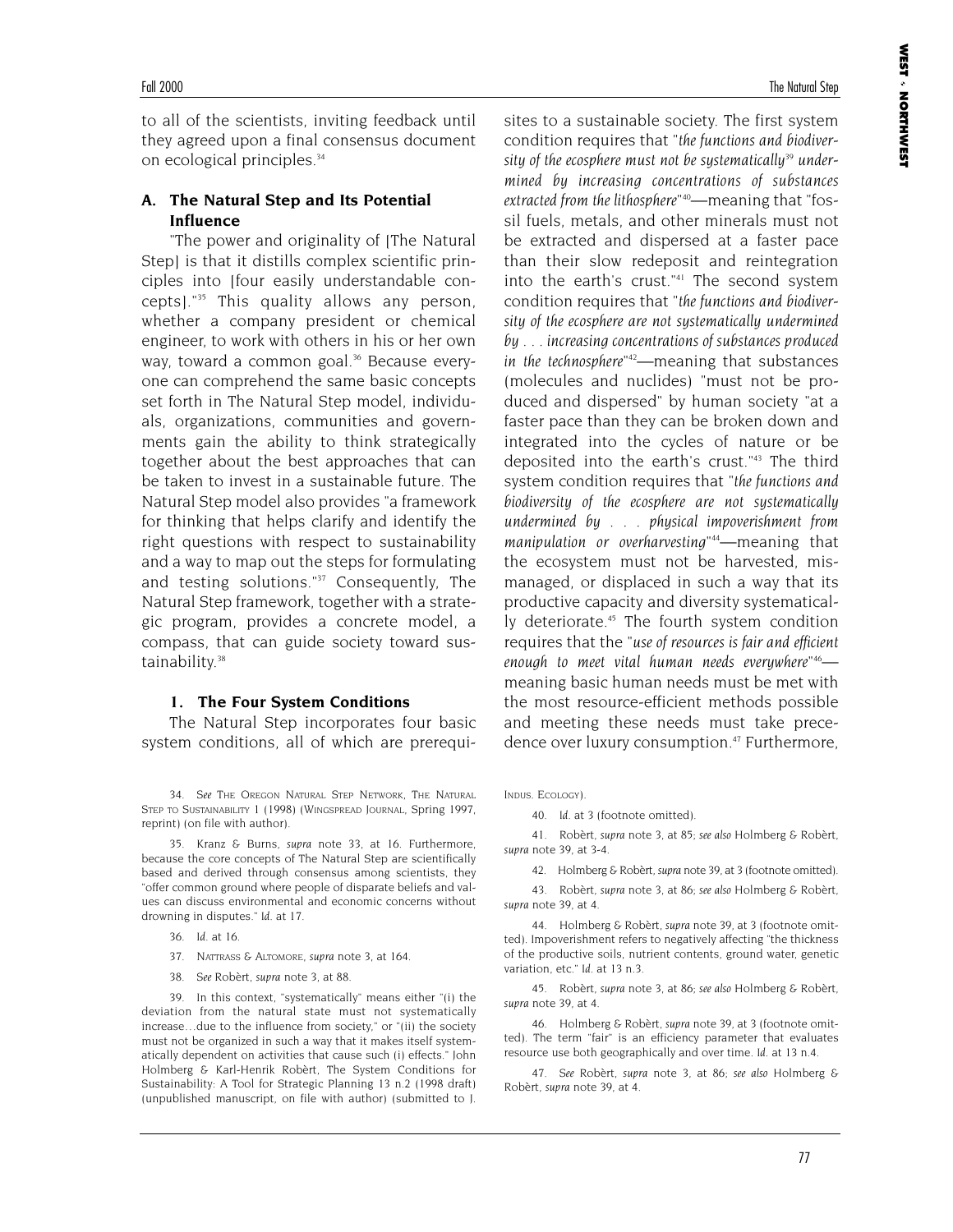a "just resource distribution is necessary to ensure the social stability and cooperation needed for making the changes in due time."48

### **2. The Natural Step Demonstrates its Value as a Successful Model for Sustainability**

The Natural Step satisfies all of the requirements for a successful model of sustainability. First, The Natural Step model is based on scientifically accepted principles. The model proceeds from well-established laws of nature (the laws of physics, thermodynamics, and evolutionary biology) and from the fact that humanity must exist within a limited environment.<sup>49</sup>

Second, the model contains a scientifically supportable definition of sustainability. The Natural Step model follows the general rule that substantial divergences from the natural state (i.e., when compared to natural fluctuations) must be avoided.<sup>50</sup> Furthermore, by focusing on the underlying mechanisms rather than the effects in nature, the model avoids the requirement of knowing all the complex potential effects downstream.<sup>51</sup> Rather, the model encourages people to think "upstream" in the cause and effect chains to the first-order principles of any system, which enables people to better understand and more easily address problems.<sup>52</sup>

Third, The Natural Step model is applicable at different levels and views the economy as a subsystem of the ecosystem at each level. By proceeding from a whole systems perspective (the ecosphere), the model provides an absolute frame of reference rather than a sum of varying details.<sup>53</sup> This component of The Natural Step demonstrates its extraordinary value. The incorporation of a systems-based approach provides a government, a business or a lawyer with the framework and skill-set in

- 48. *See* Kranz & Burns, *supra* note 33, at 15-16.
- 49. *See* Robèrt, *supra* note 3, at 88.
- 50. *See id*.
- 51. *See id*.
- 52. *See* NATTRASS & ALTOMORE, *supra* note 3, at 163.
- 53. Robèrt, *supra* note 3, at 88.
- 54. *See* discussion *infra* Part III.D.

which to bring about fundamental transformation in commerce and throughout society. In particular, it gives lawyers a methodology with which to assist their clients to decrease their liabilities by going beyond compliance, to increase their efficiencies and to improve their bottom line.<sup>54</sup> The clients further gain a competitive advantage, eliminate the potential for incurring the exorbitant legal costs typically involved with environmental-related litigation and better ensure the business's security in surviving the uncertainties of the twenty-first century.

The Natural Step model also "can be used as an integrating framework to seamlessly tie together many different components of a system into one coherent whole, such as different and disparate environmental programs within an organization."55 Moreover, the model is universally applicable in having all components of society to meet the four system conditions.<sup>56</sup> Thus, individuals will be able to see how their actions aggregately affect both the micro and macro levels and can understand their role in the overall movement toward sustainability.<sup>57</sup>

Fourth, the micro-economic perspective within The Natural Step model does not require individuals to act against their selfinterest. Compliance with the model's framework is and will continue to be in the long-term self-interest (economic and other) of individuals and institutions.<sup>58</sup>

Fifth, The Natural Step model is "pedagogical and simple to disseminate [whereby] it can support a public consensus necessary to be put into practice democratically."59 The model's purpose "is to stimulate informed democratic decisions in politics and industry through the creation of public understanding of scientific matters in the simplest possible way, but without ending up in reductionism."<sup>60</sup> The model describes an overall framework "for the relation

- 55. NATTRASS & ALTOMORE, *supra* note 3, at 163.
- 56. *See* Robèrt, *supra* note 3, at 88.
- 57. *See id*. at 80.
- 58. *See id*. at 89.
- 59. *Id*. at 81.

60. *Id*. at 89. Thus, the overall picture will be kept in mind when applying the model to specific individual levels.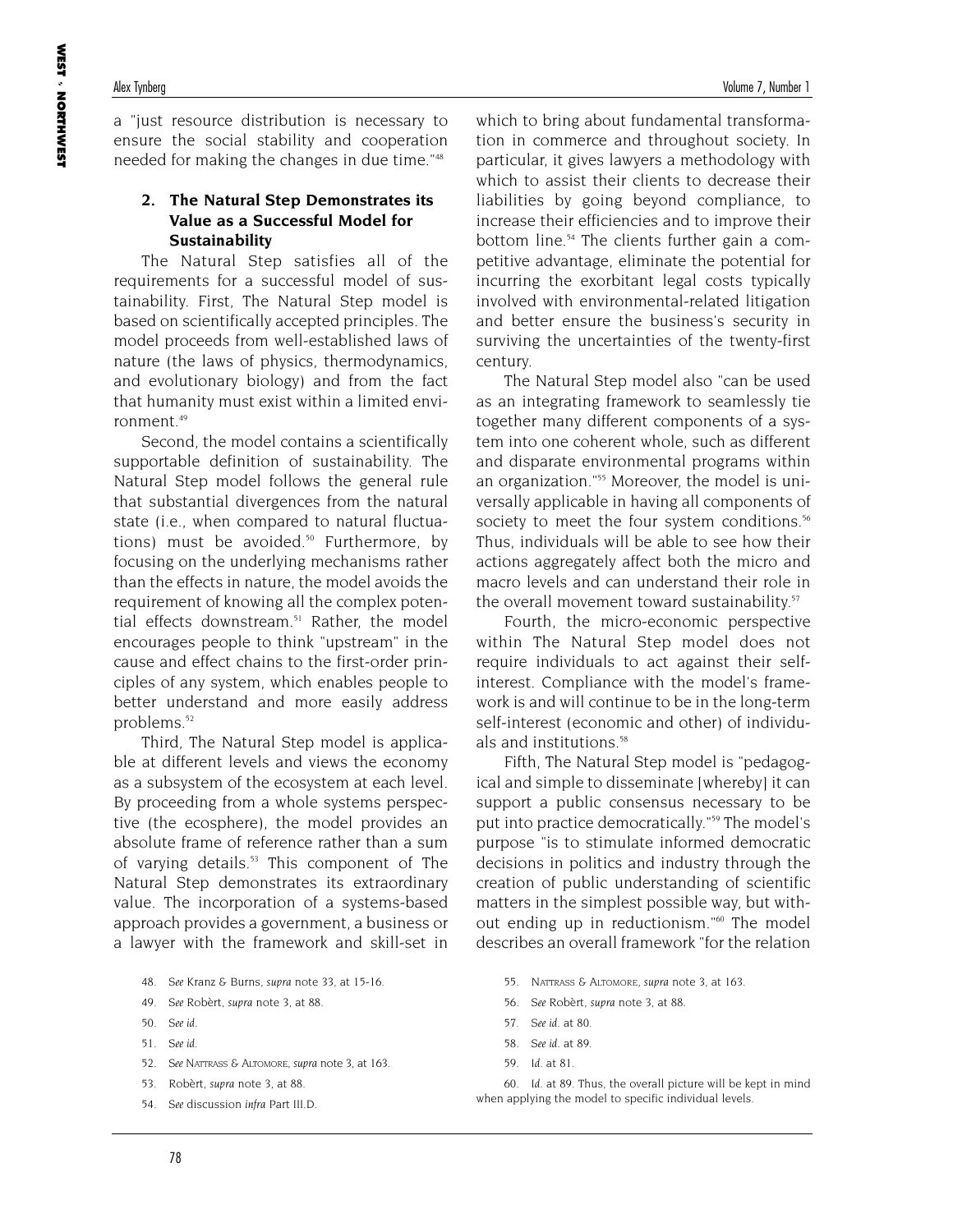of the subsystem (economy) to the total system (nature and society)."<sup>61</sup>

Sixth, The Natural Step model is not adversarial nor does it engender unnecessary resistance. The Natural Step's "applicability at various geographic scales, reliance on self interest, and accessible pedagogy, all combine to give the model a bridge-building function."62 By leaving the specific details of implementation to individuals, the model "stimulates engagement and respect rather than defence [sic] mechanisms."63 Furthermore, it engenders education and consensus-building among those involved in the process of applying the model to a particular organization or legislation.

Seventh, The Natural Step model is capable of implementation without first requiring large-scale societal changes. Consequently, corporations, political parties, and all segments of the public are able to use the model directly in today's economic reality.<sup>64</sup> The model immediately can be put into practice and can be implemented through small steps of behavioral change.<sup>65</sup>

Finally, The Natural Step model "can be used as a starting point for developing 'new economies'" that "recognize a new and larger pattern of scarcity to which old and basic economic principles must be applied."<sup>66</sup> Accordingly, the prices that guide can be those that incorporate the full costs to society and which include the cost of maintaining environmental sustainability.<sup>67</sup> Therefore, "once the market is constrained by [The Natural Step's] four System Conditions," market prices would be those "that internalize the previously external cost of non-sustainability."68

The Natural Step model represents a successful and comprehensive approach to achieving sustainability. By embracing commercial activity, The Natural Step goes to the

- 61. *Id*.
- 62. *Id*.
- 63. *Id*. at 90.
- 64. *See id*. at 81.
- 65. *See id*. at 90.
- 66. *Id*. at 81.

heart of the problem, and sets forth an effective method in which to begin to move society forward to a new, sustainable existence.

### **B. Additional Considerations Not Addressed by The Natural Step Model**

The Natural Step model was not intended to be an all-encompassing model covering the whole area of sustainability.<sup>69</sup> Its purpose was to set forth an irrefutable set of scientificallybased principles to educate the public and to help guide society toward sustainability.<sup>70</sup> The Natural Step model's objective is to serve "as a shared mental model for the structuring of thoughts within universities, business corporations and municipalities."71 While The Natural Step principles set forth a general model for creating a sustainable future, there are some details that, by design, have been excluded. They have been left out because they are, in a sense, separate issues from a sustainability model. These issues include remedying historical inequities and implementing the four system conditions in the current political reality. Even though these issues may not have a place in a non-prescriptive model, such as The Natural Step, they must be faced when contemplating any comprehensive sustainability framework and are essential to establishing a sustainable future. Thus, they should be analyzed here in the context of using The Natural Step model as a means to effectuate broadbased change throughout a nation, such as the United States.

### **1. The Issue of Historical Inequities**

"Inequitable distribution of industrial benefits [i.e. natural resources, wealth, and opportunities] and burdens throughout national and global industrialized economies created the inequities in post-industrial societies."<sup>72</sup> This distribution was unequal among race, gender,

- 67. *See id*. at 90; *see also* discussion *infra* Part IV.B.3.
- 68. Robèrt, *supra* note 3, at 90.
- 69. *See id*. at 79.
- 70. *See id*.
- 71. Holmberg & Robèrt, *supra* note 39, at 10.
- 72. Collin & Collin, *supra* note 1, at 452.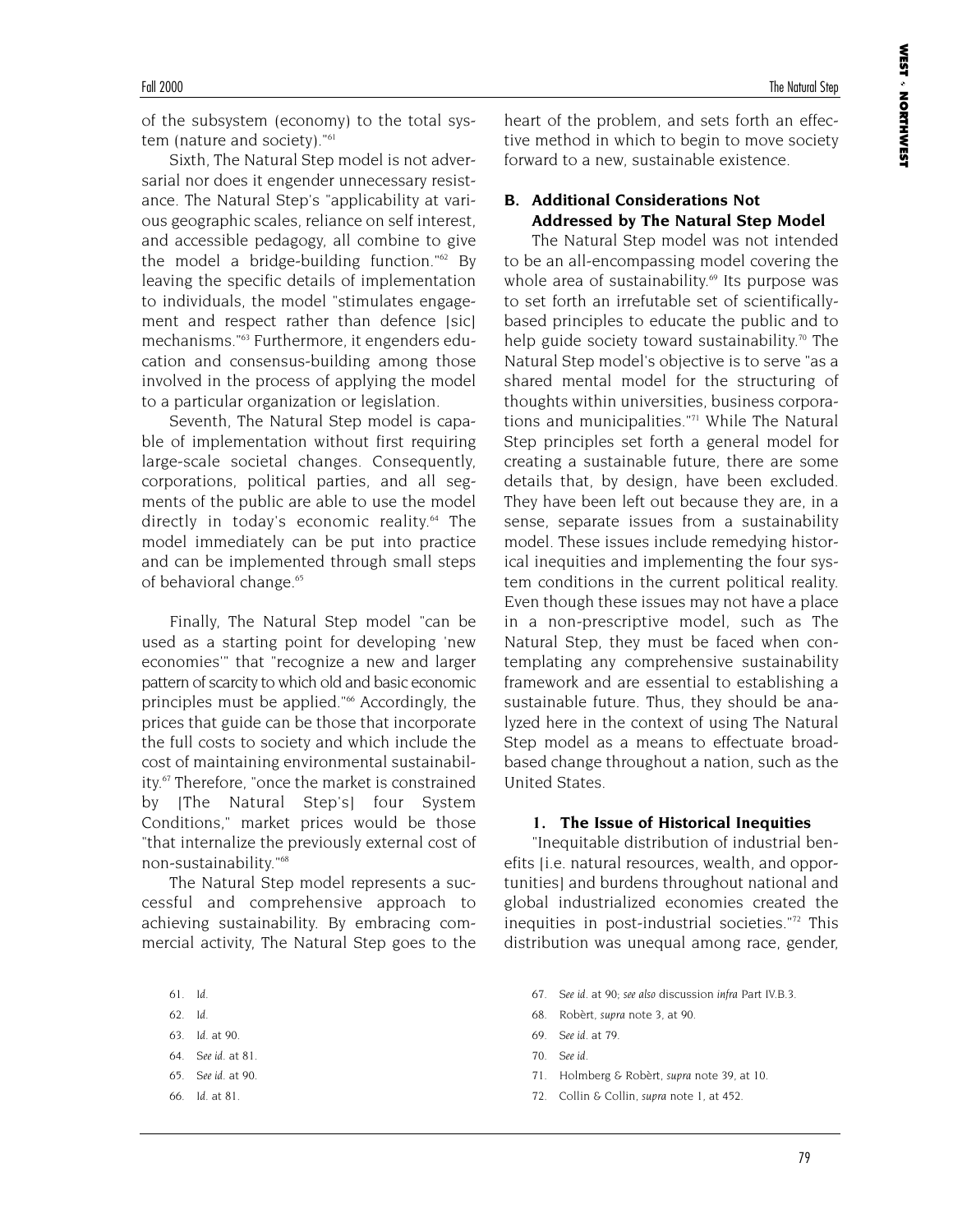and income classes.<sup>73</sup> Consequently, any comprehensive framework for sustainability should seek to remedy this critical problem. In fact, this should be a primary goal because any comprehensive sustainability approach "will require historically disenfranchised people to be personally committed to the program."<sup>74</sup>

Because Sweden, the birthplace of The Natural Step, is a relatively homogenous society, Sweden most likely has not experienced substantial minority populations that have faced significant injustices.<sup>75</sup> "Moreover, the number of people living in poverty [in Sweden] is relatively small, and the difference in income level between average income and low income continues to be moderate."76 Therefore, Sweden has not encountered the magnitude of problems concerning historical inequity that other nations, such as the United States, have. $77$  Thus, when using The Natural Step model as a broad-based scheme in a country such as the United States, there must be a concerted effort to address the historical inequities issue, which is more problematic and poses greater obstacles to achieving sustainability than it does in other parts of the world.

The Natural Step model recognizes the importance of equity in its fourth system condition, which requires a "[f]air and efficient use of resources with respect to meeting human needs… everywhere today and in the future."78 Inherent in the model is the understanding that "such fairness [and efficiency] is essential for social stability and the cooperation needed for making the large-scale changes."79 This condition means that "if we are more efficient, technically, in organization and socially, more services with the possibility of meeting human needs can be provided for a given level of influence on nature."80

However, it seems that in order to achieve

74. *Id*. at 457.

75. *See* Deborah Kenn, *One Nation's Dream, Another's Reality: Housing Justice in Sweden,* 22 BROOK. J. INT'L L. 63, 79 (1996); Jay Rand, *Note, Employment Protection for the Substance Abuser: A Comparison of the Swedish and American Approaches,* 9 COMP. LAB. L.J. 450, 472 (1988).

76. Kenn, *supra* note 75, at 102.

77. *See id*. at 79; Rand, *supra* note 75, at page 472.

a sustainable society, at least in the United States, "basic human needs should be met with the most resource-efficient methods possible."**<sup>81</sup>** Rather, the approach must seek to generate further equality among the excessively rich and those minority low-income populations that have been historically oppressed. A stronger emphasis on this issue is necessary in order to achieve true sustainability. For instance, tax revenue, subsidies, and other forms of government spending should be used as economic means to address historical inequities in the current system.<sup>82</sup> The redistribution of wealth and other opportunities is an obvious first step for the government to take.

One example of how social inequities can be remedied is through green taxes, $83$  which will result in a tax shift from the higher production costs that are passed on to the consumer. Imposing taxes on environmentally unsound products (such as those which are energy intense or pollutant generating), will cause their prices to rise. This price increase will have an extra burdensome impact on the poor, because the poor then will be unable to afford many of these necessary products and services. In this context, any green tax scheme would be to "change *what* is taxed, not *who* is taxed. But no tax shift is uniform, and without adjustments for lower incomes, a shift toward taxing resources would likely be regressive."84 Thus, government policies that seek to support The Natural Step four system conditions can be used so that they will *benefit* the lower class and those who have been unjustly impacted by present economic and legal policy. It is time that a new system comes into place that seeks to remedy past inequities and to address the environment and social inequities in the same step. We should use increases in tax revenues and shifts in subsidy policy to restore societal equality.

- 78. Robèrt, *supra* note 3, at 86.
- 79. Robèrt, *supra* note 2, at 9.
- 80. Holmberg & Robèrt, *supra* note 39, at 4.
- 81. Robèrt, *supra* note 3, at 86.
- 82. *See* discussion *infra* Part IV.B.
- 83. *See* discussion *infra* Part IV.B.3.
- 84. *See* Hawken, *supra* note 4, at 53.

<sup>73.</sup> *See id*.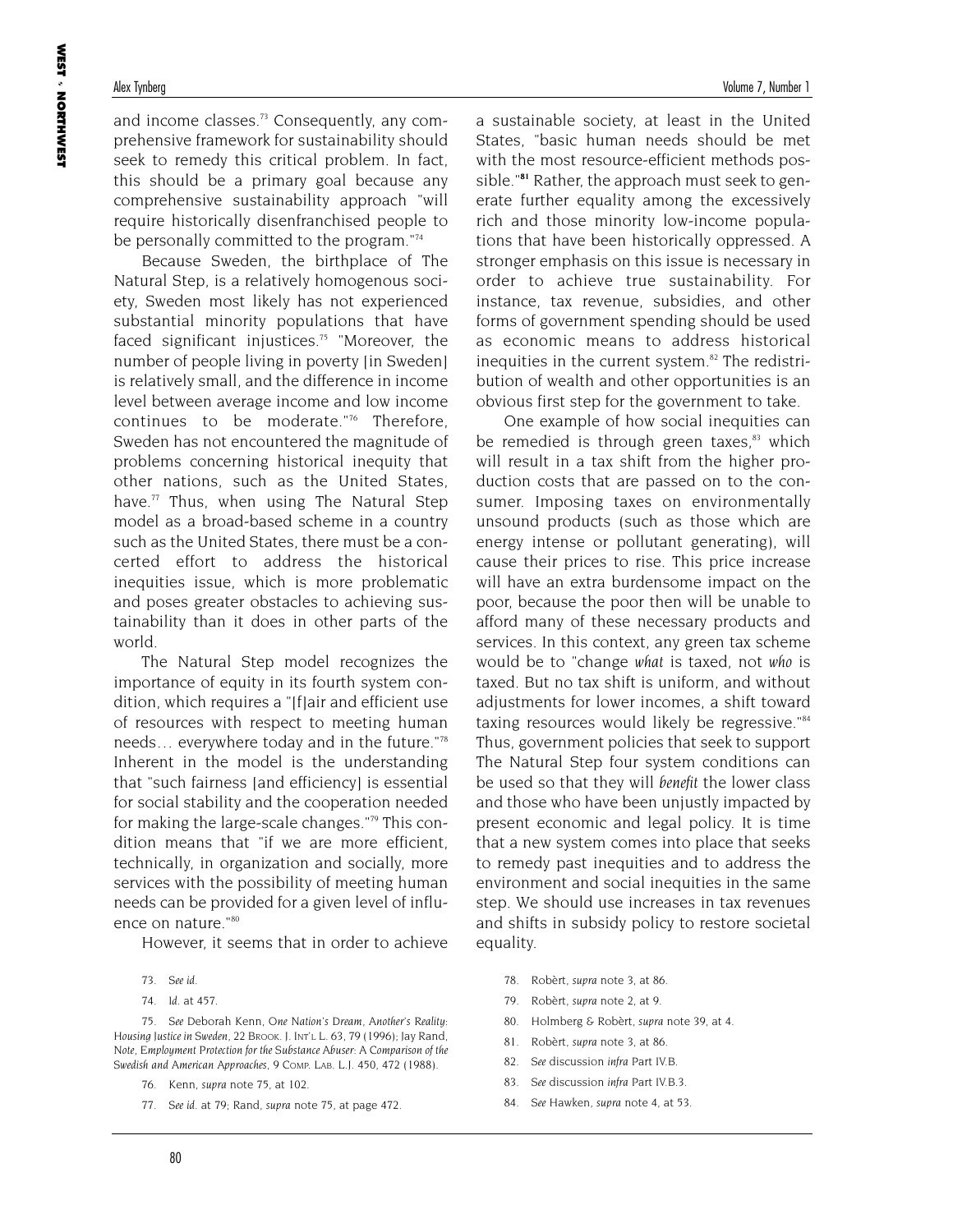Moreover, minorities, women, and lower income populations also should benefit from an economic marketplace comprised of commercial enterprises that are more accountable to their communities. Businesses in a sustainable economy will generate greater employment opportunities and a sense of value to "people whose jobs (in the current system) have been downsized, re-engineered, or restructured out of existence [and who] are being told that we have created an economic system so ingenious that it doesn't need them… ."85 Furthermore, stakeholder decisionmaking approaches involve empowering and educating the public by giving all of its members knowledge and understanding of critical societal issues.<sup>86</sup> These strategies, combined with a more localized and community involved government, will allow those who previously have been economically and politically disenfranchised to achieve a genuine stake in the process.87

### **2. The Issue of Implementation**

One of the virtues of The Natural Step is that it does not coerce individuals to change their behavior in particular ways according to a prescriptive detailed program.<sup>88</sup> The model was designed to be applicable "on a general level [so that] different actors within business, organisations [sic] and municipalities…can draw conclusions about what these restrictions imply for their specific activities."<sup>89</sup> The Natural Step seeks to educate the public so that individuals will determine on their own how they will comply with the model. By leaving this determination to individuals, the Natural Step

87. *See* Collin & Collin, *supra* note 1, at 456; *see also* discussion *infra* Part IV.B.2.

88. *See* Robèrt, *supra* note 3, at 89-90. "Rather than campaigning, which pressures people to change, The Natural Step presents undisputed information in nonthreatening ways, and invites listeners to open a dialogue in order to explore the issue of sustainability. In this way the responsibility for action remains with those in a position to act." Robèrt, *supra* note 2, at 1. Nonetheless, The Natural Step organization has been criticized as not assisting companies enough in "implementation strategies, tactics or tools…after the companies [have] received [a] general education in the framework." NATTRASS & ALTOMARE, *supra* note 3, at 164.

**WEST** 

NORTHWEST

"stimulates engagement and respect rather than defence [sic] mechanisms."90

The Natural Step model was intended to supplement strategic government programs which use the model as guidance, in creating necessary incentives to foster and promote the model's principles throughout society.<sup>91</sup> The Natural Step does not attempt to describe this necessary strategic program, but rather has established a useful framework that leaves it up to individual government leaders to devise the conditions into their own guidelines and policies.92 In fact, The Natural Step is effective because it is not a prescriptive program. Due to the complexity of the issues involved, it would be impossible to create a strict program that would apply to all situations. Through education, The Natural Step provides the public with a critical basic understanding and leaves it up to individuals and government leaders to figure out how to achieve the changes that are needed. Again, here is an area where lawyers can and must have a role. Lawyers should actively seek to work within the political process to change the laws so as to influence societal behaviors in ways that will better comply with The Natural Step's system conditions.<sup>93</sup> Any approach must involve "environmentally concerned customers, stricter legislation, and higher costs and fees for resources as well as pollution" which lawyers can promote and establish.<sup>94</sup>

Because The Natural Step, by design, is only a theoretical model, it does not address today's problematic political reality that large corporations have taken over our political system.95 Given this predicament, it will be

89. Holmberg & Robèrt, *supra* note 39, at 11.

90. Robèrt, *supra* note 3, at 89-90. Much has been written to demonstrate ways in which businesses, organizations, and individuals can use The Natural Step system conditions through "backcasting" and a "focus on low hanging fruit." *See* Holmberg & Robèrt, *supra* note 39, at 7-9.

- 91. *See* Robèrt, *supra* note 3, at 88.
- 92. *See* Holmberg & Robèrt, *supra* note 39, at 7.
- 93. *See* discussion *infra* Part III.A.
- 94. Robèrt, *supra* note 3, at 87; *see* discussion *infra* Part IV.

95. *See* HAWKEN, *supra* note 9, at 167; *see also* JANE JACOBS, SYSTEMS OF SURVIVAL: A DIALOGUE ON THE MORAL FOUNDATION OF COMMERCE AND POLITICS 21 (1992).

<sup>85.</sup> *Id*. at 49.

<sup>86.</sup> *See* discussion *infra* Part IV.B.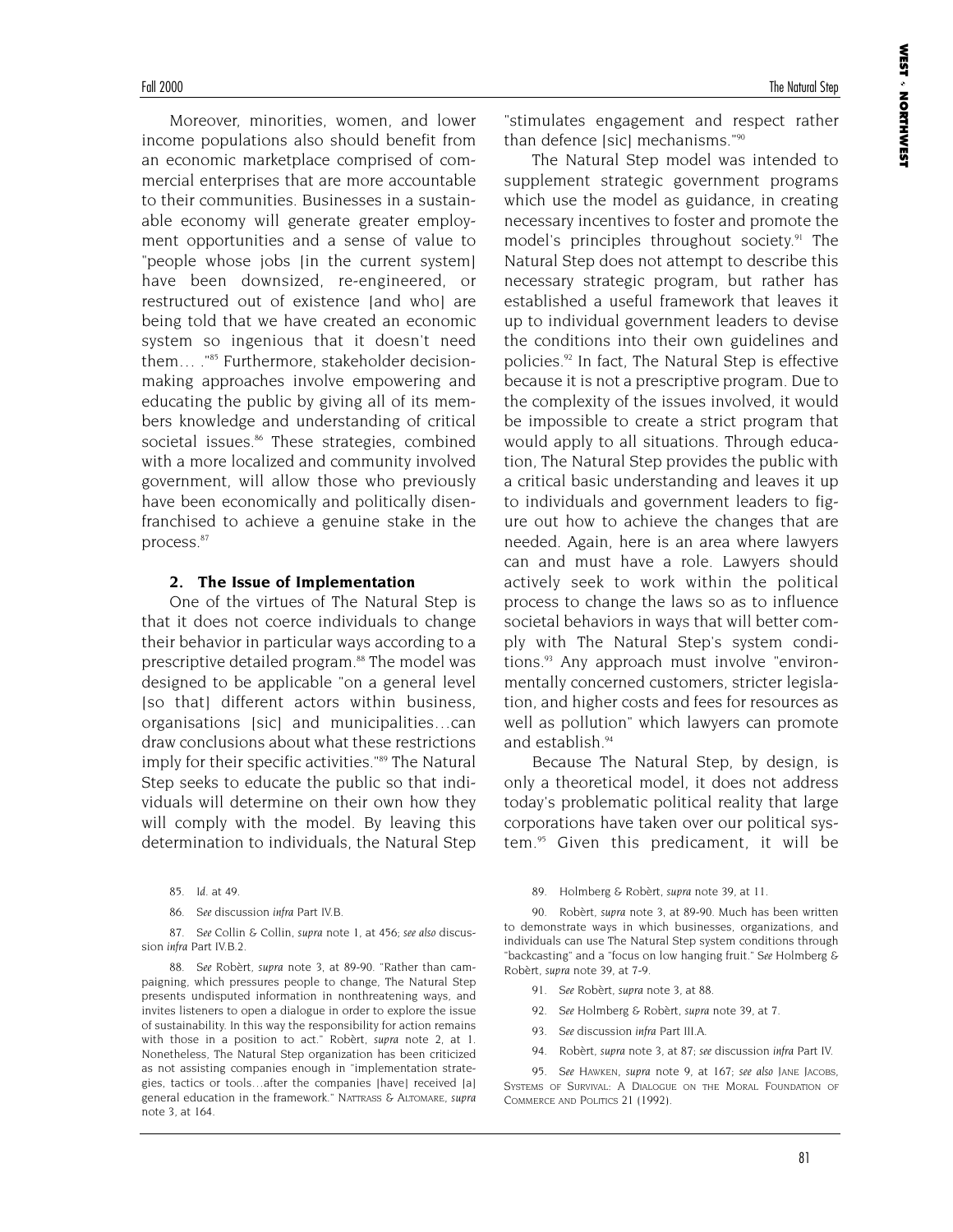extremely difficult to bring about stricter legislation to promote the four system conditions. Furthermore, even if stricter legislation can be implemented, the political reality will still remain- that corporations would still have tremendous influence on the political system. Thus, additional measures must be taken to keep the commercial and government, or guardian, entities isolated from guidance of roles within the other system.<sup>96</sup> Because "all thousand mile journeys commence with one step the model should be implemented within today's economic reality by taking relatively small steps in the right direction."<sup>97</sup>

Nonetheless, due to current regulatory and compliance issues, it is becoming apparent that business and other organizational entities will be forced to substantially improve their pollution prevention methods to better comply with The Natural Step system condition framework. Ultimately, the parties responsible for our environmental degradation will have to reevaluate what they take, what they make, and what they waste so as to limit their ecological harm.<sup>98</sup> At the same time, businesses and other entities presently are increasing their profits and becoming more economically competitive as a direct result of changing their operations to ones that function more in line with the rules of nature.<sup>99</sup> The case studies discussed in Part III.D demonstrate that The Natural Step strategies have improved companies' bottom lines. Thus, the marketplace itself rewards and will continue to reward those organizations that operate more sustainably.

96. *See* JACOBS, *supra* note 95, at 81; *see also* discussion *infra* Part IV.A.

97. Robèrt, *supra* note 3, at 90.

98. *See* HAWKEN, *supra* note 9, at 12 (discussing what businesses will need to face).

99. *See generally* NATTRASS & ALTOMARE, *supra* note 3.

100. *See* Clifford Rechtschaffen, *Deterrence v. Cooperation and the Evolving Theory of Environmental Enforcement*, 71 S. CAL. L. REV. 1181, 1257-58 (1998).

101. *See id*. at 1258; *see also* MERIT PARTNERSHIP FOR POLLUTION PREVENTION, U.S. EPA REGION IX ENVIRONMENTAL MANAGEMENT SYSTEMS AND FINANCIAL INCENTIVES—A MERIT PARTNERSHIP FOR POLLUTION PREVENTION PROJECT: DISCUSSIONS WITH INDUSTRY ABOUT ENVIRONMENTAL MANAGEMENT (1998).

### **C. The Natural Step Benefit to an Environmental Management Systems Approach**

An Environmental Management System ("EMS") assists an organization in understanding its environmental effects. EMSs seek to evaluate and typically improve the environmental impacts of an organization's activities (i.e. the environmental performance of the organization).100 An EMS is based on the notion that having better systems in place will lead to improved environmental performance and will generate less pollution.<sup>101</sup> Although current EMS regulation is legally voluntary in nature, EMSs are increasingly being implemented by businesses nationwide and worldwide. As demonstrated in the following section, The Natural Step can assist a company's EMS in expanding from merely focusing on compliance and incremental environmental improvements, to simultaneously enhancing the company's environmental and economic performance while strategically bringing about a comparative advantage. Thus, organizations that are implementing an EMS should strongly consider aligning the EMS with The Natural Step strategy.

The International Standards Organization's ("ISO") 14001 environmental standard series is expected to become the most widely accepted global environmental management standard and is also expected to become a condition of doing business with numerous companies and corporations worldwide.<sup>102</sup> Therefore, the following analysis will demonstrate the benefits of applying The Natural Step to the ISO 14001

<sup>102.</sup> Rechtschaffen, *supra* note 100, at 1258; *see also* Marc E. Gold, ISO 14000: *A New Global Business Benchmark,* 12 ENVTL. COMPLIANCE & LITIG. STRATEGY 1 (1995).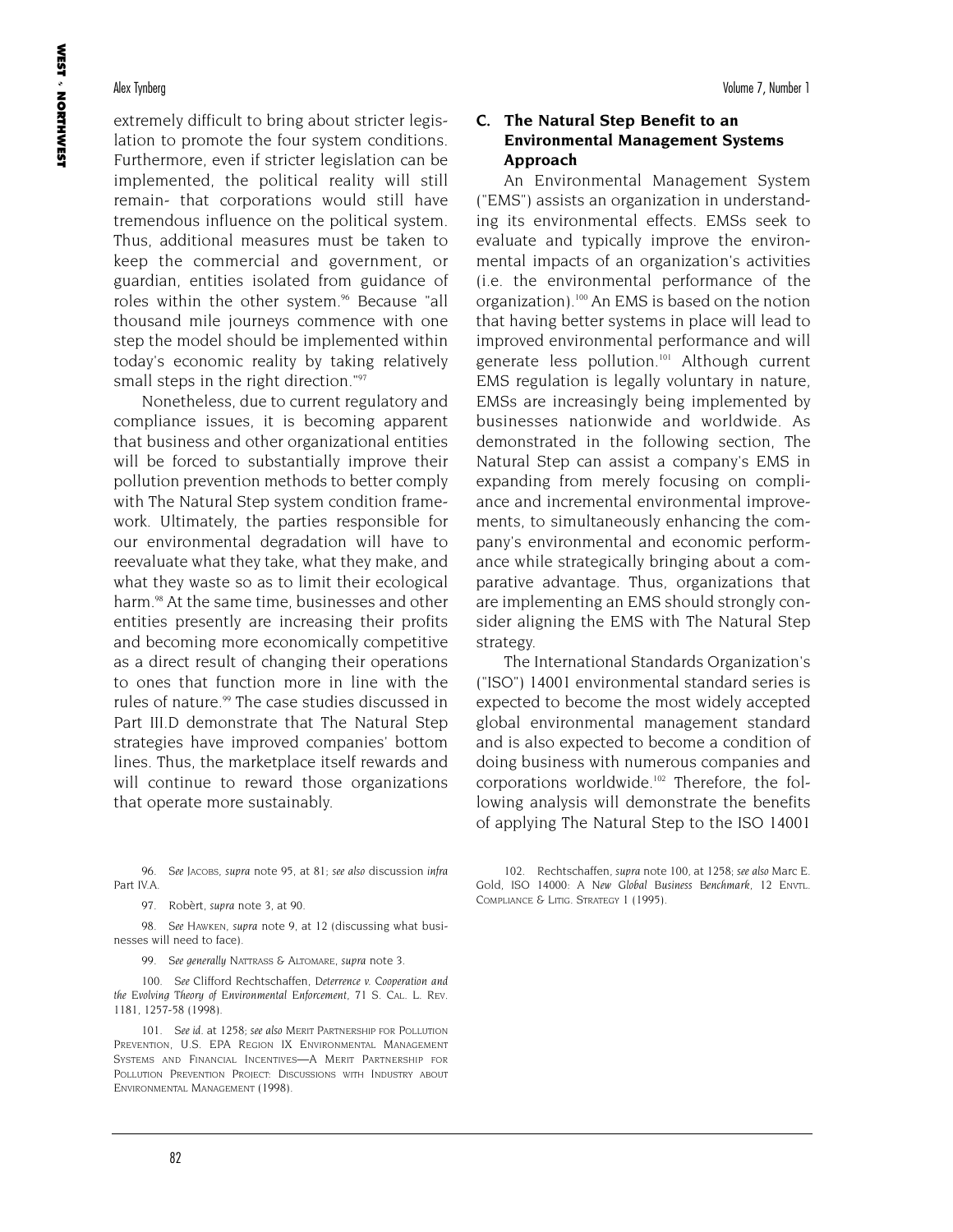**WEST** 

NORTHWEST

program. Nevertheless, The Natural Step provides value to any EMS, regardless of whether it is an ISO 14001.103

The management standard of ISO 14001 consists of several key components.104 The first component is planning—top management must institute an environmental policy for the organization, identify "environmental aspects" of the organization's activities, products and services, and the applicable legal requirements, and establish environmental objectives and targets through a detailed program.<sup>105</sup> The second component is implementation—organizations must institute internal processes to implement their policies and objectives, including designation of environmental managers, training programs, and communication systems and operating procedures.<sup>106</sup> The final component is monitoring and review- organizations must regularly monitor their environmental progress and must regularly conduct management system audits to verify compliance with ISO 14001.<sup>107</sup>

The management system outlined in ISO 14001 is cyclic. The cycle begins by setting an environmental policy, planning how it will be carried out, implementing those plans, monitoring and ensuring compliance, reviewing the program's efficacy, and beginning a new cycle with a revised policy and program based on the review.108 Under this analysis, the organization ideally would improve its environmental performance with each cycle. Unfortunately, however, ISO 14001 fails to ensure that an organization will realize any specific compliance benefits because the standard does not prescribe fixed performance standards or require emissions and discharge reductions. In other words, "ISO 14001 can be viewed primarily as a framework and tool for implementing performance requirements set elsewhere" (e.g. the objective of the ISO 14001 standard is to achieve goals, not to set them).<sup>109</sup> The organization can choose what aspects it wants to improve and at what degree of improvement is desired, without having to formulate any concrete solutions to its environmental problems. Although ISO 14001 provides a system for managing information, processing feedback, and assisting a company to design, implement, and improve programs aimed at environmental improvements, it fails to provide a vision of the direction that companies need to go to develop into more sustainable organizations. The Natural Step provides organizations with much-needed guidance because it focuses on content, rather than process.

The Natural Step will ensure that an organization implementing ISO 14001 will incorporate "a framework for decision-making that

105. *See* Rechtschaffen, *supra* note 100, at 1259. In this stage, organizations should carry out an initial environmental review ("EIR") which should consist of (1) an examination of the organization's existing environmental management practices; (2) an assessment of feedback from the investigation of previous accidents; (3) an analysis of the legal and regulatory requirements applicable to the organization; and (4) an identification of the organization's significant environmental "aspects." Christopher Sheldon & Ed Rowland, *ONE STEP BEYOND: Making ISO 14001 and TNS Work Together* 7 (1998 draft) (on file with author).

- 106. *See* Rechtschaffen, *supra* note 100, at 1259.
- 107. *See id*. at 1260.
- 108. *See* Kranz & Burns, *supra* note 33, at 9.
- 109. Sheldon & Rowland, *supra* note 105, at 4.

<sup>103.</sup> *See* Allowing Voluntary Participation by Companies in the Industrial Sector in a Community Eco-Management and Audit Scheme, Council Regulation 1836/93, art. 1(2) (1993) [*hereinafter* Council Regulation] (which promulgates The European Union Eco Management and Audit Scheme (EMAS)). EMAS was the first government regulation that explicitly encouraged the adoption and practice of environmental management and auditing in a comprehensive and detailed manner. *See* Eric W. Orts, *Reflexive Environmental Law*, 89 NW. U. L. REV. 1227, 1287-88 (1995). The current versions of the EMAS and ISO 14001 contain some minor but distinct differences. *See* Rechtschaffen, *supra* note 100, at 1259-60. Essentially, the EMAS proposes to achieve its objective through environmental management policies and programs, environmental auditing systems and public environmental disclosure statements. *See* Council Regulation, *supra*, at art. 1(2). For each participating site, organizations must develop an environmental program that describes its EMAS and its environmental protection objectives. *See id*. at Annex I, C. Organizations must implement their policies and programs through a variety of internal systems, including maintaining a registry of significant environmental effects at each site. *See id*. at Annex I, A-C. Each site must institute an environmental audit at least every three years that reviews both the facility's management system and its compliance issues. *See id*. at Annex II, C. Furthermore, each facility must prepare and produce to the public summaries of the internal audits which must include an assessment of "all the signifi-

cant environmental issues of relevance [and] information about emissions, waste generation, consumption of resources, and other factors regarding environmental performance." *Id*. at art. 6.1-7.

<sup>104.</sup> *See* International Standards Organization 14001, Environmental Management Systems-General Guidelines on Principles, Systems and Supporting Techniques, 4.0-4.1 (1996) [hereinafter ISO 14001]; *see also* TOM TIBOR, ISO 14000: A GUIDE TO THE NEW ENVIRONMENTAL MANAGEMENT STANDARDS (1996) (setting forth a detailed description of the standards).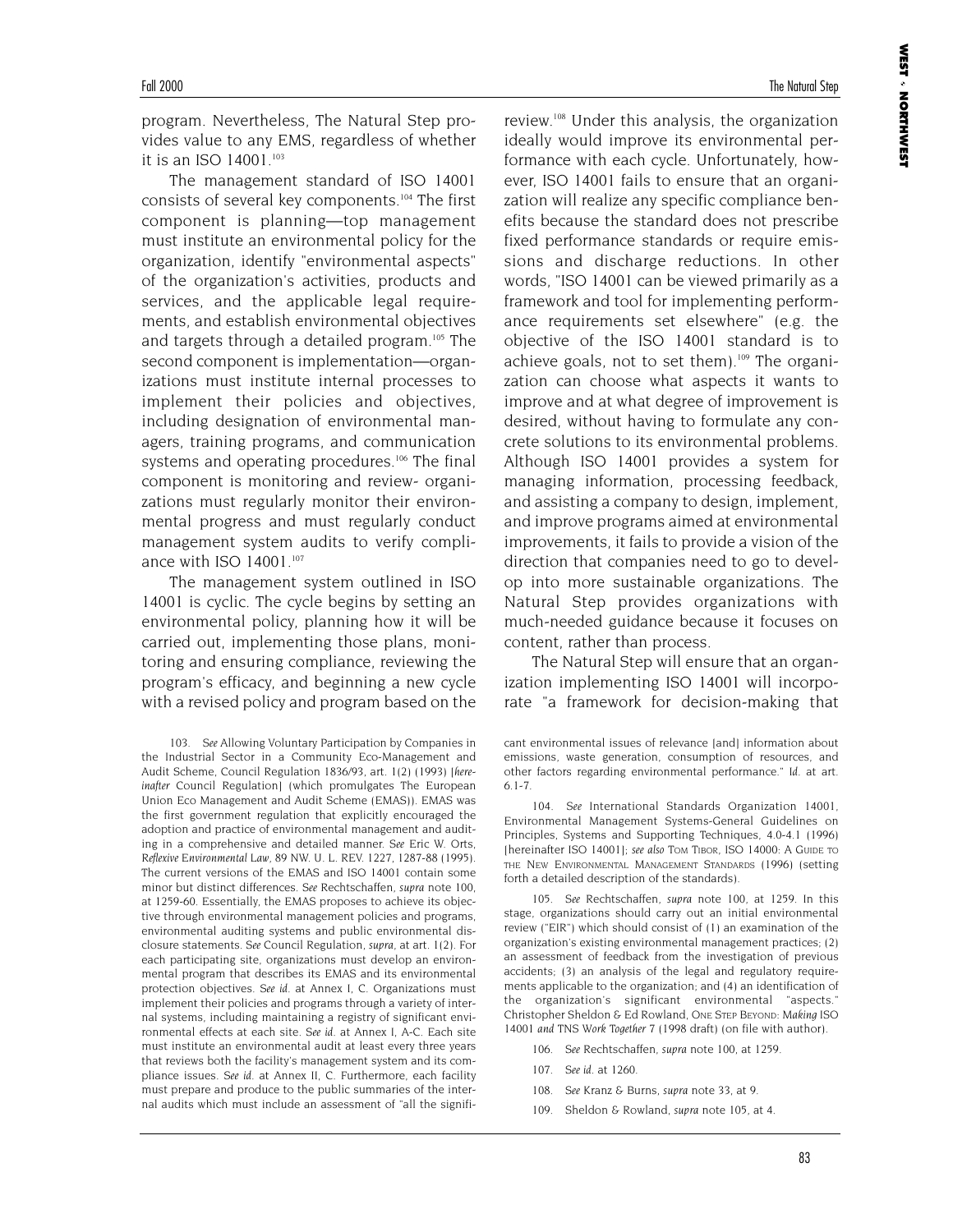supports a big enough strategic vision to make the investment pay off."110 "Any company seeking ISO 14001 certification will need some type of framework to analyze its environmental impacts and prioritize options for continual improvement… The Natural Step (TNS), because it focuses on content (not process) and is based on a systems perspective, and focuses on root causes of environmental problems, fits particularly well with ISO 14001."<sup>111</sup> The long-term vision provided by The Natural Step will serve as the anchor for the ISO 14001 program and will enable the program to reflect the principles of sustainability embraced within The Natural Step model. Moreover, it provides value to those implementing an ISO 140001 program in all phases of the cycleidentifying those environmental aspects in which to improve, setting targets and objectives, training all employees within the organization about the policy and program, and performing the periodic management review and analysis.<sup>112</sup>

The specific area where The Natural Step will be most influential in its impact on an ISO 14001 program is in its benchmarking capacity. Here, The Natural Step's system conditions are utilized to help an organization evaluate its current situation, gain a vision of where it needs to go and develop a program for achieving its goals.<sup>113</sup> First, "an examination is carried out [regarding the] organisation's [sic] environmental aspects and impacts" to identify "how the organisation's [sic] goods and services and other activities violate the system conditions."114 The Natural Step system conditions can be used to classify those findings in terms of discerning which areas are the most ecologically harmful.<sup>115</sup> Second, the organization analyzes the ways in which it could perform those operations, manufacture those products

- 111. *Id*. at 13.
- 112. *See* NATTRASS & ALTOMARE, *supra* note 3, at 177-84.
- 113. *See* Sheldon & Rowland, *supra* note 105, at 3.
- 114. *Id*.
- 115. *See id*. at 8.
- 116. *See id*. at 3.
- 117. Here "organisations [sic] are encouraged to ask

and/or engage in those other activities to meet the system conditions.<sup>116</sup> This stage will define the frame and sustainable vision for the organization and should have significant influence on the policies and programs implemented by the organization.<sup>117</sup> Third, the organization develops programs that will assist it in achieving its defined future vision.<sup>118</sup> This will enable the organization to use the goal as the starting point for development of the program and "look[] back from there and work[] out how to chart a path toward that future. This approach [is] known as systems planning through 'backcasting.'"119 Here, the organization should embark upon a "a broad strategic and expansive consideration of the types of measures and initiatives that can be taken at each stage.<sup>120</sup> Finally, top management must support the policies and programs, establishing that their application is carried through.

### **D. Practical Application Results in the Commercial Setting**

The Natural Step model already has demonstrated its own applicability. The model is "spreading among corporations and municipalities in and outside of Sweden that learn to apply it in an autonomous way."<sup>121</sup> Many companies that have adopted The Natural Step's model have achieved increased environmental compliance and eco and energy efficiencies, reduced costs and liabilities, improved lifecycle performance and gained a competitive advantage.<sup>122</sup> These companies demonstrate that it is in their long-term best interest for businesses to adopt The Natural Step principles, ensuring that the business continues well into the twenty-first century. The four companies discussed in detail below- IKEA, Scandic Hotels, Interface and Collins Pine Companyall have reported significant cost savings from

themselves the fundamental question, i.e. 'what essential services is the organisation [sic] providing and how could it provide those services while meeting the system conditions?'" *Id*.

- 118. *See id*.
- 119. *Id*. at 8.
- 120. *Id*.
- 121. Robèrt, *supra* note 3, at 90-91.
- 122. *See generally* NATTRASS & ALTOMARE, *supra* note 3.

<sup>110.</sup> Kranz & Burns, *supra* note 33, at 12.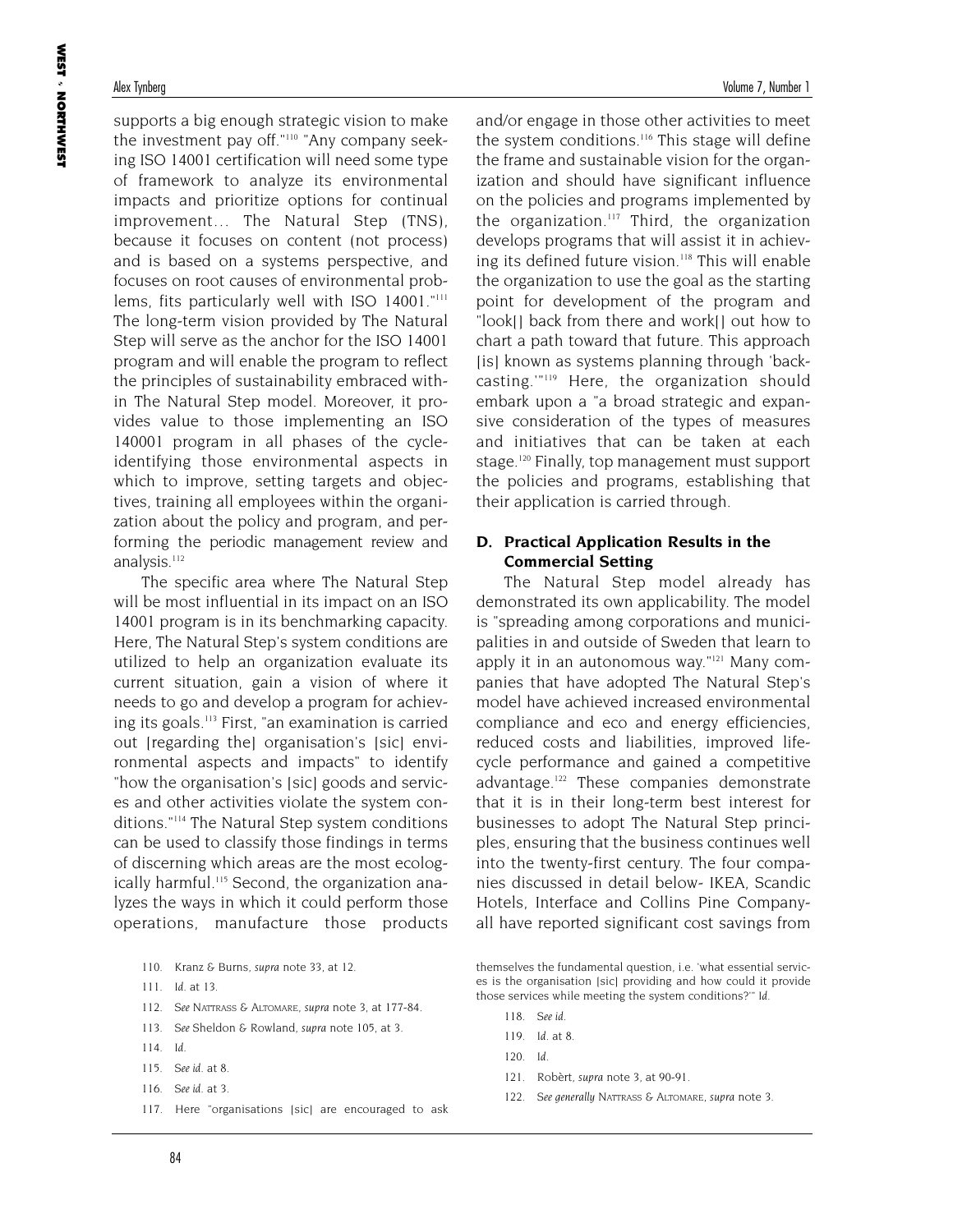their sustainability initiatives, that directly result in benefit to the companies' bottom  $lines$ <sup>123</sup>

IKEA, the Scandinavian-designed household products retailer, began applying The Natural Step to the company's practices in 1990.<sup>124</sup> The company embraced The Natural Step based on input from their customers in the mid-to-late 1980s over concerns about the environmental and health effects of their products and as a result of stricter environmental regulations pertaining to the maximum level of emissions allowed from formaldehyde offgassing in their products. During this time, IKEA was also being criticized for its packaging waste, its use of PVC plastic (which contain dioxins), its catalog regarding the amount of trees felled each year, the use of chlorine, and the amount of waste generated in its production.126 IKEA was eventually sued by the Danish government in the mid-1980s for violating the country's formaldehyde emissions regulation and for destroying the company's public image, resulting in a 20% drop in sales in the Danish market.<sup>127</sup> Furthermore, in 1992, the company was forced to recall all of its bookshelves containing formaldehyde which "cost IKEA and its suppliers tens of millions of dollars<sup>"128</sup>

Consequently, IKEA began to take environmental issues very seriously.<sup>129</sup> Based on The Natural Step principles, the company developed an "Eco-Plus" line of products and has revolutionized its organization to integrate sustainability principles into daily decisions and practices in a comprehensive and broadbased manner.<sup>130</sup> The Natural Step has helped the company to improve its environmental per-

- 127. *See id*.
- 128. *Id*. at 52.
- 129. *See id*.
- 130. *Id*. at 59-74.
- 131. *See id*. at 65-66, 68-69.
- 132. *Id*. at 70.

**WEST** 

NORTHWEST

formance in every component of its activities, including material use, product design, future disassembly and recycling of its products, and its transportation and distribution systems. "In the U.S., IKEA is working with the United States Environmental Protection Agency on their Green Lights Program which encourages the use of energy-efficient lighting."132 As a result, IKEA U.S. has "reduced its kilowatt demand by 781 kw and kilowatt hour usage by more than three million."<sup>133</sup> In particular, IKEA has learned that retrofitting its stores with florescent lighting can generate up to \$86,000 in annual savings per store.<sup>134</sup> The expected savings to IKEA from various components of that program exceed \$500,000 annually.135 The company has made a remarkable transformation over the last decade, becoming a model for the sustainability movement. By achieving annual worldwide sales in excess of \$7 billion, which is more than double its revenues from 1990, IKEA has demonstrated that improving a company's

Scandic Hotels began using The Natural Step in 1993 when Scandic's CEO "decided that concern for the environment needed to be a core unifying value for the company."137 At the time, the hotel chain was on the verge of bankruptcy and had generated up to \$50 million in losses from the previous three years of operation.<sup>138</sup> Scandic has been very successful at integrating environmental considerations into all aspects of its day-to-day operations.<sup>139</sup> The company developed an environmental barometer and index to track its environmental progress.140 Scandic also created a program focusing on resource efficiency, sustainability

environmental performance can better its bot-

tom line.<sup>136</sup>

136. *See* NATTRASS & ALTOMARE, *supra* note 3, at 47-49.

137. *Id*. at 81; *see also id*. at 75-100 (providing for a detailed analysis of Scandic Hotel's environmental policies and its adoption of The Natural Step).

- 138. *See id*. at 76.
- 139. *See id*. at 89.
- 140. *See id*.

<sup>123.</sup> *See id*.

<sup>124.</sup> *See id*. at 44; *see also id*. at 47-74 (providing for a detailed analysis of IKEA's environmental policies and its adoption of The Natural Step).

<sup>125.</sup> *See id*. at 50. 126. *See id*. at 51.

<sup>133.</sup> *Id*.

<sup>134.</sup> *See* Heidi Owens, IKEA: A Natural Step Case Study (Feb. 1998) (unpublished manuscript, on file with the *Northwest Earth Institute*).

<sup>135.</sup> *See id*.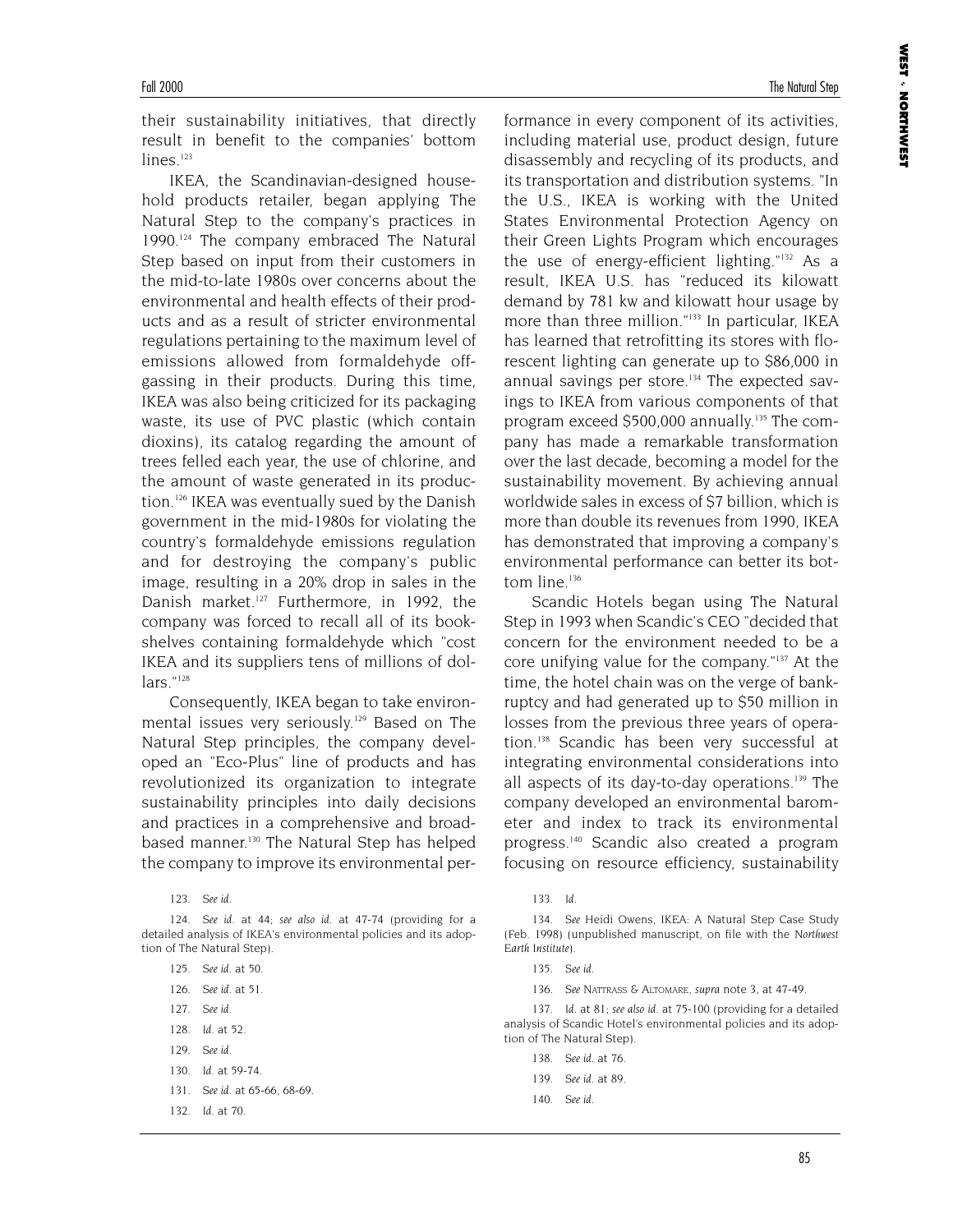and dematerialization that measures "the total energy and water consumption, and unsorted waste, at each hotel on a monthly basis."141 Climate and other factors, such as the number of guests per night, also are keyed into the program in order to make true comparisons of the percentage savings of energy and water and waste.<sup>142</sup> By increasing efficiency in these areas, Scandic believes it will have a competitive advantage in the future, especially in those countries where the prices of resources are rising faster than inflation.<sup>143</sup> The company estimates that savings from this program "go straight to the bottom line as increased profits."144 In 1997, the most recent year of record, the program generated roughly \$800,000 in savings.<sup>145</sup>

"To date, Scandic has documented over 2,000 individual measures" resulting in environmental performance improvements.<sup>146</sup> The most intriguing, perhaps, is "the innovation of a 97 percent recyclable" (or biodegradable) hotel room.<sup>147</sup> Scandic realized that, in the long-term, these rooms were less expensive to operate than their non-ecologically friendly counterparts.148 Energized by its sustainability transformation, Scandic is enjoying record profits, reaching more than \$25 million for 1997 "and has become one of Europe's most successful hotel chains."<sup>149</sup>

Interface, Inc., "the world's largest producer of contract commercial carpet", began using The Natural Step in 1996.<sup>150</sup> Interface was the first American company to adopt The Natural Step framework.<sup>151</sup> Interface seeks to be the first

- 141. *Id*. at 90.
- 142. *See id*.
- 143. *See id*. at 90-91.
- 144. *Id*. at 91.
- 145. *See id*. at 92.
- 146. *Id*. at 76.

147. *Id*. at 96. "Approximately 2,000 rooms are being refurbished each year (into 97 percent recyclable rooms) with an estimated decrease per year of 90 tons of plastic, 15 tons of metals, and 50 percent of mercury." *Id*. at 97. To date, approximately onequarter of Scandic's rooms in the Nordic region are these new eco-rooms. *See id*.

- 148. *See id*.
- 149. *Id*. at 76-77.
- 150. *Id*. at 44, 103; *see also id*. at 101-24 (providing for a

in industrial ecology and to be a model for sustainable, or even restorative, enterprises worldwide.<sup>152</sup>

We see the cyclical nature of ecosystems as providing a clear design for our future. Interface will use these principles as a guide to reduce its impact and footprint on the planet. At the same time, we will actively and creatively design new means of manufacturing that will eliminate the waste we now create. Thus it is a long-term commitment, one that cannot succeed overnight . . . . We have much to do, but much to work with.<sup>153</sup>

Interface believes that to be financially sustainable, the company must first become environmentally sustainable.<sup>154</sup> In order to reach this goal, Interface implemented a program called EcoSense, which measures its environmental performance and its progress toward sustainability.<sup>155</sup> Interface tracks and analyzes all of the materials and energy used by the company.<sup>156</sup> It also developed a zerowaste ideology waged through a program called Quality Utilizing Employee Suggestions and Teamwork ("QUEST") which aims to "eliminate the concept of waste from Interface operations."157 Specific targeted priority is also given to the use of benign emissions, renewable energy, resource-efficient transportation, the delivery of services instead of materials, and the redesign of processes and products

detailed analysis of Interface, Inc.'s environmental policies and its adoption of The Natural Step); RAY C. ANDERSON, MID-COURSE CORRECTION—TOWARD A SUSTAINABLE ENTERPRISE: THE INTERFACE MODEL (1998) (describing the transformation of Interface, Inc. by the founder, Chairman and CEO of the corporation). Additional information can be found in Interface's own sustainability report which it is a detailed analysis of the company's 1996 performance data and their long-term goals and solutions. *See generally* Interface Sustainability Report (1997) (on file with author).

- 151. *See* NATTRASS & ALTOMARE, *supra* note 3, at 112.
- 152. *See id*. at 111.
- 153. Interface Sustainability Report, *supra* note 150, at 11.
- 154. *See* NATTRASS & ALTOMARE, *supra* note 3, at 101.
- 155. *See id*. at 111-22.
- 156. *See id*. at 115.
- 157. *Id*. at 116.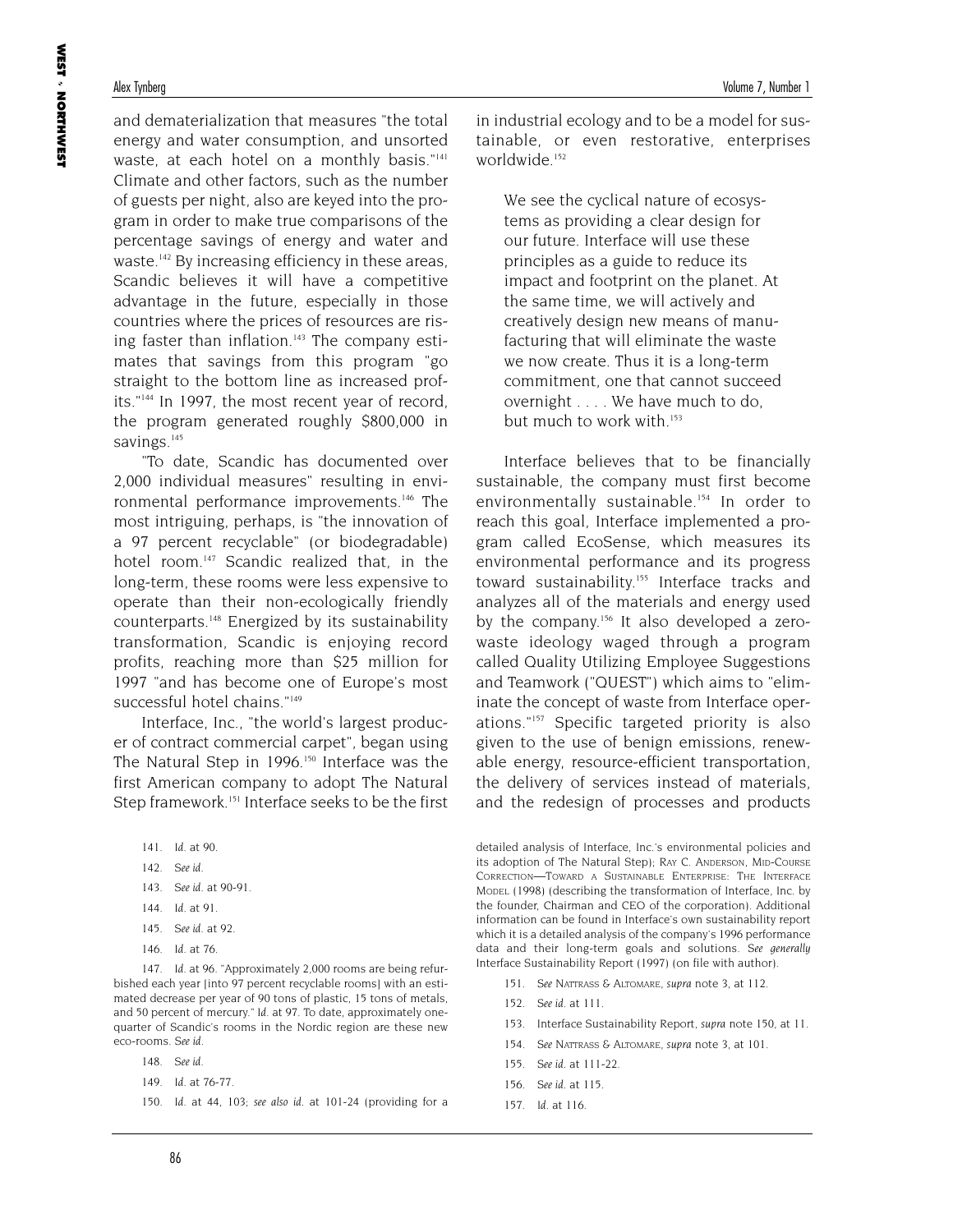**WEST** 

NORTHWEST

into cyclical flows.158

In fact, the company has integrated a sustainability vision into every aspect of its operations.159 Meanwhile, The Natural Step provides Interface with a much-needed compass to indicate whether the company is on course to its final destination. In the first four years following implementation of sustainability initiatives, Interface saved approximately \$76 million by eliminating resource waste.<sup>160</sup> In addition, its innovative carpet designs, prompted by sustainable criteria,<sup>161</sup> show real promise of significantly reducing the required quantity of input per unit of output.<sup>162</sup> The company is thriving financially: since 1993, Interface's sales have nearly doubled, growing to \$1.135 billion in 1997.<sup>163</sup>

Collins Pine Company, like Interface, began using The Natural Step in 1996. In the logging industry, Collins Pine has proven itself as an ecological steward due to the manner in which the health of the forest land owned and managed by the company is maintained. For example, the company's Almanor forest land, comprising 94,000 acres (nearly one-third of its total forest holdings), has been logged continuously since 1943; however, "this forest has a higher inventory of wood standing and growing than when logging began" over five decades ago."164 Under Collins Pine's philosophy the company "reaps the interest on the growth of their forest while protecting the principal."165 The company has "understood that the trio of a healthy forest ecosystem, jobs in the community, and profits for the company [are] intertwined and [form] an unbreakable web. Destroy or overharvest the ecosystem and you destroy the chance of sustainable jobs and sustainable profits."<sup>166</sup>

The Natural Step "perspective has helped

160. *See id*. at 120.

161. *See id*. at 44; *see also id*. at 125-145 (providing for a detailed analysis of the Collins Pine Company's environmental policies and its adoption of The Natural Step).

162. *See id*. at 192.

- 163. *See id*. at 103.
- 164. *Id*. at 126.

Collins [Pine] to examine every aspect of its business through the lens of 'strategic sustainability.'"167 The Natural Step framework has enabled the company to develop the following initiatives: (1) curtail point source emissions; (2) attain zero waste water at all sources; (3) eliminate waste to landfills; (4) maximize use of renewable energy; (5) educate and inspire all employees; and (6) provide support to the community.168

With a vigorous commitment from the company's top management, Collins educated every employee about sustainability, utilizing a simultaneous top-down/bottom-up approach. Managers now review all expenditures to ensure that new capital investments are consistent with the four system conditions . . . . Beyond this, they are reviewing long-range strategic decisions to ensure their alignment with a sustainability perspective. Twenty-one projects currently comprise the company's "Journey to Sustainability" initiative.<sup>169</sup>

While the initiatives are still in their early stages, Collins Pine already has realized some tangible benefits from The Natural Step influence. By recycling sander dust from their particle board production process, the company generated from \$500,000 to \$750,000 savings because they did not have to upgrade the boiler used to burn such materials.<sup>170</sup> The company also eliminated the need to spend an estimated \$520,000 a year on other raw material costs because the company found ways in which to use the recycled sander dust.<sup>171</sup> "Savings for reduced powerhouse steam is estimated to be \$152,000/year ,and the replacement of six

167. Russell S. Barton, For Collins Pine: *The Journey to Sustainability Follows The Natural Step,* UNDERSTORY: SUSTAINABLE DEVELOPMENTS FROM THE WORLD OF WOOD, Spring 1998, at 5.

- See NATTRASS & ALTOMARE, *supra* note 3, at 136.
- 169. Barton, *supra* note 167, at 5.
- 170. *See* NATTRASS & ALTOMARE, *supra* note 3, at 142.
- 171. *See id*.

<sup>158.</sup> *See id*.

<sup>159.</sup> *See id*. at 115.

<sup>165.</sup> *Id*.

<sup>166.</sup> *Id*. at 125.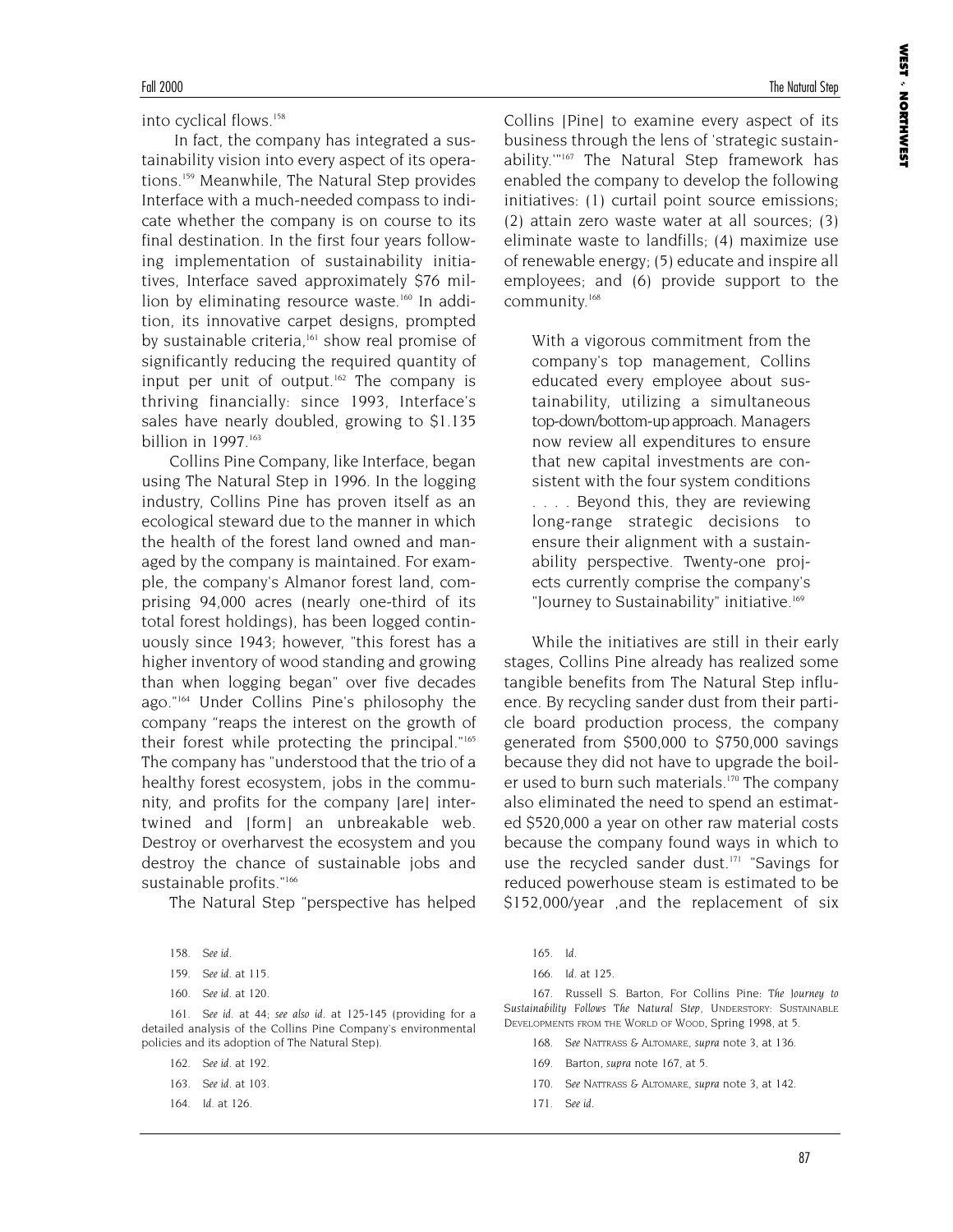Pallmann generators provided savings of approximately \$118,000/year."172 The company's renovated "waste traps are recovering more than 90 percent of what previously was going into wastewater, at estimated cost savings of \$25,000/ year due to reduction in natural gas, electricity to pump water, and chemicals."173

Other examples of commercial enterprises that have begun to use The Natural Step framework in their business operations in the United States include Placon, Inc., Mitsubishi Electric America, and Oki Semiconductor. Placon is currently working on several initiatives to build sustainability into their operations.<sup>174</sup> These initiatives include

developing a design database to aid in the assessment of materials for packaging that are more in line with the four System Conditions, considering a new product line designed around the principles of sustainability, developing a project to shift the sources and use of energy in our plant and building operations, and conducting company-wide education on The Natural Step.<sup>175</sup>

Mitsubishi Electric America is using The Natural Step "principles as a framework to tie its environmental initiatives together, and it is…incorporating [The Natural Step] model into its ISO 14001 implementation process."176

At each step, the [Mitsubishi Electric America] plants implementing ISO 14001 are looking at ISO through [The Natural Step] lens, . . . Most of the plants are still writing procedures and developing systems. However, the plants are already doing so much to reduce waste, toxics use, and energy use that the people building the ISO

174. *See* Joan McNulty, The Whole Package: Placon, Inc., THE NAT. STEP NEWSLETTER, Spring 1998, at 7.

175. *Id*.

program already know what direction they need to go in. [The Natural Step] informs many things, but will become even more useful as a framework later on when people start to think of the next step.<sup>177</sup>

Oki Semiconductor also has begun to adopt The Natural Step.<sup>178</sup> The Natural Step principles have helped Oki Semiconductor to reduce the company's use of toxics by ninetyeight percent and related toxic waste by seventy-seven percent which results in \$60,000 annual savings for the company.<sup>179</sup> Furthermore, the switch to The Natural Step practice has lowered the company's insurance premiums by \$5,000 annually because of the company's improved environmental performance. $180$ 

The companies discussed above demonstrate that The Natural Step has proven itself as a valuable planning model for concrete economic practice. For businesses wanting to make skillful investments, use of The Natural Step framework will result in cost savings over the long-term and also will reveal how a business can direct its activities to avoid exposing it to the uncertainties of future ecological, regulatory, and public pressures because when such issues develop, these complications directly result in costing the organization time, money and/or good-standing among its customer community.<sup>181</sup> All of these factors directly affect a company's bottom line, whether it be from increased costs in handling the problem or decreased profits from its customers choosing to take their businesses elsewhere. The Natural Step can help to ensure that these environmentally-related problems never arise and can provide a crucial strategy for gaining a competitive advantage. By empowering the company with a greater understanding of envi-

178. *See* Interview with Larray Chalfan, President and CEO of Oki Semiconductor Manufacturing, in Eugene, Ore. (Nov. 15, 1998) (on file with author).

<sup>172.</sup> *Id*. at 142-43.

<sup>173.</sup> *Id*. at 141.

<sup>176.</sup> Mitsubishi Electric America Combines ISO 14001 and The Natural Step, BUS. AND THE ENV'T (Cutter Information Corp., Arlington, Mass.) 1998, at 1 (reprint from Vol. 9, No. 2).

<sup>177.</sup> *Id*. at 2 (quoting Susan Burns).

<sup>179.</sup> *See id*.

<sup>180.</sup> *See id*.

<sup>181.</sup> *See* Kranz & Burns, *supra* note 33, at 8.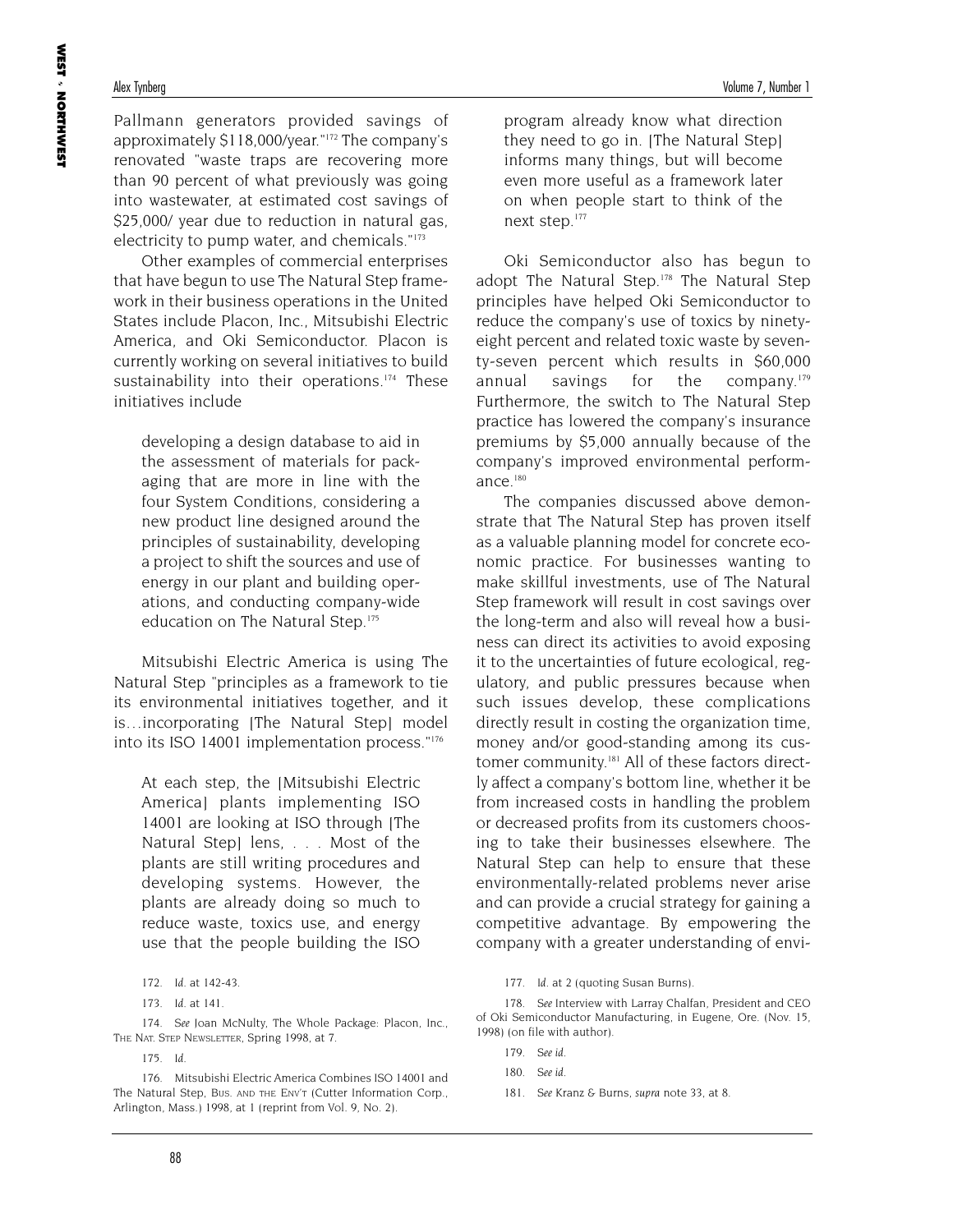ronmental issues, The Natural Step can improve the company's ability to "anticipate…changes in the market and in society."182 Furthermore, as society continues to use up the remaining available natural resources, the "cost of moving toward sustainability" is increasing.183 In other words, the cost of not moving toward sustainability can only increase over time.184 "Some companies will be put out of business by these costs, and others will spend a lot playing 'catch-up'-following as quickly as they can in the tracks of industry leaders or reacting to unexpected changes in public mood or legal requirements."185 Gaining this competitive advantage is critical. Thus, it is indisputable that it is in a company's best interest to ensure that it addresses these issues in ways that will benefit the company in the long-term.<sup>186</sup> If a company can eliminate these uncertainties in a cost-effective manner, the company gains value and, in addition, becomes a part of the solution toward a sustainable, or even restorative, economy.

Not only has The Natural Step assisted businesses improve their bottom line, it has also proven valuable in other ways as well. By applying "a systems approach to explaining the linkages between the ecology and the economy, The Natural Step is a remarkably effective educational tool."187 The Natural Step distills the complexity of environmental issues, provides a common language to the concepts and perceptions, and helps to create awareness, understanding, and enthusiasm for sustainability initiatives. It provides a means to assist business employees to "understand their relationship as a company and as individuals, to the natural world."188 Moreover, embracing The Natural Step principles has been shown to generate other beneficial effects on an organization's workforce by increasing employee

185. *Id*.

186. Moreover, implementing these changes at a later stage can result in higher costs. *See id*. at 135.

- 187. Kranz & Burns, *supra* note 33, at 8.
- 188. NATTRASS & ALTOMARE, *supra* note 3, at 73.

enthusiasm and morale and employee satisfaction, which results in lower staff turnovers.<sup>189</sup> This in turn enables companies to attract and retain the best available employees in the marketplace which would generate an overall higher quality work product.<sup>190</sup> It also enables companies to form "long-term customer relations through increased consumer awareness of the environment."191 By holding similar visions or mental models of sustainability, the company develops a closer relationship with its customers and its public image is enhanced. "How a company is perceived [by the public] is vital to its success."<sup>192</sup>

The Natural Step model also provides "a rational, science-based platform" upon which to base a strong positive vision for an organization.<sup>193</sup> It "stimulates innovation and out-ofthe box thinking [by providing] a framework for design innovation."194 Examples from the four companies discussed in detail above demonstrate that numerous product innovations develop as a direct result of a proactive sustainability program based on The Natural Step model. Furthermore, by attaining better environmental performance, a company improves the prospect that it will survive as a successful and profitable organization, gaining valuable security in its future.

### **V. Combining Legal Approaches With The Natural Step**

Attaining a sustainable economic system can only come about through a sweeping reform of existing law that is complemented by a number of additional approaches.<sup>195</sup> This will entail establishing a more accountable government that can institute "a broad array of policy changes on issues of global trade, education, economic development, econometrics (includ-

189. *See id*. at 195. 190. *See id*. 191. *Id*. at 85. 192. *Id*. at 197. 193. *Id*. at 98. 194. *Id*. at 74.

195. *See e.g.* Hawken, *supra* note 4, at 53.

<sup>182.</sup> *See* NATTRASS & ALTOMARE, *supra* note 3, at 85.

<sup>183.</sup> *Id*. at 198.

<sup>184.</sup> *See id*.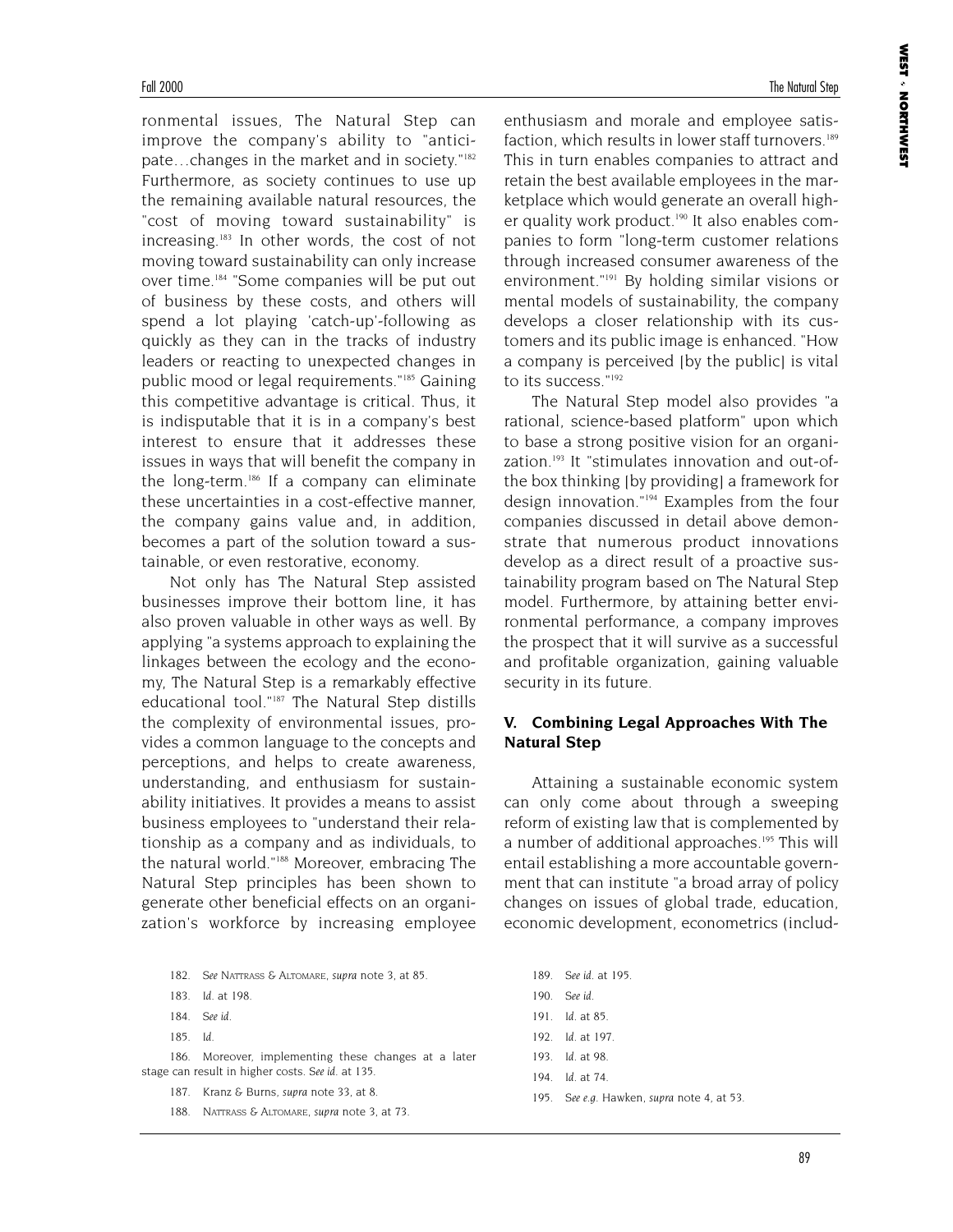ing measures of growth and well-being), and scientific research." It will also include significantly changing the way in which government operates and how it influences societal behavior.<sup>196</sup>

While there are many issues that need to be addressed when developing a strategy to bring about a sustainable economy, this article focuses on the following: keeping the functions of government and commerce separate; incorporating localized governance and stakeholder involvement; and establishing subsidies, taxes, and other economic incentives for sustainable commercial behavior. This article concentrates on these three issues because of their importance in fostering The Natural Step framework. Depending upon the type of environmental improvements that take place from furthering these policies, such progress could result in meeting any or all of The Natural Step's four system conditions. Furthermore, lawyers can have a significant role in bringing about substantial changes in these areas as well.<sup>197</sup>

In a holistic view, the issues that also should be examined in the sustainability context include environmental justice, devising a more localized business focus, and using behavioral psychology to generate a greater understanding of sustainable principles. Environmental justice involves the notion of fairness. Environmental justice issues are

198. *See* Douglas A. McWilliams, *Environmental Justice and Industrial Redevelopment: Economics and Equality in Urban Revitalization*, 21 ECOLOGY L.Q. 705, 758-61 (1994); *see also* Robert R. Kuehn, *The Environmental Justice Implications of Quantitative Risk Assessment*, 1996 U. ILL. L. REV. 103 (1996); Luke W. Cole, *Environmental Justice Litigation: Another Stone in David's Sling*, 21 FORDHAM URB. L.J. 523 (1994).

199. HAWKEN, *supra* note 9, at 138.

200. *See id*. Large corporations have created a multi-billion dollar industry of lobbyists, public relation firms, and other forms of influences that have domineered our legislative and judicial processes and have taken over our political system. *See id*. at 109, 123.

201. Nevertheless, an opposing argument states that large transnational corporations, rather than small businesses, have the most potential to disseminate good ethical standards because they have the capacity to spend time, effort, and money doing so. *See* Letter from Karl-Henrik Robèrt, *supra* note 3, at 1. "It is statistically demonstrated that it is big companies that are close to customers, that have spent relatively [more] [of the] resources on 'moral' issues like the environment." *Id*. While there raised when a concentration of environmental hazards exists in urban areas affecting lowincome minority communities at disproportionate rates when compared to those of the rest of society.198

Maintaining a dominant small business force is critical to a sustainable economy. Due to their size, small businesses are closer to their customers and "are in a better position to organize and educate those customers to perceive the difference between a product made sustainably and one that is not."<sup>199</sup> While currently, the government institutes elaborate systems of subsidies to big business, government must reverse this trend to allow the smaller, entrepreneurial, and restorative businesses to gain the competitive advantage.<sup>200</sup> Many of the decisions businesses make fail to recognize the benefits of being smaller and more localized, which enable them to be in a better position to adapt to changing ecological and regulatory constraints as well as the constantly evolving commercial marketplace.201 Furthermore, using behavioral psychology as an approach to achieving The Natural Step principles can prove to be an effective means to change social values, habits, aspirations, and actions.<sup>202</sup> Multi-level behavioral psychology strategies can affect behavior at all levels of society (from the personal and family level to the neighbor-

<sup>196.</sup> *Id*.

<sup>197.</sup> *See* discussion *infra* Part IV.A.

are large corporations acting ethically and responsibly, the major threats we face, both environmentally and politically, stem from these large corporations as well. *See id*.

<sup>202.</sup> *See* Collin & Collin, *supra* note 1, at 412; Russell E. Glasgow et al., A Behavioral Systems Approach to Transportation: Conceptual Framework and Intervention Implications for Reducing Vehicle Miles Traveled 4 (1997) (unpublished manuscript, on file with the *Oregon Research Institute*).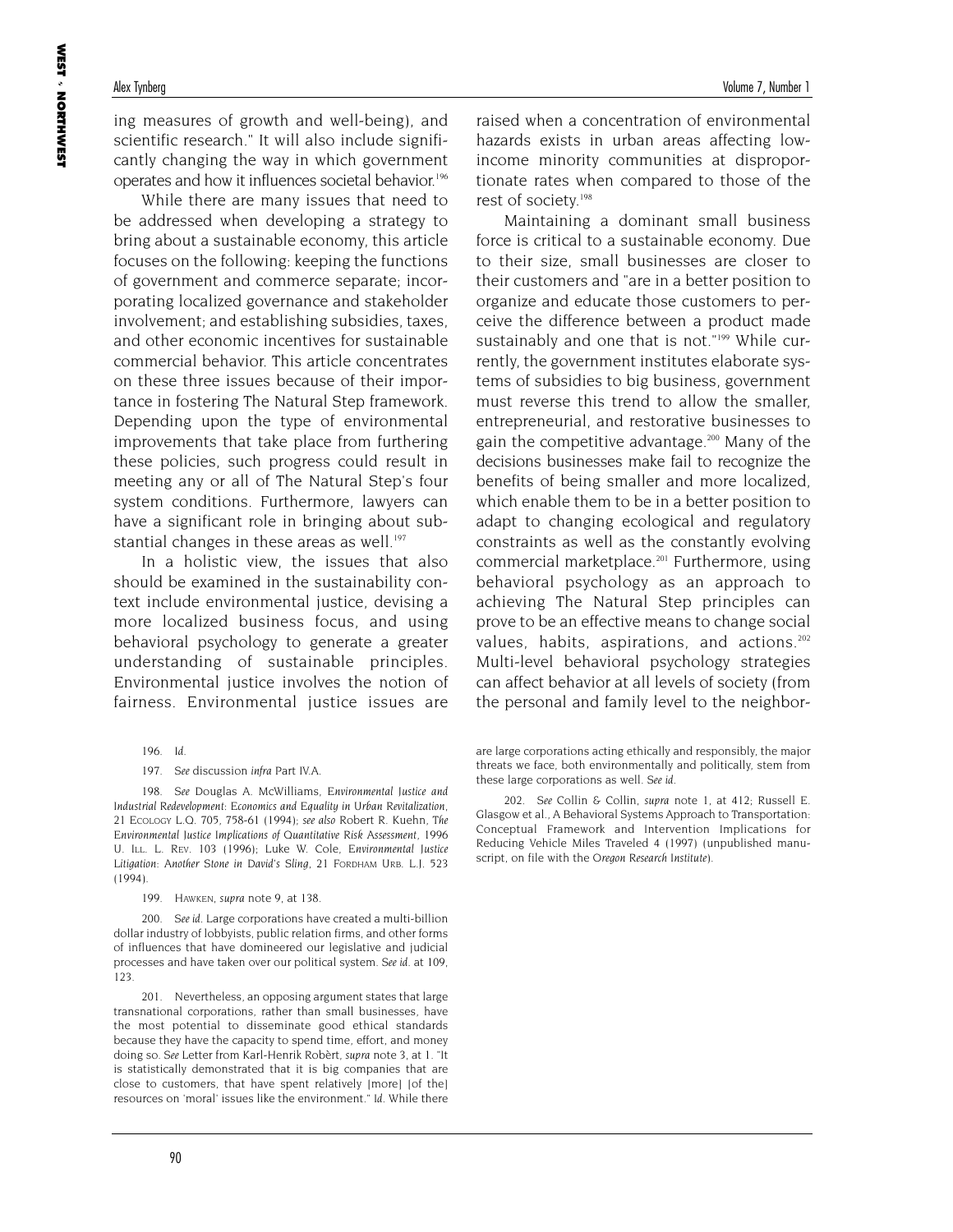hood/community and media/policy/culture levels).203 In addition to being multi-leveled, intervention strategies also should be multifaceted $204$  and they should focus on both antecedents/stimuli and consequences of behavior (in social, political, and economic contexts).<sup>205</sup>

### **A. The Lawyer's Role**

By serving as a classical "instrument of social cohesion and social discourse about critical concerns and community resources… [law has] developed a rhetorical capacity of influencing right action."206 The law can keep government responsible and honest, generate more localized governance by fostering broad citizenship participation and democratic consensus in the decision-making process, assist in promoting public understanding of critical social issues, and establish subsidies and economic incentives to encourage sustainable activity- all of which are vital to successfully implementing The Natural Step in a comprehensive manner.

Lawyers can help in bringing about the necessary changes in government that are needed to guide society on a sustainable path. In fact, lawyers are responsible for examining and challenging critical societal problems and dilemmas.207 Members of the legal profession and the government have a duty to the rest of society to improve the law in a manner that promotes the public good.<sup>208</sup> Unlike most other professions, lawyers are in a unique situation

203. *See* Shawn M. Boles et al., The Role of Behavioral Science in Addressing Environmental Problems: Psychological Approaches to Sustainability and Equity 9 (April 21, 1996) (unpublished manuscript, on file with the *Oregon Research Institute*). Environmental behaviors can be conceptualized at five different levels, which are (1) personal, (2) family/significant other, (3) worksite/school/organization, (4) neighborhood/community, and (5) media/policy/culture. *See id*. at 8. The levels can be represented as portions of a pyramid, with the personal level at the top of the pyramid and the media/policy/culture level at the bottom. *See id*. "The pyramid shape is utilized to illustrate the point that the more distal factors, those toward the bottom of the pyramid, impact far larger numbers of persons: these larger social factors have a broader reach and correspondingly occupy a larger portion of the pyramid." *Id*. Accordingly, advertising and publicity campaigns, and outreach programs have proven successful in generating environmental awareness in the Netherlands. *See* JOHNSON, *supra* note 4, at 159-60.

204. *See* Glasgow, *supra* note 194, at 7.

which imposes upon them the obligation to take on a greater role in effectuating societal change. Accordingly, lawyers should proactively seek to implement changes through the political process, through their role as government regulators, and through their interaction with clients, whether they be individuals, corporations, municipalities, or other organizational entities.

The nature of a lawyer's role in managing his or her clients may be changing quite rapidly. We have reached a time when certain activities are known with scientific certainty to cause particular social and environmental harms. As we have seen with the tobacco industry, we are now in an era where these destructive activities, while continuing to be conducted with the knowledge that they cause public harm, will lead to expanding widespread tort claims to repay society for the damages they have caused. Thus, the duty of directors of corporations in this new arena of socially responsible business will mean more than merely having to comply with environmental regulatory schemes. Tort liability (among others) will increase the duty of care that they owe to the public in the ecological context.<sup>209</sup> In fact, the Security Exchange Commission's environmental disclosure requirements already establish the duty to disclose to the public certain environmental information.<sup>210</sup>

Thus, lawyers, as counsel to these organizational entities, also must shift their thinking. The duty that lawyers owe their clients would

205. *See* Boles, *supra* note 195, at 7.

206. Collin & Collin, *supra* note 1, at 455.

207. *See* MODEL RULES OF PROFESSIONAL CONDUCT Preamble, 1, 6 (1996).

209. *See* REVISED MODEL BUSINESS CODE ACT §8.30 (1994) (where activities in furtherance of widespread ecological damage could be viewed as clear and gross negligence). Some authors reasoned that EMSs, such as the ones described *supra* Part III.C-D, may comprise the applicable standard of care. *See* Naomi Roht-Arriaza, *Shifting the Point of Regulation: The International Organization for Standardization and Global Lawmaking on Trade and the Environment*, 22 ECOLOGY L.Q. 479, 517 (1995).

210. *See generally* Robert H. Feller, Environmental Disclosure and the Securities Laws, 22 B.C. ENVTL AFF. L. REV. 225 (1995); Tracy Soehle, Comment, SEC Disclosure Requirements for Environmental Liabilities, 8 TUL. ENVTL. L.J. 527 (1995).

<sup>208.</sup> *See id*.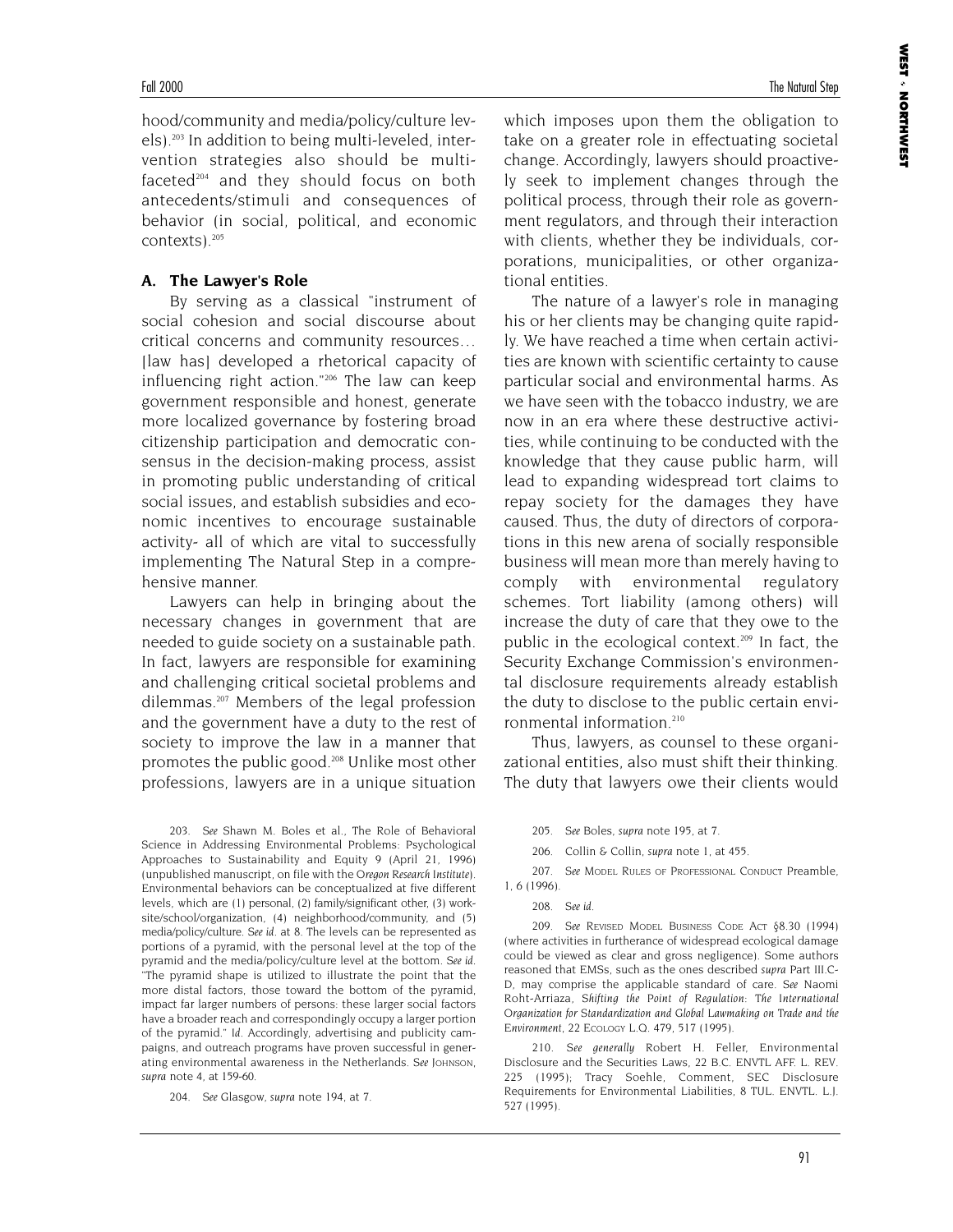necessitate a drastic change in their counsel of business policy. As legal counsel, a lawyer's role would require that she recommend that her clients exist more in line with The Natural Step principles in order to avoid potential future liability.<sup>211</sup>

The Model Rules of Professional Conduct set forth that, when advising a client, a lawyer may consider "moral,… social and political factors that may be relevant to the client's situation."212 Because a lawyer may volunteer advice without being asked, lawyers should take a more proactive role in bringing about greater socially responsible behavior among their clients.213 A lawyer's duty justifies that they incorporate a long-term analysis and vision in order to promote long-term prosperity for their client as a primary goal.

Corporate lawyers who acquire this longterm vision and who are employed by companies working toward sustainable practices also need to become actively involved in establishing good public policy. These lawyers should use their legal skills and knowledge to change laws in ways that would increase environmental regulatory standards to those which their organizations currently comply with or are working toward meeting in the future. In doing so, their clients or employers will gain an enormous competitive advantage while the lawyers in turn, serve the public good trying to protect our natural ecosystem more effectively .

Consequently, an additional significant value of The Natural Step is its ability to help lawyers attain a systems-based perspective and approach to client counseling and decision-making. Lawyers with knowledge and understanding of The Natural Step acquire an important and tangible benefit. These lawyers gain a set of skills that will enable them to take their clients beyond compliance to substantially reduce or eliminate environmental liabilities, realize eco and energy efficiencies and gain a competitive advantage. The reduction or elimination of environmental liabilities can potentially save the client thousands, if not millions, of dollars in exposure to future legal fees and lawsuit verdicts. Moreover, adoption of The Natural Step model can lead to significant cost savings, better design innovation, improved public perception, and greater worker satisfaction, all of which can benefit the company's bottom line. These attributes provide a further basis for lawyers to recommend implementation of The Natural Step principles to their clients.

Furthermore, lawyers have a critical role in advancing the three concepts discussed in the following section: keeping the functions of government and commerce separate; incorporating localized governance and stakeholder involvement; and establishing subsidies, taxes, and other economic incentives for sustainable commercial behavior.

### **B. Government Reinvention of Environmental Regulation**

The Natural Step framework provides an important set of criteria for determining whether government is supporting and promoting sound ecological principles in its regulatory efforts. Likewise, The Natural Step provides a framework for government to take a more systems-based approach to environmental regulation.

In many ways, The Natural Step complements many of the existing laws and programs already in place. $214$  Under the Clinton Administration, the United States Environmental Protection Agency ("EPA") has brought a multitude of government reinvention efforts, totaling more than sixty programs.<sup>215</sup> Most of EPA's initiatives are structured as voluntary efforts, giving industry and the public an opportunity

<sup>211.</sup> *See* MODEL RULES OF PROFESSIONAL CONDUCT, Rule 2.1.

<sup>212.</sup> *Id*.

<sup>213.</sup> *See id*. at Rule 1.4.

<sup>214.</sup> At the state level, The Natural Step already has been included as a definitional reference of sustainability in a State of Connecticut law. *See* State of Connecticut General Assembly, January Session, 1999 (visited Aug. 22, 1999) <http://www.cga.state.ct.us/ps99/amd/S/1999HB-06830-ROOSA-AMD.htm>. The law, entitled "An Act Concerning Exemplary

Environmental Management Systems," was passed on June 8, 1999 as House Bill 6830, Senate Amendment A. *See id*.

<sup>215.</sup> *See* United States Environmental Protection Agency, *EPA Reinvention Activities: Full Listing* (last modified Dec. 22, 1998) <http://www.epa.gov/reinvent/notebook/byall.htm>; *see also* U.S. Environmental Protection Agency, *Reinventing Environmental Regulation* (1995); U.S. Environmental Protection Agency, *Common-Sense Strategies to Protect Public Health: A Progress Report on Reinventing Environmental Regulation* (1996).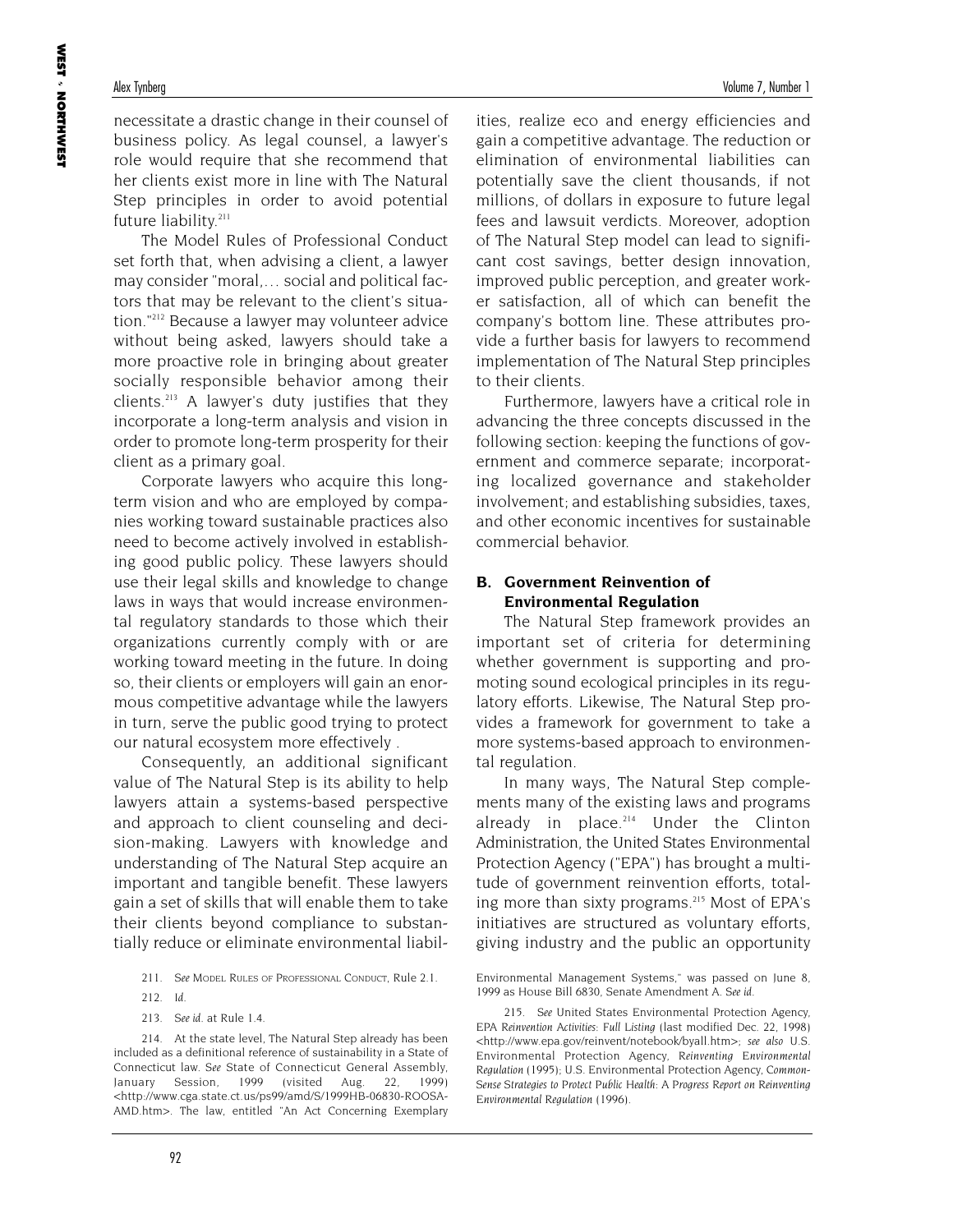to participate, as opposed to mandating new regulatory approaches. In fact, many of the programs "depend on industry to bring forth specific proposals, placing both government regulators and private sector public interest representatives in a fundamentally reactive posture."216 Thus, "without industry cooperation, reinvention cannot proceed."217 While many of the initiatives include concepts that this article emphasizes as critical to bringing about a sustainable future, such as allowing the regulated community greater flexibility to reach performance standards, more localized governance and increased stakeholder involvement in the decision-making process, and establishing various financial incentives for sustainable commercial behavior, few incorporate a holistic or ecosphere-based approach to comprehensively foster The Natural Step framework. The EPA programs that have significant overlapping philosophies with The Natural Step model are Community-Based Environmental Protection, Brownfields, and the Common Sense Initiative.<sup>218</sup>

EPA's Community-Based Environmental Protection ("CBEP") is perhaps the most similar program to The Natural Step philosophy. Its approach is "place-based" and not media or issue-based.<sup>219</sup> Thus, instead of concentrating on a medium or a particular problem, CBEP

216. Rena I. Steinzor, *Reinventing Environmental Regulation: The Dangerous Journey from Command to Self-Control*, 22 HARV. ENVTL. L. REV. 103, 111-12 (1998); *see also* 60 Fed. Reg. 59,658 (1995) (stating that the programs use "innovative, non-prescriptive, consensusbased techniques to achieve environmental and public goals beyond those set by existing laws").

217. *Id*. at 112.

218. EPA's Sustainable Development Challenge Grants and Sustainable Industry also entail holistic approaches to environmental management within the programs. *See* United States Environmental Protection Agency, *EPA Reinvention* (visited Jan. 19, 1999) <http://l34.67.55.16:7777/DC/ OSECWeb.nsf/Grants? OpenView>; United States Environmental Protection Agency, *EPA Reinvention* (visited Jan. 19, 1999) <http://www.epa.gov/ oppeinet/oppe/isd/sipsum.htm>.

219. United States Environmental Protection Agency, *About CBEP* (last modified Sept. 30, 1998) <http:// yosemite.epa.gov/osec/osechome.nsf/All/AboutCBEP?OpenDocu ment>.

220. *See id*.

221. *See id*; *see also* discussion *infra* Part IV.B.2.

222. "EPA's involvement in place-based, collaborative, and holistic environmental protection includes geographic pro**WEST** 

NORTHWEST

focuses on the health of an ecosystem and the behavior of humans who live within the ecosystem's boundaries.220 The CBEP approach also incorporates stakeholder involvement, which in turn facilitates comprehensive identification of local environmental problems, the setting of priorities and goals that reflect overall community concerns, and the generation of comprehensive, long-term solutions.<sup>221</sup> Because of its holistic focus, in theory CBEP meets all four system conditions. Like The Natural Step, CBEP's ecosystem-based approach to environmental protection addresses the rate of extraction and dispersion of materials from the earth's crust (first system condition), the rate that substances are produced and dispersed by human society (second system condition), the condition of the productive capacity and diversity of the ecosphere (third system condition), and the fair and efficient use of resources (fourth system condition). $222$ 

Brownfields are "[a]bandoned, idled or under-used industrial and commercial facilities where expansion or redevelopment is complicated by real or perceived environmental contamination."223 The purpose of EPA's Brownfields Initiative is to clean up these abandoned, idled or under-used sites so that they can be developed and restored to their productive uses once again. The initiative takes

grams such as the National Estuary Program, the Chesapeake Bay Program, and the Great Lakes Program . . . [which] have demonstrated on a large scale the advantages of a CBEP approach." *About CBEP*, *supra* note 219. EPA's Industrial Communities Project takes a very similar approach to that of CBEP. It seeks to generate a "place-based" focus to improve environmental protection programs in heavily industrialized and densely populated regions in a manner consistent with local economic and community priorities. United States Environmental Protection Agency, *Industrial Communities Project* (last modified Jan. 29, 1997) <http:// www.epa.gov/reinvent/notebook/icp.htm>. In addition, EPA's Multi-Media Permitting pilot project and Partners for the Environment programs aim at addressing environmental problems more holistically to bring about better pollution prevention results. *See* United States Environmental Protection Agency, *Multi-media Permitting* (last modified Mar. 28, 1998) <http://www.epa.gov/reinvent/ notebook/mmp.htm>; United States Environmental Protection Agency, *EPA Reinvention* (last modified Dec. 7, 1998) <http://www.epa.gov/partners/ pfe.htm>.

223. United States Environmental Protection Agency, *Brownfields Glossary* (last modified Sept. 30, 1997) <http://www.epa.gov/ swerosps/bf/glossary.htm#brow>; *see also* OFFICE OF TECHNOLOGY ASSESSMENT, STATE OF THE STATES ON BROWNFIELDS: PROGRAMS FOR CLEANUP AND REUSE OF CONTAMINATED SITES I (1995) [hereinafter State of the States on Brownfields]; H.R. 3352 at 1.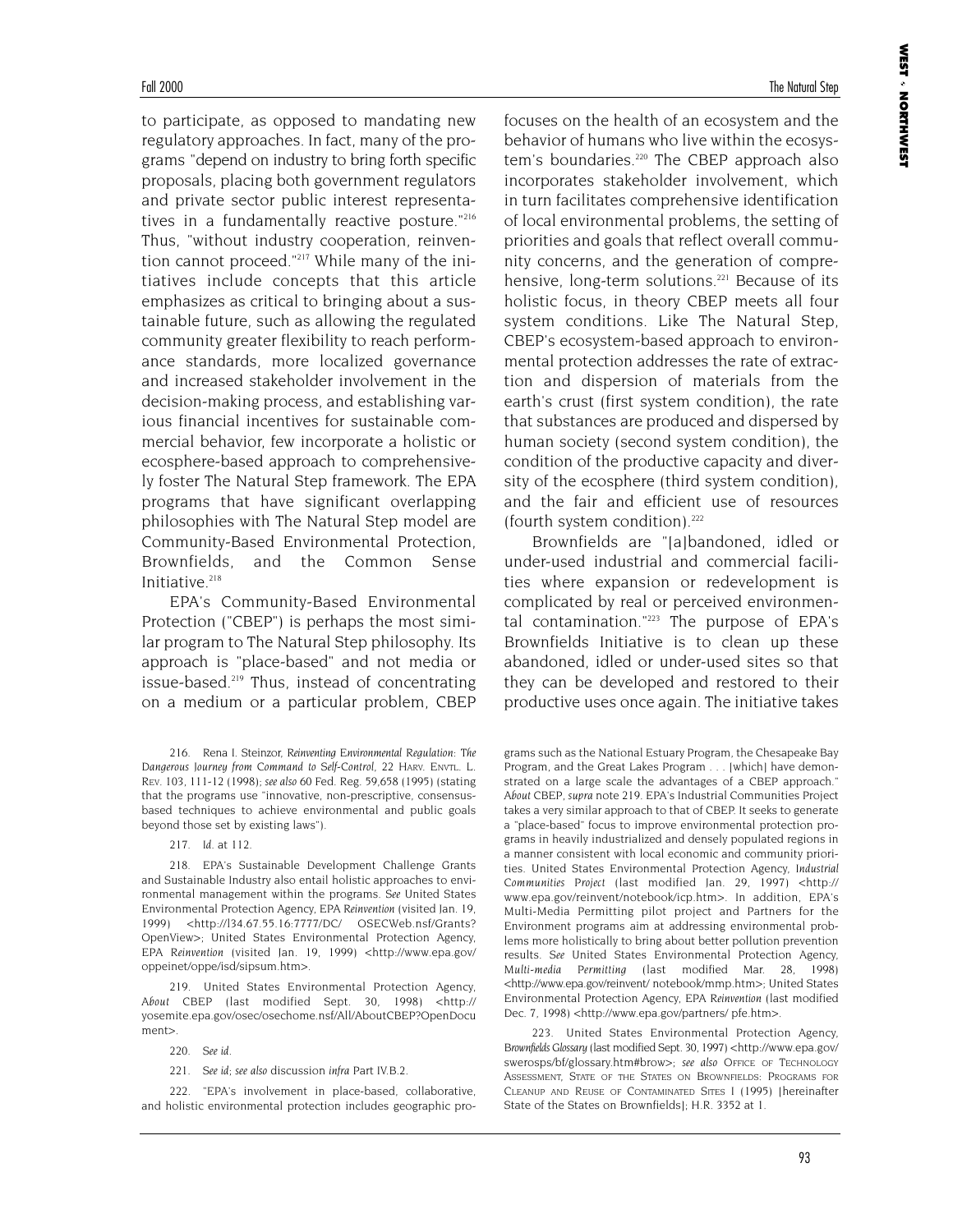### Alex Tynberg Volume 7, Number 1

advantage of the existing infrastructure and other urban systems, such as electricity, sewer, water, transportation, and human resources, already in place at the site. $224$  In addition, the Initiative seeks to empower states, communities, and other stakeholders in economic development to work together to "prevent, assess, safely clean up, and sustainably reuse brownfields."225 Thus, if followed according to its mission, the Initiative would meet The Natural Step's third and fourth system conditions.<sup>226</sup> By preventing contamination, cleaning up, and sustainably reusing brownfields, the program satisfies the third system condition requirement that the ecosystem not be mismanaged or displaced in such a way that systematically deteriorates its productive capacity and its diversity. Likewise, because brownfields exist in low-income minority communities at disproportionate rates when compared with the rest of society, cleaning up these sites satisfies the fourth system condition requirement that the use of resources be fair and efficient.<sup>227</sup>

EPA's Common Sense Initiative ("CSI") incorporates a distinct approach to environmental protection and pollution prevention. CSI addresses environmental management by industrial sector rather than by environmental medium (air, water, and land).<sup>228</sup> EPA selected the automobile manufacturing, computer and electronics, iron and steel, metal finishing, petroleum refining, and printing industries to serve as CSI pilots to explore the industrybased, multi-stakeholder approach to environmental regulation.<sup>229</sup> In order to include all relevant interests in the decision-making process,

224. *See* STATE OF THE STATES ON BROWNFIELDS, *supra* note 223, at 1.

225. United States Environmental Protection Agency, *Brownfields Mission* (last modified Sept. 30, 1997) <http://www.epa.gov/ swerosps/bf/mission.htm>.

226. *See* Robèrt, *supra* note 3, at 86.

227. *See* Holmberg & Robèrt, *supra* note 39, at 3; *see also* McWilliams, *supra* note 198.

228. *See* Common Sense Initiative Council Federal Advisory Committee; Establishment, 59 Fed. Reg. 55,117, 55,117 (1994). The CSI was started in 1993. *See* Collin & Collin, *supra* note 24, at 75.

229. *See* United States Environmental Protection Agency, *CSI Home Page* (visited Jan. 19, 1999) <http://www.epa.gov/commonsense/ CSIApproach.html>.

multiple stakeholders were invited to participate in the dialogue.<sup>230</sup> The diverse stakeholders seek ways to improve environmental performance within their specific industry both by looking at the traditional regulatory functions and by searching for new opportunities that have yet to be investigated or recognized.<sup>231</sup> While many proposals have been brought forth within the CSI subcommittees, the jury is still out on whether CSI will achieve its goals and generate improved environmental performance among the industrial sectors involved.<sup>232</sup> Depending upon the nature and substance of environmental improvement that results from the program, CSI could meet any or all of The Natural Step's four system conditions.<sup>233</sup>

### **1. Keeping the Functions of Government and Commerce Separate**

The interaction between government and commerce must be separated. We must create a form of government that can perform its governmental functions without the influence of corporate business.<sup>234</sup> On the other hand, commerce must be allowed to operate on its own terms once the government takes political responsibility for enacting policies into law.**<sup>235</sup>** Commercial enterprise has proven over and over again that it has the ability to generate remarkable solutions through its vision and ingenuity. Accordingly, The Natural Step principles can be met if government leaders lay down the policies, are serious about enforcing them, and keep their own hands off commerce's ways and means of complying.<sup>236</sup> In this framework, there should be a flexible regulato-

230. *See id*. "Stakeholder" refers to anyone who has some tangible or intangible interest in the outcome of the decisionmaking process. *See also* discussion *infra* Part IV.B.2.

232. *See* GENERAL ACCOUNTING OFFICE, PUB. NO. GAO/RCED-97-164, REGULATORY REINVENTION: EPA'S COM-MON-SENSE INITIATIVE NEEDS AN IMPROVED OPERATING FRAMEWORK AND PROGRESS MEASURES (1997).

233. *See* Robèrt, *supra* note 3, at 86.

234. JACOBS, *supra* note 92, at 81.

235. *See id*. at 178; *see also* Steinzor, *supra* note 208, at 112 (discussing how reinvention projects give industry the flexibility to try new approaches).

236. *See JACOBS*, *supra* note 95, at 176; *see also JOHNSON*, *supra* note 4.

<sup>231.</sup> *See id*.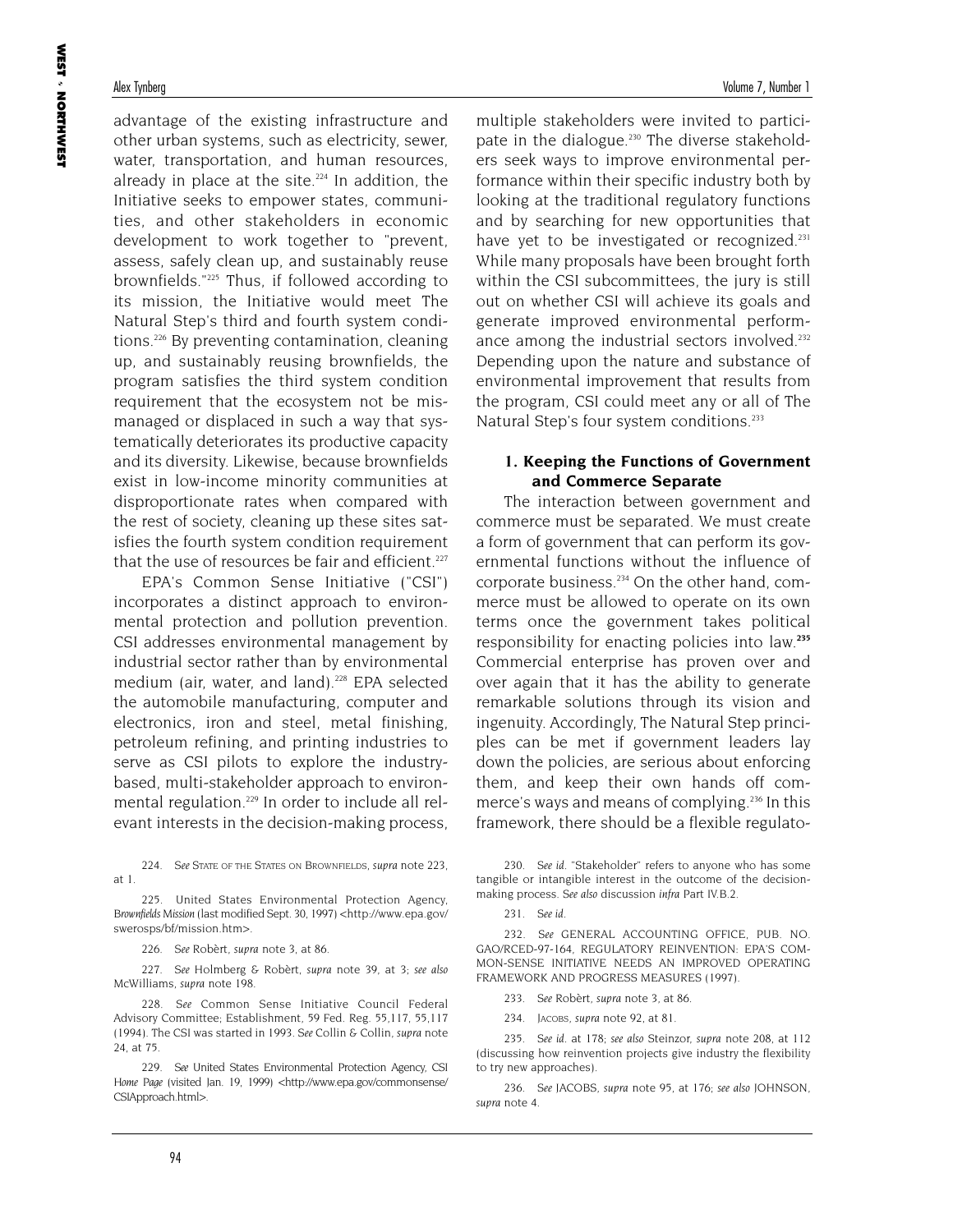**WEST** 

NORTHWEST

ry approach that establishes strict environmental performance standards but allows competition in industry to establish how those standards will be met.<sup>237</sup> Critics of the present regulatory framework claim that the system, by requiring the installation of a given technology, chills technological innovation and eliminates meaningful incentives for business to innovate for pollution prevention because business has no mechanism for obtaining approval of alternative approaches and no way to recover the costs of their original investment.<sup>238</sup>

Lawyers can play integral roles in establishing these policies. They can ensure that the types of laws and programs put in place will keep the functions of government and commerce separate. Through their work, lawyers can confirm that environmental protection laws are based on sound ecological principles and that the laws require that commerce meet strict environmental standards. Lawyers also can help to maintain that the regulatory structure is being properly followed and suitably enforced.

Many of the Clinton Administration's reinvention projects incorporate a more flexible regulatory approach in meeting environmental standards. EPA's Permits Improvement Team ("PIT") program does so while conceivably establishing a more protective performance

238. *See* Cass R. Sunstein, Paradoxes of the Regulatory State, 57 U. CHI. L. REV. 407, 420-21 (1990); *see also* Richard B. Stewart, Economics, Environment, and the Limits of Legal Control, 9 HARV. ENVTL. L. REV. 1, 9 (1985).

239. Higher environmental standards may be gained through the consideration of ecosystem and community-based approaches to permit issuances. *See* United States Environmental Protection Agency, Final Draft of Concept Paper on Environmental Permitting and Task Force Recommendations (visited Jan. 19, 1999) <http://www.epa.gov/epaoswer/ hazwaste/permit/pit/pitdoc.txt>.

240. *See id*. For example, where technologies are already proven or verified, there would be less need to perform technical reviews and less need to formally modify the permits. *See id*.

standard.<sup>239</sup> PIT seeks to involve public performance-based permitting which allows flexibility as to how a permittee will meet performance standards by shifting the focus towards the measurement and assurance of performance. Such a shift would improve the company's environmental performance with respect to The Natural Step's second system condition.<sup>240</sup> Although the PIT program is still in its conceptual stage, its goals are very promis $ine<sup>.241</sup>$ 

Project XL, which stands for "eXcellence and Leadership,"<sup>242</sup> is perhaps EPA's most prominent reinvention program. The pilot program allows the EPA to establish site-specific agreements with project sponsors to help the Agency redesign current approaches to public health and environmental protection.<sup>243</sup> "Sponsor" is defined broadly to include everything from a single manufacturing plant to a unit of local government to a military base or other facility.244 Project XL allows individual facilities the flexibility to develop their own innovative strategies to environmental management and protection to achieve environmental results "superior" (either directly or indirectly through reinvestment of cost savings) to those reached by conventional regulatory and policy approaches.<sup>245</sup> EPA uses a twopart method for determining whether an XL

241. *See id*. EPA's Reinventing Effluent Guidelines, Reinventing PCB Disposal Regulations, and Reinventing Storm Water Permitting encompass similar objectives. *See* United States Environmental Protection Agency, Reinventing Effluent Guidelines (last modified Mar. 28, 1998) <http://www.epa.gov/ reinvent/notebook/reg.htm>; United States Environmental Protection Agency, Reinventing PCB Disposal Regulations (last modified Mar. 28, 1998) <http://www.epa.gov/reinvent/ notebook/rpcbdr.htm>; United States Environmental Protection Agency, Reinventing Storm Water Permitting (last modified Mar. 28, 1998) <http://www.epa.gov/reinvent/notebook/rswp.htm>.

242. Project XL for Communities is a similar EPA program that allows Project XL participation by communities that have developed particular projects. *See* Regulatory Reinvention (XL) Pilot Projects, 60 Fed. Reg. 27,282, 27,282 (1995).

243. United States Environmental Protection Agency, *XL at a Glance* (visited Jan. 19, 1999) <http://yosemite.epa.gov/xl/ xl\_home.nsf/all/xl\_glance>.

244. *See* Regulatory Reinvention (XL) Pilot Projects, 60 Fed. Reg. 27,282 (1995).

245. United States Environmental Protection Agency, XL at a Glance (visited Jan. 19, 1999) <http://yosemite.epa.gov/ xl/xl\_home.nsf/all/xl\_glance>.

<sup>237.</sup> *See* Tom Lindley, Green Plans: The Working Definition of Sustainability Panel Remarks at the 1998 Public Interest Environmental Law Conference (Mar. 7, 1998). Lindley also advocates a sectoral-based approach, like with CSI, which breaks businesses down into particular industries and regulates them in that manner. *See* Robert Doppelt, Green Plans: The Working Definition of Sustainability Panel-Remarks at the 1998 Public Interest Environmental Law Conference (Mar. 7, 1998); *see also* Collin & Collin, *supra* note 24, at 75-78 (discussing the industry sector approach to United States environmental policy as demonstrated by the CSI)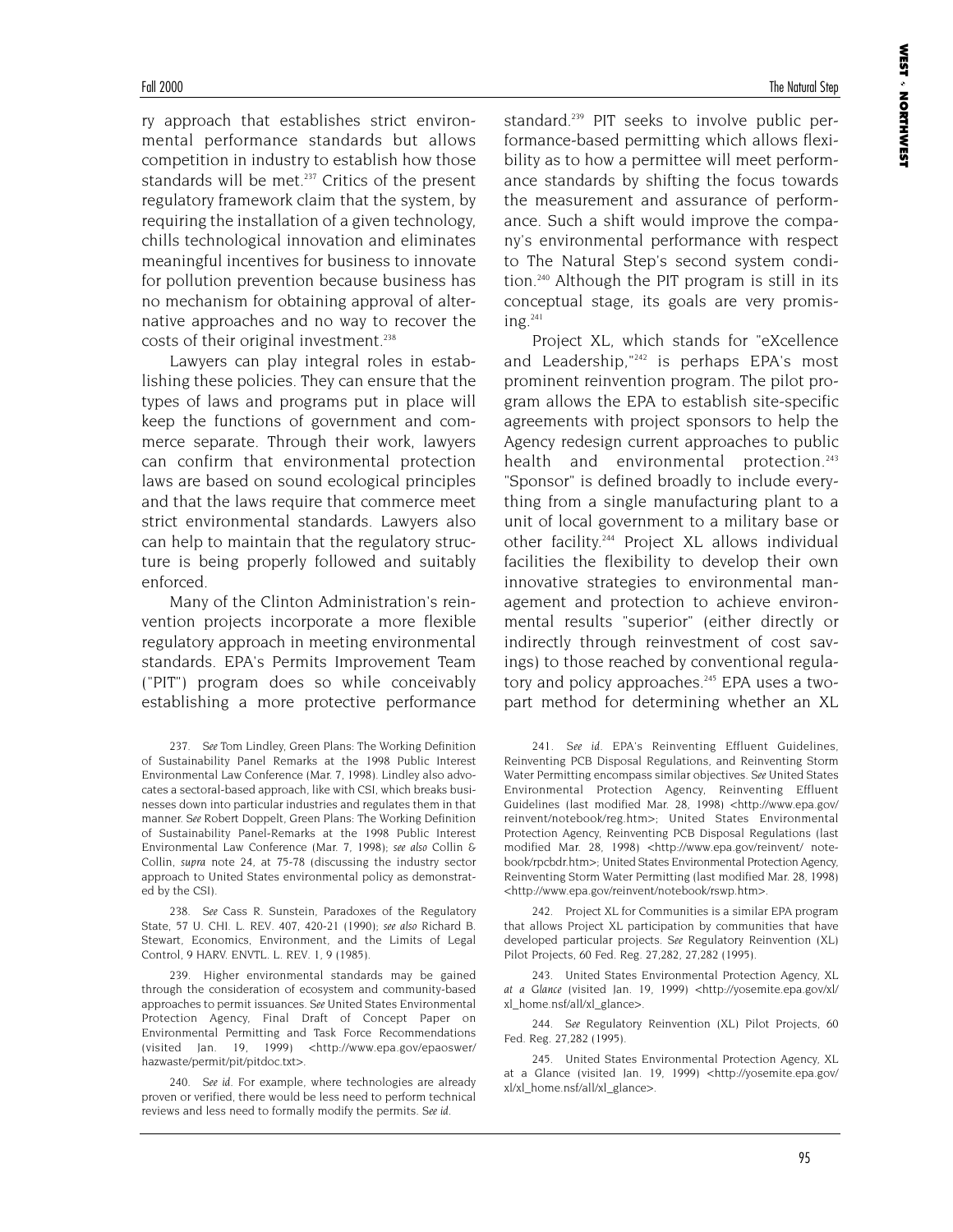**WEST** 

NORTHWEST

project will achieve superior environmental performance. First, EPA develops a quantitative baseline estimate of what would have happened to the environment absent the project and compares that baseline estimate against the project's anticipated environmental performance. Second, EPA considers both quantitative and qualitative measures in determining whether the project's anticipated performance will be superior to the baseline.

EPA states that regulatory flexibility can be provided by establishing "site specific rules, alternative permits and waiver processes," in addition to "offering flexibility in its policies, guidance, procedures and other approaches."<sup>246</sup> "Firms participate in XL for many reasons. However, in general, firms that successfully develop and implement XL projects utilize the flexibility offered by the program to reap financial, competitive, and community benefits."247 Virtually any regulatory requirement can be waived in exchange for the achievement of "superior" environmental performance.<sup>248</sup> Such strategies must be supported by stakeholders as well as affected State, local and tribal governments.249 The program guidelines prescribe that project sponsors should provide stakeholders with any needed training on technical issues and collaborative processes. Unfortunately, this training does not appear to be a requirement. Notwithstanding the perceived "superior" environmental performance that should result, Project XL has been "under constant fire from national and local environmentalists and community representatives, who condemn it on the basis of both substance and process."250 EPA has admitted making mistakes in the initial design of the program and has implement-

246. *Id*.

247. Regulatory Reinvention (XL) Pilot Projects, 62 Fed. Reg. 19,872, 19,877 (1997).

248. *See* Steinzor, *supra* note 216, at 122-23.

249. United States Environmental Protection Agency, XL at a Glance (visited Jan. 19, 1999) <http://yosemite.epa.gov/xl/ xl\_home.nsf/all/xl\_glance>.

250. Steinzor, *supra* note 216, at 125.

251. TERRY DAVIES & JAN MAZUREK, INDUSTRY INCEN-TIVES FOR ENVIRONMENTAL IMPROVEMENT: EVALUATION OF U.S. FEDERAL INITIATIVES 3 (1996).

252. Steinzor, *supra* note 216, at 147. Other authors have noted that Project XL "may violate the letter of the nation's envied changes to attempt to address the problem that "superior" environmental performance is not being delivered as intended. Furthermore, participation from industry has been much less than expected, as industry is "increasingly discouraged by the unexpectedly high transaction costs of participation, "confused over the role of stakeholders, and frustrated over the length of the project review process and the conflicting signals from different levels of EPA staff."251 Consequently, an unknown EPA staff member coined the slogan, "If it isn't illegal, it isn't XL.252"

### **2. Green Plans: Localized Governance and Stakeholder Involvement**

In the new, restorative economy, the solution lies in local and regional leadership.<sup>253</sup> In order to achieve a sustainable society, it will have to come from the grassroots up.<sup>254</sup> It will have to take on a process of inclusive dialogue where all viewpoints are represented and involved.255 It involves a "holistic, bottom-up, community-based, multi-issue, cross-cutting, integrative, and unifying paradigm for achieving healthy and sustainable communities."256 Government needs to rethink its approach to achieving social goals and must acknowledge its limits- that its lack of money, people, and knowledge make it impossible to oversee and calibrate all societal relationships.<sup>257</sup> It is more efficient and effective to give people a vision and let them figure out how to get there themselves. Therefore, government must facilitate the calibrations and get relationships in place so that they can work out their own agreements.<sup>258</sup>

ronmental laws." Geltman & Skroback, *supra* note 24, at 33.

- 253. *See* HAWKEN, *supra* note 9, at 175.
- 254. *See id*. at 161.
- 255. *See* Collin & Collin, *supra* note 1, at 450.

256. National Environmental Justice Advisory Council Waste and Facility Siting Subcommittee, UNITED STATES ENVI-RONMENTAL PROTECTION AGENCY, PUB. NO. EPA 500-R-96- 002, Environmental Justice, Urban Revitalization, and Brownfields: The Search for Authentic Signs of Hope 3 (1996).

257. *See* Collin & Collin, *supra* note 1, at 431; *see also* Collin & Collin, note 24, at 45-47.

258. *See* Collin & Collin, *supra* note 1, at 431.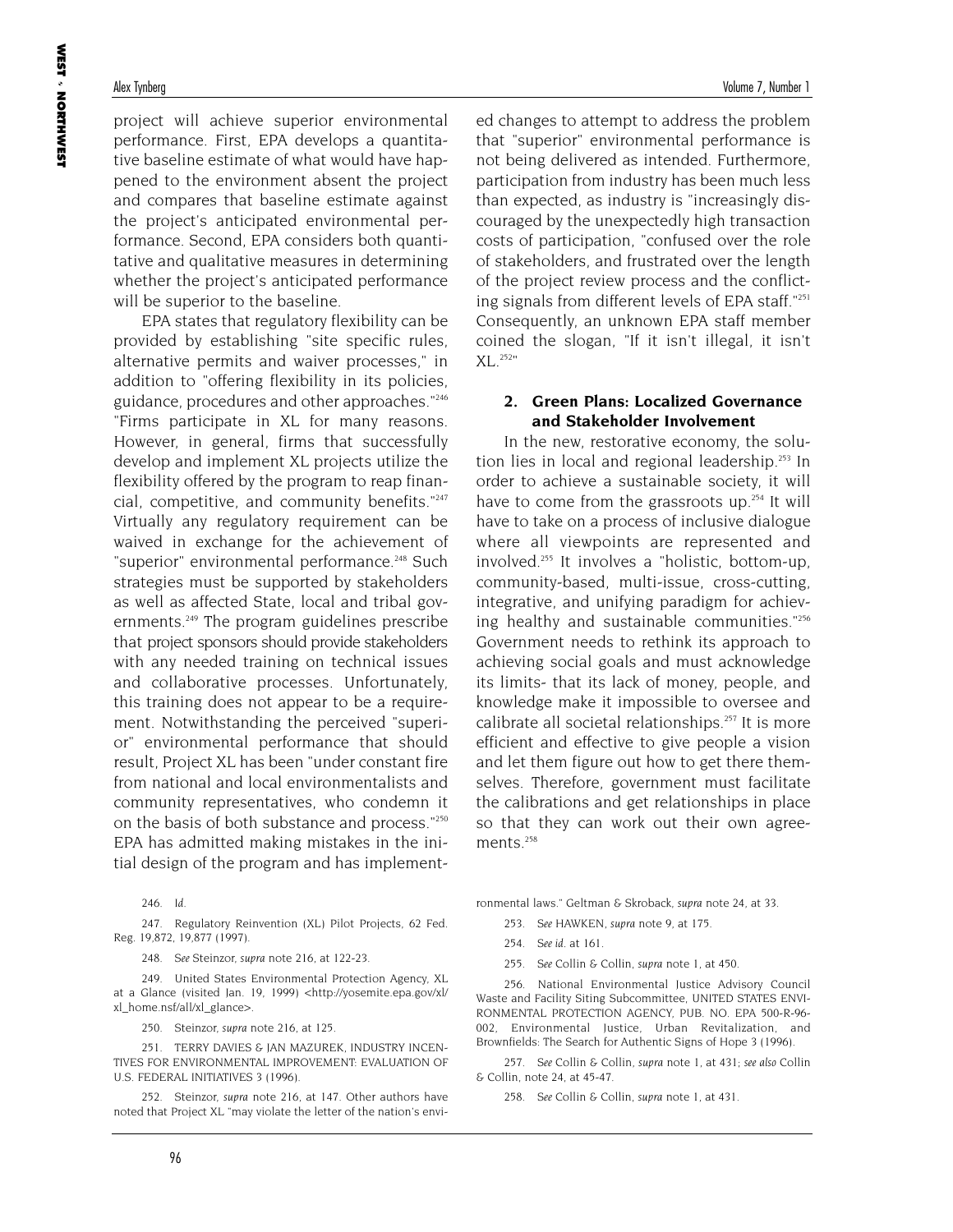Green plans, which are government strategies aimed at moving society toward sustainability, should be established, as they have in such nations as the Netherlands, $259$  New Zealand,<sup>260</sup> Canada,<sup>261</sup> and Singapore,<sup>262</sup> where they have achieved success (whereby the Netherlands and New Zealand provide the principal examples).<sup>263</sup> In addition to being comprehensive, integrated, and large-scale, green plans also are based on the critically important premise that our social and economic well-being depends on a healthy environment, and that we must manage our natural and physical environment in a sustainable fashion if we want to continue to meet our own needs and to allow future generations to meet theirs.264 Green plans replace single-issue policies and incorporate comprehensive environmental, economic, and equity strategies developed through consultation with the major societal sectors.<sup>265</sup> Green plans incorporate a systems-based approach to solving environmental problems. They provide the governmental leadership with the methodology to take society beyond the media-by-media approach that currently governs our environ-

259. *See* Resource Renewal Institute, *A Summary of the Dutch (NEPP) National Environmental Policy Plan* (visited Jan. 12, 1999) <http://www.rri.org/gparchive/nepp.html>; *see also* Resource Renewal Institute, *National Environmental Policy Plan 2: Evaluation of Industry* (visited Jan. 12, 1999) <http://www.rri.org/ pgarchive/policyplan.html> (providing an industry viewpoint of the green plan).

260. *See* Resource Renewal Institute, *Managing Resources in New Zealand* (visited Jan. 12, 1999) <http://www.rri.org/gparchive/ n2resources.html>; *see also* Resource Renewal Institute, *New Zealand Resource Management Act* (visited Jan. 12, 1999) <http://www.rri.org/gparchive/ nzsumm.html> (discussing the New Zealand Resource Management Act which implements the green plan); Resource Renewal Institute, *A Green Plan at the Crossroads-New Zealand's Resource Management Act: The Transition From Theory to Practice* (visited Jan. 12, 1999) <http://www.rri.org/gparchive/ n2crossroads.html>.

261. *See* Resource Renewal Institute, *Canada's Green Plan: Working Together for a Sustainable Future* (visited Jan. 12, 1999) <http://www.rri.org/gparchive/cansumm.html>. Canada's Green Plan's goals include (1) Assuring clean air, water and land for all citizens; (2) Promoting sustainable use of renewable resources; (3) protecting our special spaces and species; (3) preserving the integrity of our North; (5) Ensuring global environmental security; (6) implementing environmentally responsible decision-making; and (7) minimizing the impact of environmental emergencies. *See id*.

262. *See* Resource Renewal Institute, *Where are Green Plans Already in Place* (visited Jan. 12, 1999) <http:www.rri.org/primer/ where.html>.

263. *see generally* JOHNSON, *supra* note 4.

mental laws. Green plans also reduce bureaucracy, delegate responsibility to the appropriate parties, secure broad, long-term support and, most importantly, achieve results.<sup>266</sup> As such, green plans can bring about all of the recommendations discussed in the sections above. $267$ 

While green plans set environmental standards at national and regional levels, they are not directed from the top down.<sup>268</sup> Rather, they delegate to local authorities the responsibility for managing local environmental problems and implementing much of the respective components of the plan.<sup>269</sup> A "green plan is not a project, but a process, one that involves a shift in thinking about the ways in which we interact with the environment."<sup>270</sup> In particular, through government mandate, green plans can empower communities to take on many of the government's functions in order to implement government policy and monitor commercial activity more effectively and efficiently.<sup>271</sup> Accordingly, communities will possess a more active role in environmental public policy determinations. As they have in other countries, the government should contribute fund-

265. *See* Resource Renewal Institute, *What are Green Plans* (visited Jan. 12, 1999) <http:www.rri.org/primer/what.html>. This article outlines the characteristics of a green plan: (1) A dynamic, long-term planning process with strong government leadership; (2) sensitivity to public concerns; (3) clear goals and timetables, supported by modern information systems; (4) partnerships between government and industry; and (5) adequate investment. *See id*.

### 266. *See id*.

267. In particular, the President's Council on Sustainable Development's Environmental Task Force Workplan demonstrates a vision of a green plan in the United States that would incorporate an environmental management system that more comprehensively pursues environmental, economic and social equity goals than does our current system. *See* President's Council on Sustainable Development, *Environmental Management Task Force* (visited Sept. 6, 1999) <http://www.whitehouse.gov/ PCSD/tforce/emtf/index.html#wplan>; *see generally* PHILLIP A. GREENBERG, TOWARD A U.S. GREEN PLAN: THINKING ABOUT A U.S. STRATEGY FOR SUSTAINABLE DEVELOPMENT (1993) (describing the blueprint of a green plan in the United States).

271. Huey Johnson, *Green Plans: The Working Definition of Sustainability Panel Remarks at the 1998 Public Interest Environmental Law Conference* (Mar. 7, 1998).

<sup>264.</sup> *See id*. at 3.

<sup>268.</sup> JOHNSON, *supra* note 4, at 3.

<sup>269.</sup> *See id*.

<sup>270.</sup> *Id*. at 123.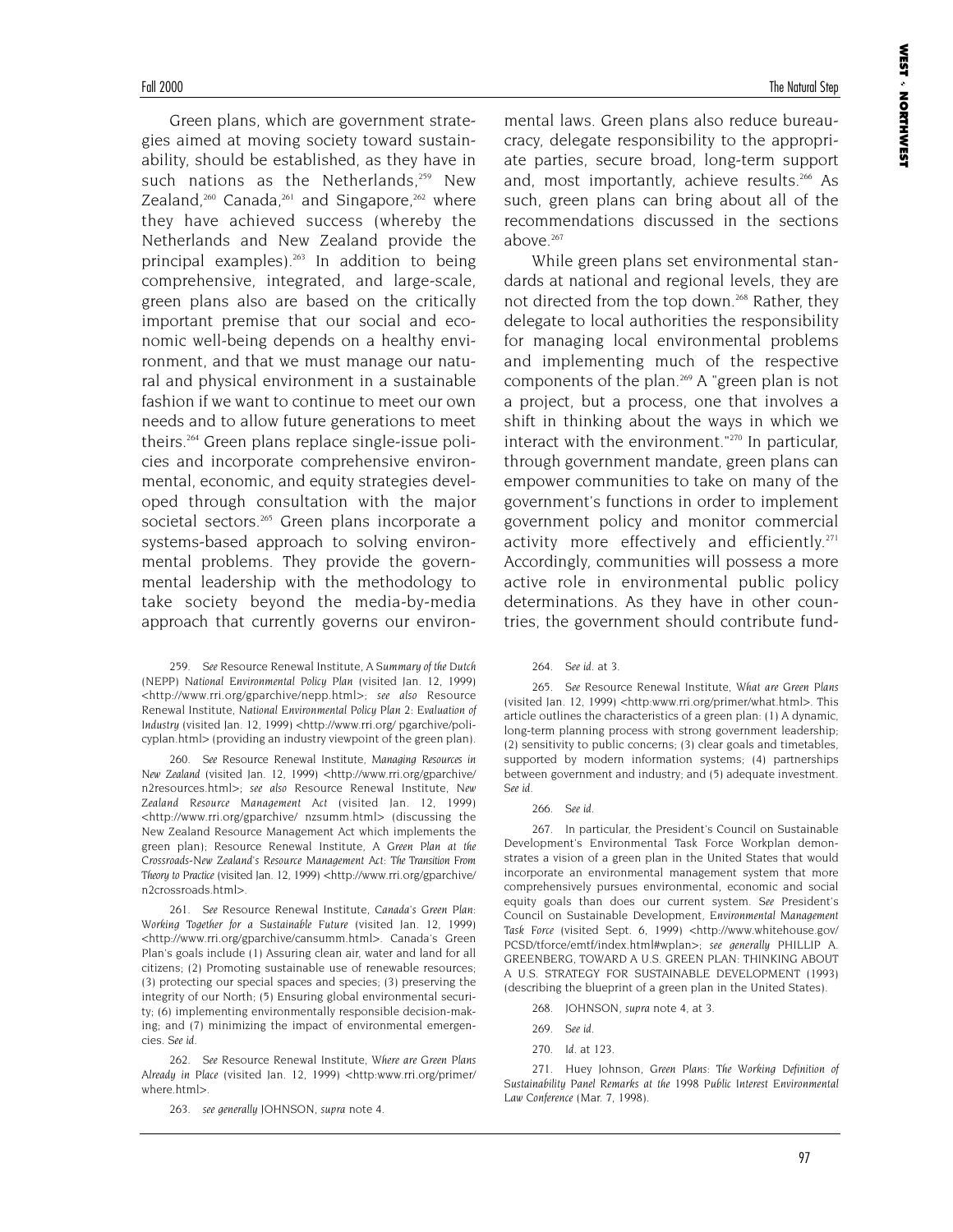ing to cover the costs of community efforts and provide competent and objective technical assistance.<sup>272</sup> Lawyers can help to promote green plans by assisting in the development of laws that provide for their implementation on national, regional and local levels.<sup>273</sup>

"A major component of the government decision-making in any green plan is a process that involves stakeholder involvement."274 This new approach involves a consensus model "in which the constituencies that make up a community work together to articulate a common vision of the future and to articulate strategies for its achievement."275 In this framework, representatives from all sides of an issue are involved and all authority and responsibility rests with the group itself.<sup>276</sup> It means early, ongoing and meaningful public participation, whereby mechanisms are established to ensure that all community members have full participation, including training and support for community groups, technical assistance grants and community advisory groups. Consequently, the decisions made by the consensus group must be supported by government and implemented into local law. This approach achieves the best possible result because the decision-makers are better able to understand the complexity of the issues. In addition, it allows for all opposing viewpoints to be heard, assures that stakeholders will not feel compromised and generates trust within the community. Lawyers can have a significant role in stakeholder decision-making approaches. They can help to establish the decisionmaking framework, assure that all interested

272. In Project XL, EPA offered to make "its own technical expertise" available to the public and promised to provide up to \$25,000 per project "in order to assure that necessary technical assistance is available to support meaningful stakeholder involvement." Regulatory Reinvention (XL) Pilot Projects, 62 Fed. Reg. 19,872, 19,881 (1997). However, "EPA attached so many strings to the use of the money that this token effort is likely to prove unsatisfactory to most potential public interest participants." Steinzor, *supra* note 216, at 145.

273. Many communities throughout the United States have developed green plan strategies. *See* Resource Renewal Institute, *Communities that Are Developing Green Plans* (visited Jan. 23, 1999) <http:www.rri.org/urbancenters/developing.html>.

and affected parties are represented, monitor the consensus process and guarantee that end results effectively become passed into local law.

In its involvement in the EPA Stakeholder Involvement Action Plan, EPA maintains it has learned a great deal about the value and benefit of stakeholder involvement in environmental decision-making processes and the Agency has taken steps to increase opportunities for, and the quality of, stakeholder involvement in its regulatory and non-regulatory programs.<sup>277</sup> The Common Sense Initiative provides a substantive example of the Agency's use of stakeholder involvement. To ensure that all relevant interests are brought to bear on the changes that evolve under CSI, the program invited the participation of multiple stakeholders.<sup>278</sup> In addition, EPA's Regulatory Negotiation and Consensus-Based Rulemaking program aims to "increase the use of regulatory negotiation and other consensus-based decision processes" through the use of "increased community and stakeholder involvement, partnership programs, and consensus-based project development."279 Industry, government regulators, labor unions, environmental organizations and environmental justice groups have been brought together to explore and promote innovative reforms in order to improve traditional regulatory approaches within the specific sectors.280 Project XL also incorporates a stakeholder element. For this purpose, EPA has defined "stakeholder" to include "communities near the project, local or state governments, businesses, environmental or other public

276. *See generally* JOHNSON, *supra* note 4, at 59 (describing stakeholder group decision making in the Netherlands).

- 277. *See* United States Environmental Protection Agency, *EPA Stakeholder Involvement Action Plan 12/1/98* (last modified Jan. 13, 1999) <http://www.epa.gov/stakeholders/siapl298.htm>.
- 278. *See* United States Environmental Protection Agency, *CSI Homepage* (visited Jan. 19, 1999) <http://www.epa.gov/commonsense/ CSIApproach.html>.

279. *See* United States Environmental Protection Agency, *Regulatory Negotiation and Consensus-based Rulemaking* (last modified Mar. 28, 1998) <http://www.epa.gov/reinvent/notebook/rncr.htm>.

280. *See* United States Environmental Protection Agency, *CSI Homepage* (visited Jan. 19, 1999) <http://www.epa.gov/commonsense/ CSIApproach.html>.

<sup>274.</sup> JOHNSON, *supra* note 4, at 58-62.

<sup>275.</sup> Collin & Collin, *supra* note 1, at 451.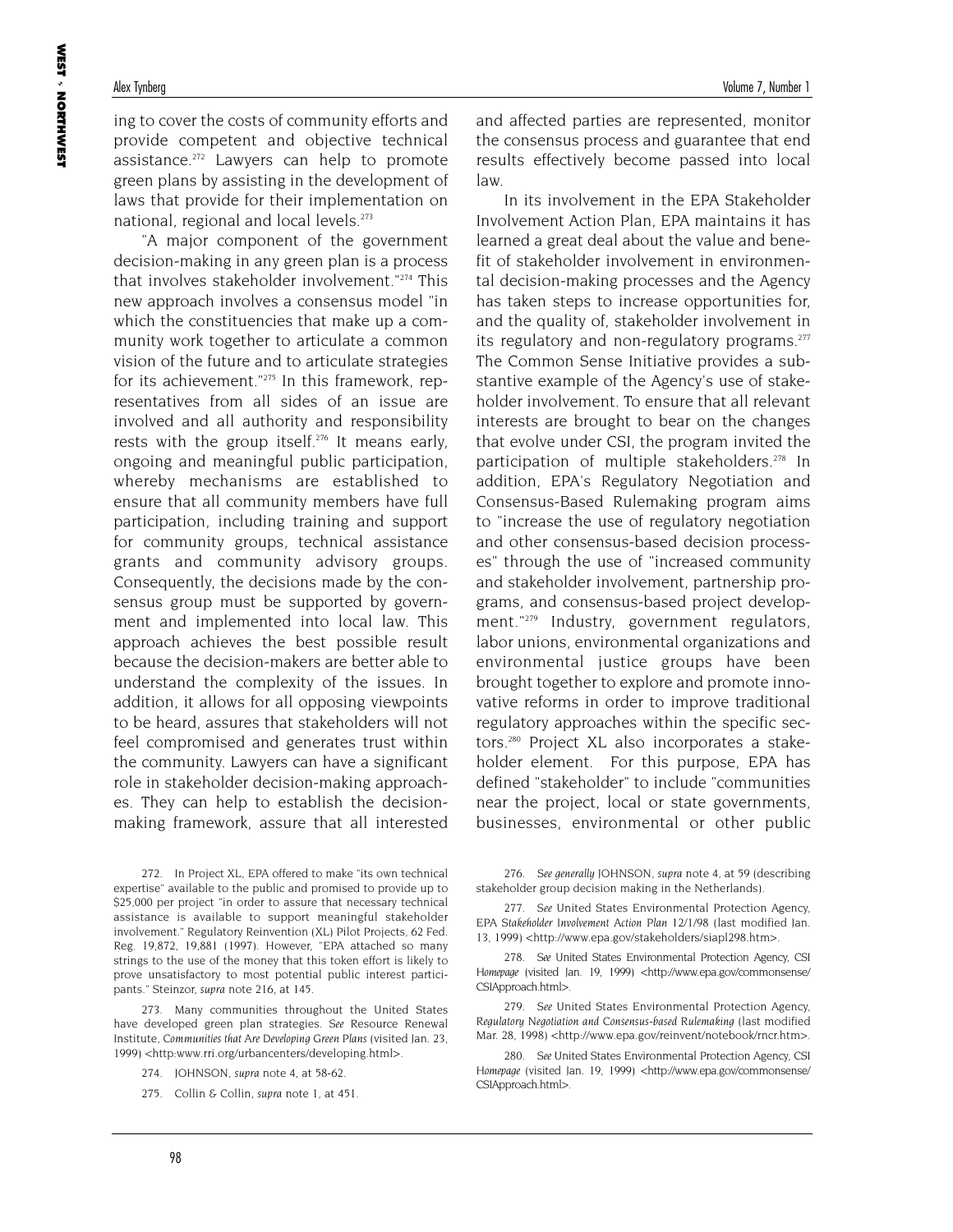interest groups, or other similar entities."281 EPA later added, "this definition includes both those stakeholders in the proximity of the project and those stakeholders interested in the broader implementation of the concepts being tested in the project, such as state, regional or national environmental groups."<sup>282</sup> Every decision within each subcommittee must be consensus-based "which means giving all voices an equal chance to speak; treating all options, suggestions, and opinions as worthy of consideration; and promoting flexibility."<sup>283</sup> Both CSI and Project XL require industry applicants to negotiate proposals with a full range of interested constituents before EPA will sign off on a project.284 Due to its strong public participation component, CSI should generate meaningful community involvement in the decision-making process.

The Community-Based Environmental Protection scheme tends to generate an even greater and more diverse number of stakeholders because the program "affects all individuals, groups, and industries concerned with the health and sustainability of a certain geographic area."285 Such stakeholders include EPA Headquarters officials, EPA Regional officials, state officials, city planners, environmental groups, non-governmental organizations, tribal leaders, regulated communities, community groups, academics and concerned citizens."286 This program appears to embody the truest form of stakeholder decision-making, given that all parties retain an equal voice throughout the process and the final decisions are followed accordingly.

Based on its experience using stakeholder involvement processes, EPA maintains that there are some key issues that need improve-

281. Regulatory Reinvention (XL) Pilot Projects, 60 Fed. Reg. 27,282, 27,287 (1995).

282. Regulatory Reinvention (XL) Pilot Projects, 62 Fed. Reg. 19,872, 19,877 (1997).

283. United States Environmental Protection Agency, *CSI Homepage* (visited Jan. 19, 1999) <http://www.epa.gov/commonsense/CSIApproach.html>.

284. *See* Steinzor, *supra* note 216, at 112.

285. United States Environmental Protection Agency, *About CBEP* (last modified Sept. 30, 1998) <http://yosemite.epa.gov/osec/osechome.nsf/All/AboutCBEP?Op enDocument>.

ment before it will implement stakeholder involvement processes in the future.<sup>287</sup> Some of the problems that have existed in the past include the following: (1) confusion as to how stakeholder involvement contributes to actual Agency decisions, which has led to stakeholder "frustration as participant expectations do not coincide with Agency actions;" (2) misconceptions as to the type of stakeholder involvement most appropriate for the decision being made and the type of results needed; (3) the reality that "some outside groups and interests find that it is difficult to commit the time and resources needed for effective participation in all of the activities to which they are invited;" and (4) EPA staff, at times, is unable to provide the planning and managing which is needed for ongoing stakeholder involvement activities. <sup>288</sup>

The Project XL pilot project at the Intel site in Arizona demonstrates many of the challenges that can result from a stakeholder process.289 The stakeholder team identified the diverse frames of reference among stakeholders, the inefficiency of the process and the institutional inertia that exists with reinvention techniques as the "pesky but surmountable challenges" that the stakeholder process faced.290 In particular, the conflicting frames of reference between stakeholder representatives created delays because common ground was difficult to identify on a few major issues.<sup>291</sup> The stakeholders also concluded that the stakeholder process was inefficient in direct proportion to its openness. $292$  Finally, institutional inertia became a common obstacle as managers were "unfamiliar with the process and skeptical of experimentation," attorneys were concerned about potential litigation, and advocates "dubious about extending trust"

287. *See* United States Environmental Protection Agency, *Stakeholder Involvement Action Plan* (last modified Jan. 13, 1999) <http://www.epa.gov/stakeholders/siap1298.htm>.

288. *Id*.

289. *See* The Alternative Path, *Challenges in the Intel Stakeholder Process* (last modified Feb. 12, 1998) <http://www.altpath.com/challenges.htm>.

290. *Id*. 291. *See id*.

<sup>286.</sup> *See id*.

<sup>292.</sup> *See id*.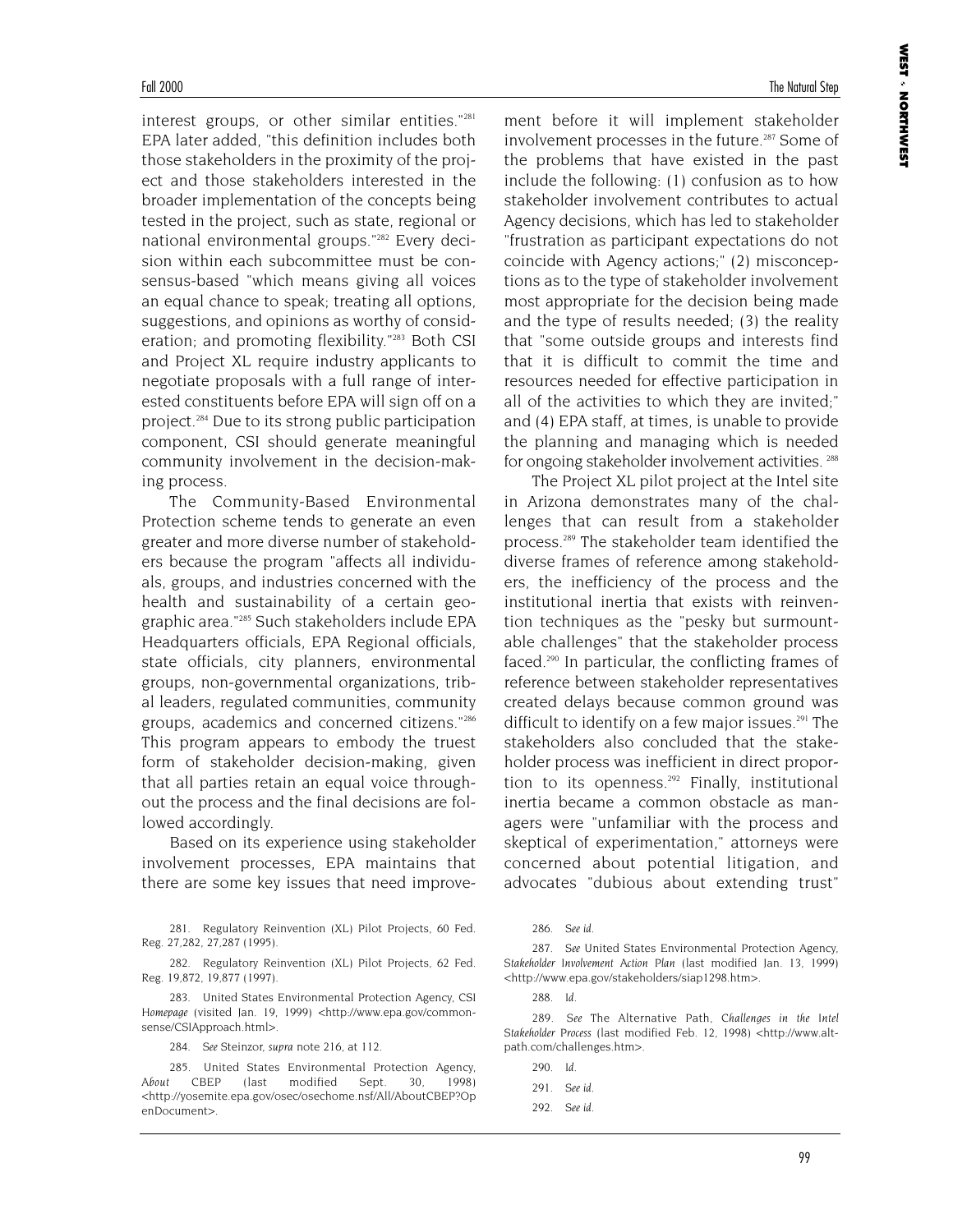were adverse to experimentation.<sup>293</sup> These problems are inherent in any stakeholder involvement process and pose serious obstacles for the use of stakeholders in government action.

The Stakeholder Involvement Workgroup has attempted to tackle these issues and has adopted an Action Plan to further research techniques and approaches to improving the stakeholder involvement process.<sup>294</sup> The Action Plan is based on the recommendations of participants involved with the CSI process. Some of these recommendations include: "using common vocabulary and the typology of stakeholder involvement techniques to build common understanding among participants," "using analytical tools to enhance effectiveness," and establishing "coordinating mechanisms to build internal and external capacity."295

Other potential problems with stakeholder involvement is determining where the involvement is to occur. For example, involvement could exist on a per-plant level, on a per-corporation level, a per-industry level or on a national (i.e. green plan) level. The decision to include stakeholders at any or all levels has varying ramifications on the organizations affected. Because industry, in general, does not like to give out information, the more times that a specific company has to go through the stakeholder process, the greater resistance industry most likely will impose.<sup>296</sup>

Nonetheless, stakeholder involvement in environmental decision-making has demon-

294. *See* United States Environmental Protection Agency, *EPA Stakeholder Involvement Action Plan* (last modified Jan. 13, 1999) <http://www.epa.gov/stakeholders/siap1298.htm>.

295. *Id*.

296. For example, one could look to the audit privilege debate or the problems with ISO 14000 pilot projects whereby the industry involved has demonstrated reluctance to sharing environmental data.

- 297. *See* discussion of green plans *supra* Part IV.B.2.
- 298. *See* Collin & Collin, *supra* note 1, at 454.

299. The absence of analysis is both a symptom and a cause of the limited role of environmental objectives in the present environmental regulatory system. *See* Michael P. Vandenbergh, An Alternative to Ready, Fire, Aim: A New Framework to Link Environmental Targets in Environmental Law, 85 KY. L.J. 803, 814 (1996). With the exception of the Council on Environmental Quality, which acknowledges its own limited understanding of the status and trends in the condition of the

strated that it can achieve greater overall benefits than can other, more traditional approaches.297 In addition, the process empowers citizens, educates them about important societal issues and promotes a sense of identification among citizens with their communities.298 When people become rooted in their community and feel as if they have a meaningful interest in its future, they will be more compelled to act as stewards of their natural environment.

Lawyers can help foster this transformation to bring about a greater educated public and a more involved and effective governmental structure by generating empowerment within the communities in which they work and live. Within this new framework, government along with local communities should establish indicators to monitor particular environmental aspects relating to the health of the local ecosystem. Analysis of long-term trends toward sustainability are not prevalent in government activity.<sup>299</sup> These indicators include such factors as air quality, watershed quality, and species diversity.<sup>300</sup> All indicators must be accurate, reliable, and relevant. Government then must effectively monitor the indicators to evaluate where improvement is needed. Finally, government, through a ranking system, must act upon the areas that the indicators demonstrate warrant government assistance.<sup>301</sup> Furthermore, the community should be allowed independent review of business activi-

environment, "no agency or department in the federal government is responsible for what is arguably one of the federal government's most important functions: assessing the current state and long-term trends of the environment." *Id* at 813 n.34. *See also* Council on Environmental Quality, Environmental Quality: The Twenty-Second Annual Report of the Council on Environmental Quality 187 (1992).

300. *See*, e.g., ALLEN HAMMOND ET AL., ENVIRONMEN-TAL INDICATORS: A SYSTEMATIC APPROACH TO MEASURING AND REPORTING ON ENVIRONMENTAL POLICY PERFOR-MANCE IN THE CONTEXT OF SUSTAINABLE DEVELOPMENT (1995). The World Resources Institute has identified many of the essential environmental indicators that should be measured and monitored. *See* World Resources Institute, *Environmental Indicators* (visited Mar. 16, 1999) <http://www.wri.org/wri/sdis/indictrs/>, <http://www.wri.org/wri/sdis/indictrs/email-01.html>; *see also* United Nations Development Programme [sic]*, Development Watch: Monitoring Progress on Sustainable Development* (visited Aug. 28, 1999) <http://www.undp.org/devwatch/indicatr.htm>.

301. *see generally* JOHNSON, *supra* note 4, at 133, 176.

<sup>293.</sup> *Id*.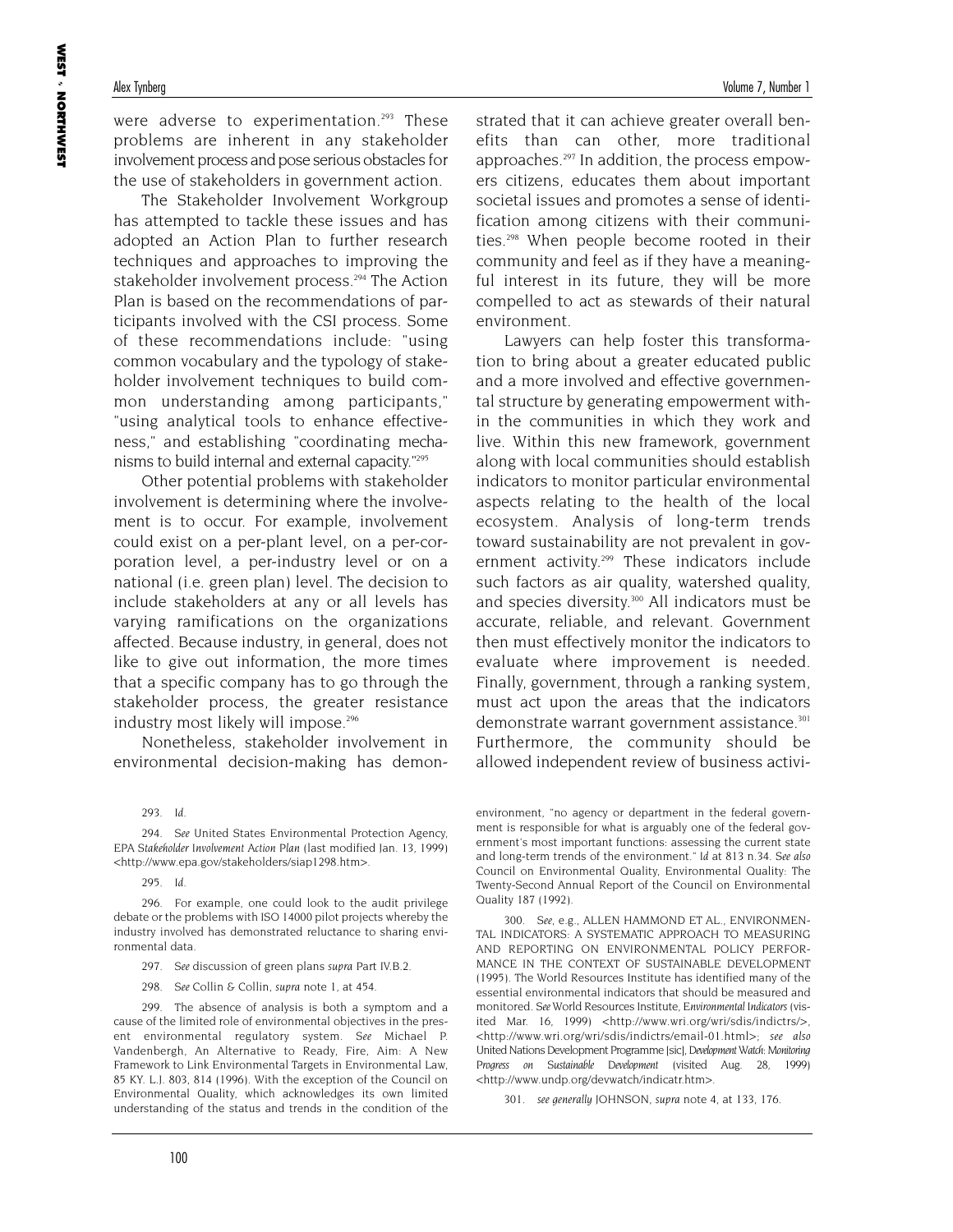ties in order to better manage environmental hazards.<sup>302</sup> Inherent in this analysis is a requirement that industrial sites perform environmental audits at least annually.<sup>303</sup> EPA has concluded that public access to information may be the necessary factor that leads to improved environmental results in individual facility activities with less governmental involvement.304 Thus, citizens should have access to commercial facilities and be involved in gathering and monitoring their own health and environmental quality.<sup>305</sup> Workplace and environmental monitoring, performed at least quarterly by community members, would test the worksite, employee exposure indicators and environmental emissions.<sup>306</sup> Properly trained community residents can provide information that is as rigorous as data provided by paid professionals. Data quality is strongest when the people collecting it are the first to use it. Professional monitors often do not collect enough representative data because they do not use it, and because of the time and cost of collecting many samples in an area that may be unfamiliar to them. Volunteer resident monitors generally have a much denser spatial and temporal mix of sampling sites than is possible for public agencies struggling to bring industries into minimum compliance with environmental laws.307 This role for communities provides the background of routine environmental monitoring necessary for public agencies and industry to uncover environmental contamination, mismanagement of environmental resources and threats to the natural system.<sup>308</sup> EPA's Permits Improvement Team ("PIT") program seeks to involve the public not only in the

302. SANFORD LEWIS, THE GOOD NEIGHBOR HAND-BOOK 8-2 to 8-4 (1992); *see also* Collin & Collin, *supra*, note 24, at 82-84.

303. LEWIS, *supra* note 302, at 8-2; *see also* ELIZABETH GLASS GELTMAN, A COMPLETE GUIDE TO ENVIRONMENTAL AUDITS (1997) (providing a comprehensive discussion of environmental audits).

304. *See* United States Environmental Protection Agency, *Final Draft of Concept Paper on Environmental Permitting and Task Force Recommendations* (visited Jan. 19, 1999) <http://www.epa.gov/ epaoswer/hazwaste/permit/pit/pitdoc.txt>.

305. *See* LEWIS, *supra* note 302, at 8-2 to 8-4.

306. *See id*.

307. *See* Collin, *supra* note 24, at 83.

setting of performance standards, but also in "the measurement and judgment of performance."309 Hopefully, the PIT program and other government regulatory schemes can increase the public involvement with environmental monitoring efforts.

### **3. Establishing Subsidies, Taxes and Other Economic Incentives for Sustainable Commercial Behavior**

Many of the Clinton Administration's reinvention projects incorporate incentives for better environmental performance. EPA's Compliance Incentives for Small Business is a program that encourages small businesses to expeditiously remedy violations discovered through compliance assistance and environmental audits by setting forth a settlement penalty policy that financially rewards such behavior (via penalty modifications where the amounts waived are used to bring the entity into compliance) and providing guidance for states and local governments to offer the same incentives.310 Likewise, EPA's Flexible State Enforcement Responses to Small Community Violations gives states enforcement flexibility to provide compliance incentives when addressing a small community's environmental violations.<sup>311</sup> This will afford states the ability to develop small community environmental compliance assistance programs tailored to local conditions and specific state needs.<sup>312</sup> EPA also created the Flexible Compliance Agreements for Specific Industries and Incentives for Auditing, Disclosure, and Correction programs which aim to increase compliance "by allowing companies to dis-

309. United States Environmental Protection Agency, *EPA Reinvention* (visited Jan. <http://www.epa.gov/epaoswer/hazwaste/permit/pit/pitdoc.txt>.

310. *See* United States Environmental Protection Agency, *Policy on Compliance Incentives for Small Businesses* (last modified Feb. 27, 1998) <http://es.epa.gov/oeca/smbusi.html>.

311. *See* United States Environmental Protection Agency, *Policy on Flexible State Enforcement Responses to Small Community Violators* (last modified Sept. 16, 1996) <http://es.epa.gov/oeca/ore/aed/comp/acomp/a24.html>.

312. *See id*.

<sup>308.</sup> *See id*. at 84.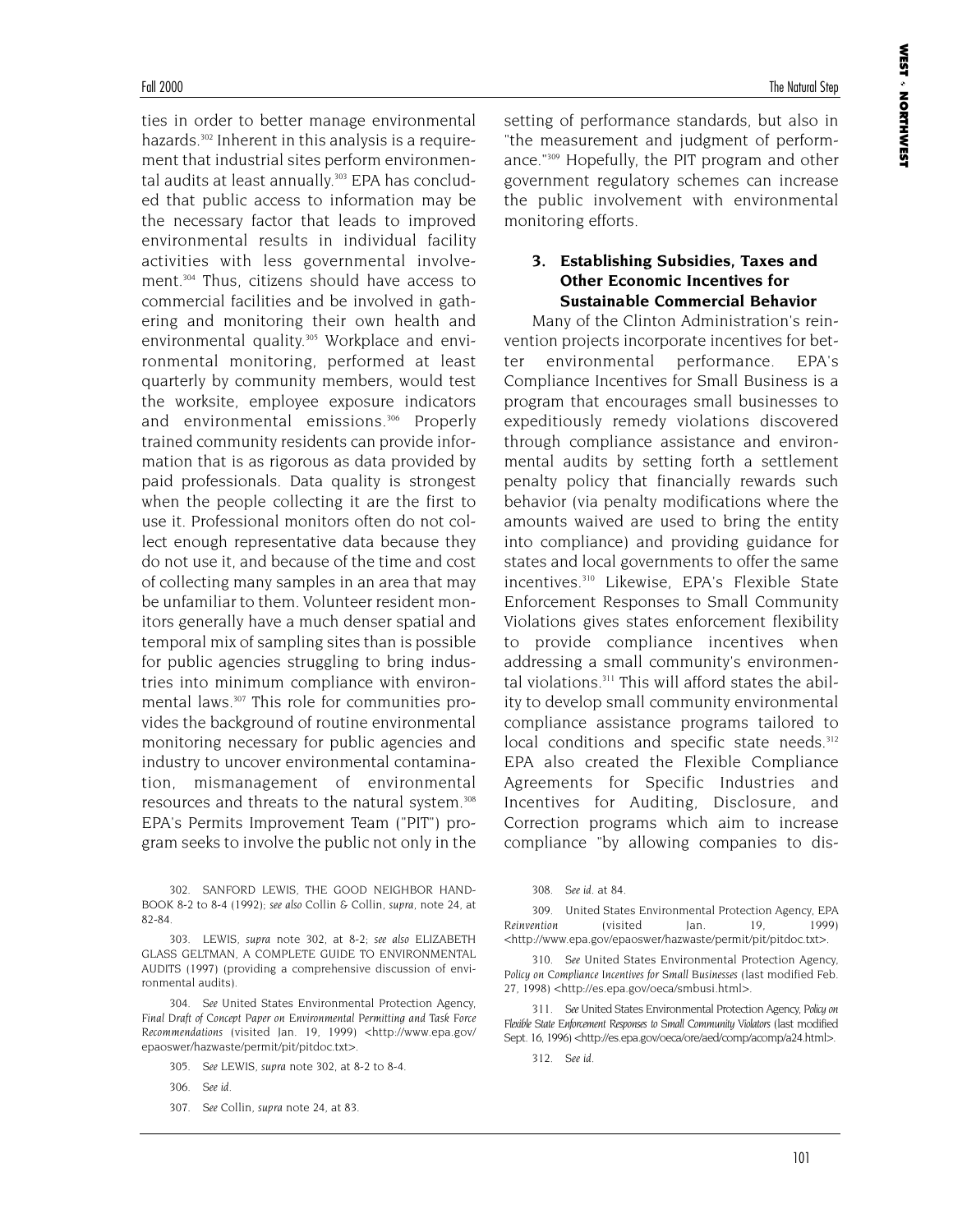close violations and correct them in a timely manner."313 While these programs deserve merit for encouraging compliance among the regulated community, they operate within the present regulatory structure and do not create incentives to generate environmental performance that goes beyond compliance.<sup>314</sup>

Through the use of subsidies, taxes and other economic incentives, government must influence businesses to move beyond compliance toward the development of sustainable, restorative organizations according to The Natural Step principles.<sup>315</sup> Government must stop subsidizing activities that exploit the environment (such as cars, waste disposal, and nuclear fission) and start subsidizing activities such as "clean technologies that will lead to more jobs and innovation."316 Clean technologies are those that operate according to The Natural Step principles.

The current tax system generally fails to tax environmentally damaging practices.<sup>317</sup> Government should revise the tax system to stop encouraging undesirable behaviors, such as resource depletion and pollution, and stop taxing desirable behaviors, such as income and work.<sup>318</sup> If taxes are used in this way, they can

313. *See* United States Environmental Protection Agency, *Flexible Compliance Agreements for Specific Industries* (last modified Mar. 28, 1998) <http://www.epa.gov/reinvent/notebook/fcasi.htm>; United States Environmental Protection Agency, *EPA Reinvention* (last modified Dec. 7, 1998) <http://es.epa.gov/oeca/ apolguid.html>.

314. The Environmental Leadership Program also was designed to recognize and provide incentives to facilities willing to develop and demonstrate accountability for compliance with existing laws. *See* Environmental Leadership Program: Request for Pilot Project Proposals, 59 Fed. Reg. 32,062, 32,062 (June, 21 1994). The program was designed to improve corporate accountability for compliance in exchange for promises by the government to forego short-term enforcement if violations nevertheless occur. Participants in the program "accept the substantive constraints of the existing regulatory scheme, focusing their efforts on experimentation with managerial and organizational approaches." Steinzor, *supra* note 216, at 110-11. Unfortunately, at the time the research for this Article was conducted, implementation of the program was still on hold. United States Environmental Protection Agency, *Environmental Leadership Program (ELP) Home Page* (last modified Mar. 18, 1998) <http://es.epa.gov/elp/>.

315. Other methods include government lending and insurance for businesses that extensively adopt The Natural Step principles.

316. Hawken, *supra* note 4, at 53.

317. The only current federal environmental tax in place is

enforce the payment of full costs.<sup>319</sup> The result will create a pathway to innovation by providing incentives for producers to lower their costs and, in effect, reduce the negative effects they cause to the environment.<sup>320</sup> Furthermore, the nation's energy, agricultural and transportation policies should be changed to become more responsive to environmental concerns.320 Lawyers can play an integral role to bring about such reforms.

Government must create the necessary incentives for businesses to design their processes and products in more sustainable ways.322 EPA's Design for the Environment ("DfE") program<sup>323</sup> helps businesses incorporate environmental considerations into the design and redesign of products, processes, and technical and management systems through voluntary partnerships with industry, universities, research institutions, public interest groups, and other government agencies.<sup>324</sup> Another EPA program, the Environmental Accounting Project ("EA Project"), encourages and motivates business to better understand the full spectrum of their environmental costs so that business will integrate these costs into decision-making.<sup>325</sup> Similarly, EPA's Environmental

the tax on ozone-depleting chemicals. I.R.C. § 4682 (2000).

318. *See*, e.g., Hawken, *supra* note 4, at 50, 53; Alan Thein Durning & Yoram Bauman, Tax Shift, Northwest Environment Watch Report No. 7 (1998); Robert V. Percival, Regulatory Evolution and the Future of Environmental Policy, 1997 U. CHI. LEGAL F. 159, 196 (1997); JOHNSON, *supra* note 4, at 126-29. Europe currently is establishing taxes that address these issues.

319. *See* Hawken, *supra* note 4, at 53. Presently, permits to pollute are free, which gives the polluter no incentive to reduce his wastes below the permitted amount; *see* Steinzor, *supra* note 216, at 115 n.39.

320. HAWKEN, *supra* note 9, at 82-83; *see also* Orts, *supra* note 103, at 1269-71 (discussing the benefits and drawbacks of the pigouvian tax system).

321. *See* Percival, *supra* note 318.

322. *See generally* John E. Young & Aaron Sachs, The Next Efficiency Revolution: Creating a Sustainable Materials Economy, Worldwatch Paper No. 121 (1994).

323. *See* U.S. Environmental Protection Agency, *The Design for the Environment Program: Cleaner Technologies for a Safer Future* (1993).

324. *See* United States Environmental Protection Agency, *Design for the Environment (DFE) Program Home* (last modified Jan. 8, 1999) <http://www.epa.gov/opptintr/dfe/index.html>.

325. *See* United States Environmental Protection Agency, *EA Project* (last modified Apr. 14, 1998) <http://www.epa.gov/opptintr/ acctg/eaproject.htm>.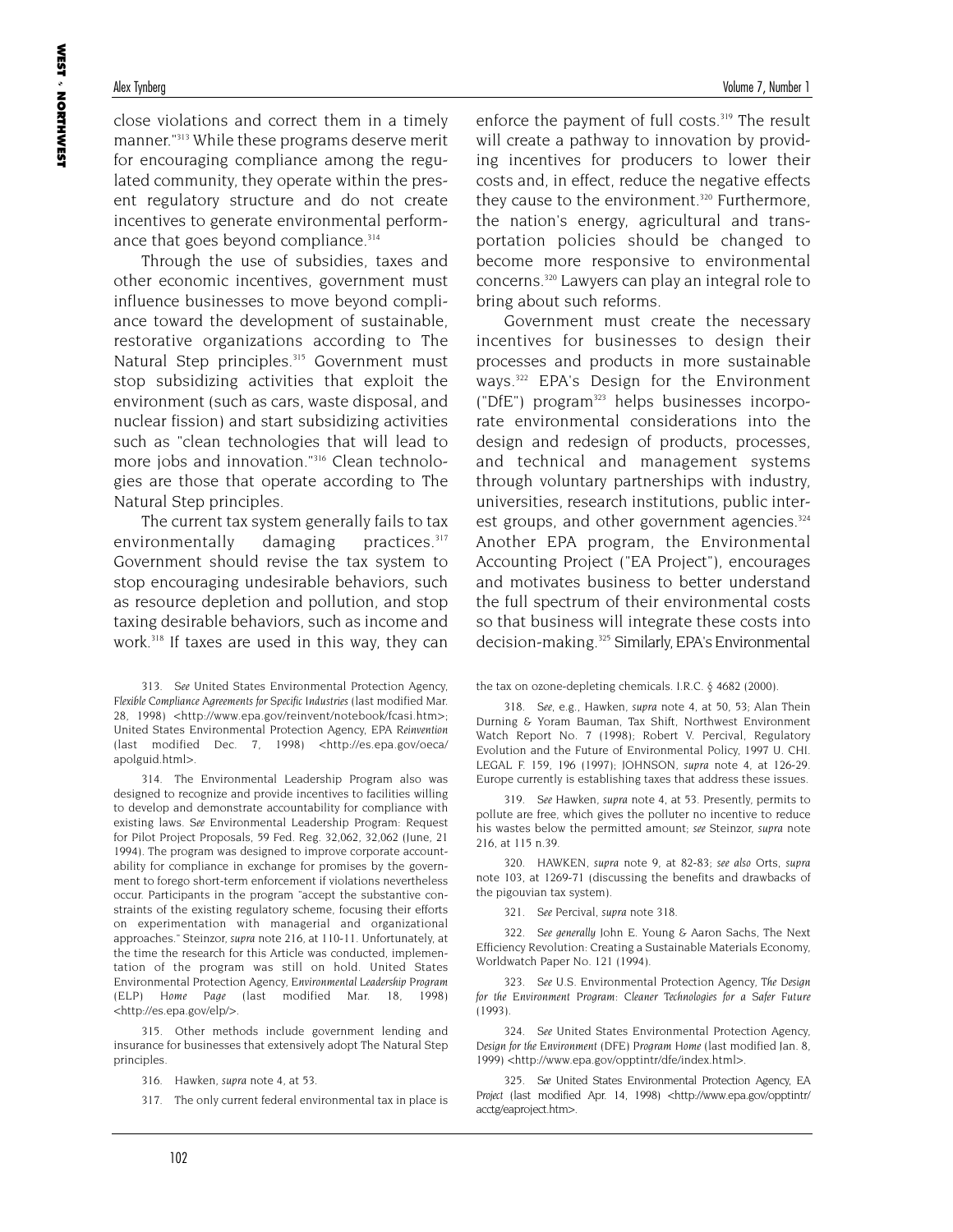Technology Initiative ("ETI") promotes improved public health and environmental protection by advancing the development and use of innovative environmental technologies.<sup>3326</sup> Environmental technologies "prevent pollution, control and treat air and water pollution, remediate contaminated soil and groundwater, assess and monitor exposure levels and manage environmental information."327 While DfE, EA Project, and ETI all are steps in the right direction (and support The Natural Step's first, second and third system conditions), due to their voluntary nature, the programs fail to go far enough to foster the type of design that would eliminate non-biodegradable waste and unrecyclable components from production processes.<sup>328</sup>

Systems of feedback and accountability can be established in commerce by having industry dovetail their material and waste flows to eliminate pollution.<sup>329</sup> EPA's-WasteWise program addresses this issue in its promotion of solid waste reduction.330 While WasteWise assists organizations to design innovations that eliminate waste from their processes, the program also is only voluntary and fails to generate the industrial ecological framework that is required (where the out product of one factory is the raw input of another). As a way to take this process a step further and eliminate waste altogether, government could create an "intelligent product system."331 An intelligent product system goes to

327. *Id*.

European law has extended the take-back model from packaging to other consumer goods, most notably vehicles, batteries **WEST**  NORTHWEST

the heart of The Natural Step's second system condition- that substances must not be produced and dispersed at a faster rate then they can be broken down and integrated into the cycles of nature or deposited into the earth's crust.332 This system initiates a cradle-to-cradle philosophy by holding manufacturers liable for all that they produce, which, in theory, will eliminate all non-biodegradable waste and non-recyclable components from their production processes.<sup>333</sup> This would prove an extremely useful doctrine to implement through law, which would establish that the least expensive means of manufacturing a product will be the most environmentally benign and constructive means.334 Furthermore, public utilities should be established to regulate the supply and production of raw materials and resources in order to ensure the long-term viability of the resource.<sup>335</sup> The utility would be managed to maximize income from its fees (for use of the resource), and therefore it would have no economic interest in over-utilization or exploitation, since any form of degradation would reduce the value of the utility to its owners.<sup>336</sup> The utility would monitor usage of the raw materials or the resource so that income was maximized-where the utility would assure continued fees in the future. Many resource systems in the world, such as oil, timber, grasslands and salmon "are presently over-exploited and could benefit from becoming a utility that

and electronics. *See* Rod Hunter & Koen Muylle, European Community: Product-Related Regulation and Liability, 29 ENVTL. L. REP. 10515, 10518 (1999). Although Europe has encountered many problems with implementation of its take-back laws, resulting from the conflicting fees and additional requirements involved, these laws are rapidly becoming administered throughout the world. *See* Raymond Communications, *Recycling Laws International* (visited Jan. 12, 1999) <http://www.raymond.com/ rlisum.htm>. *See generally* Hunter, *supra* (discussing Europe's takeback legislation and related environmental regulations).

329. *See generally* WACKERNAGEL & REES, *supra* note 3.

330. *See* United States Environmental Protection Agency, *WasteWise Homepage* (last modified Dec. 19, 1998) <http://www.epa.gov/ epaoswer/non-hw/reduce/wstewise/index.htm>.

- 331. HAWKEN, *supra* note 9, at 67.
- 332. *See* Robèrt, *supra* note 3, at 86.
- 333. *See* HAWKEN, *supra* note 9, at 68-69.
- 334. *See id*. at 74.
- 335. *See id*. at 190.
- 336. *See id*. at 191.

<sup>326.</sup> *See* United States Environmental Protection Agency, *Environmental Technology Initiative* (visited Jan. 19, 1999) <http://www.epa.gov/ grtlakes/seahome/grants/ src/eti.htm >.

<sup>328.</sup> Europe has implemented far more laws that generate incentives for industry to adopt environmentally superior manufacturing and product design. *See* Raymond Communications, *Recycling Laws International* (visited Jan. 12, 1999) <http://www.raymond.com/rlisum.htm>. In particular, Germany's "Green Dot" law, a form of take-back legislation, has required industry to "take back" packaging materials on its products, generating the incentive to use less packaging and to manufacture packaging that is recyclable. However, critics have proclaimed that the "Green Dot" law, with its extreme "manufacturers' responsibility" system for package recycling, has not really succeeded in reducing use of packaging, even though it forces industry to pay about \$2.3 billion in fees to ensure "take back" in a separate system run by the Duales System Deutschland. *See* Raymond Communications, *German Packaging Ordinance Still Haunts Industry* (visited Jan. 12, 1999) <http://www.raymond.com/ grot98pr.htm>.